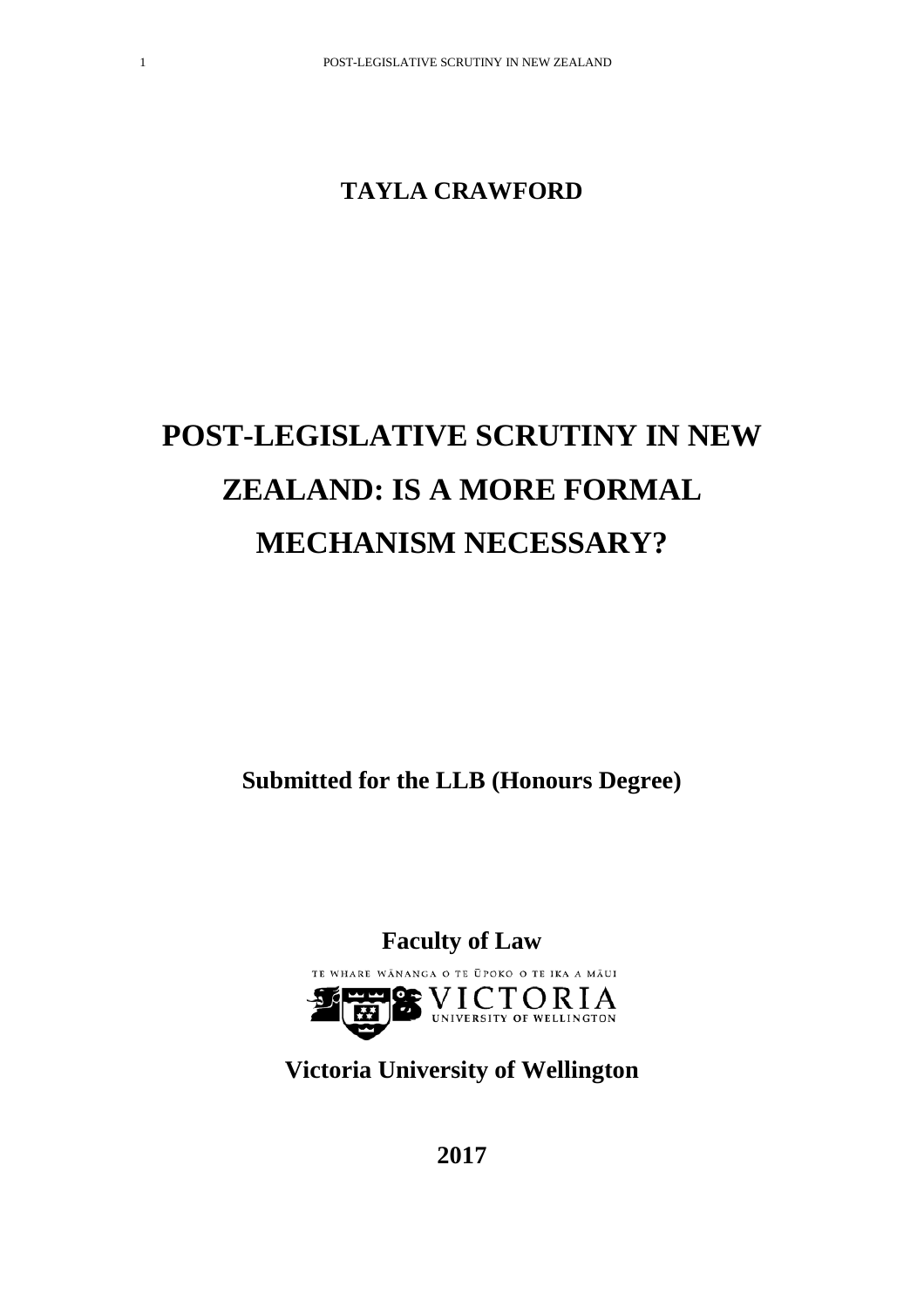# *Table of Contents*

| I            |                                                           |                                                                       |  |
|--------------|-----------------------------------------------------------|-----------------------------------------------------------------------|--|
| $\mathbf{I}$ |                                                           |                                                                       |  |
|              | A                                                         |                                                                       |  |
|              | B                                                         |                                                                       |  |
| Ш            |                                                           |                                                                       |  |
|              | A                                                         |                                                                       |  |
|              | B                                                         |                                                                       |  |
|              | C                                                         |                                                                       |  |
|              | D                                                         |                                                                       |  |
|              |                                                           | 1                                                                     |  |
|              |                                                           | $\overline{2}$                                                        |  |
|              |                                                           | 3<br>Insufficient Links Between the Ex Ante and Ex Post               |  |
|              |                                                           |                                                                       |  |
| IV           | A Formal Process is Not the Way Forward for New Zealand23 |                                                                       |  |
|              | A                                                         |                                                                       |  |
|              | B                                                         |                                                                       |  |
|              | $\mathsf C$                                               |                                                                       |  |
|              | D                                                         |                                                                       |  |
|              | E                                                         | The Goal of Linking the Ex Ante and Ex Post Stages of Evaluation is   |  |
|              |                                                           |                                                                       |  |
| V            |                                                           | What Should Be Done to Improve Post-Legislative Scrutiny in New       |  |
|              |                                                           |                                                                       |  |
|              | A                                                         |                                                                       |  |
|              | B                                                         | Link the Pre-Legislative Scrutiny Processes with the Post-Legislative |  |
|              |                                                           |                                                                       |  |
|              | C                                                         |                                                                       |  |
| VI           |                                                           |                                                                       |  |
| VII          |                                                           |                                                                       |  |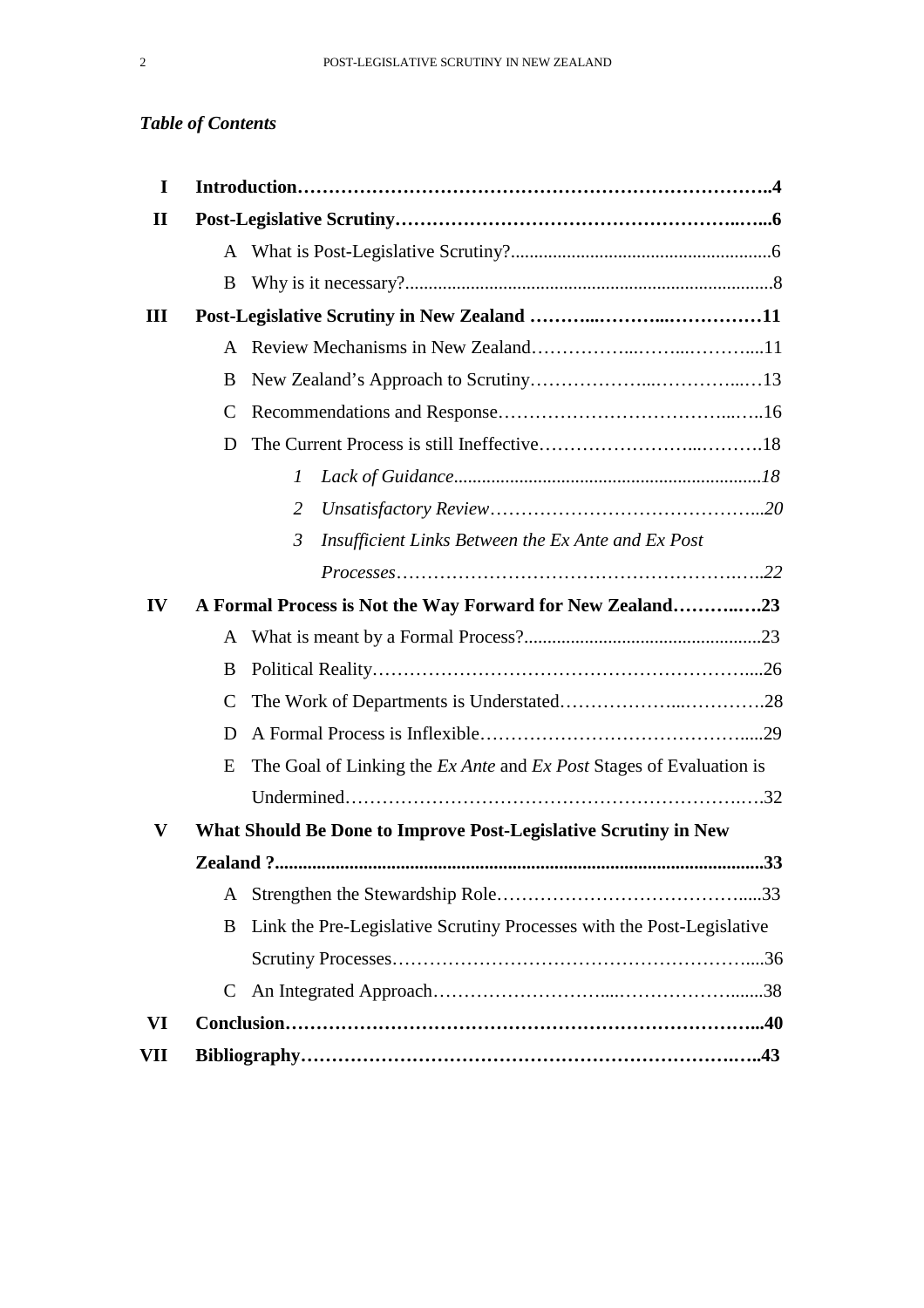#### *Abstract*

This paper has considered what post-legislative scrutiny is and why it is necessary, and also considers New Zealand's approach to *ex post* evaluation. While this paper does not argue against the proposition that better post-legislative scrutiny is necessary in New Zealand, it does argue that better post-legislative scrutiny is not going to be achieved by introducing a formal review process which engages an independent review body and undertakes standardised review of all legislation. This paper considers that the focus should instead be on the post-legislative scrutiny processes that are already in place in New Zealand and how those can be strengthened. In particular the focus should be on providing better guidance around the role of departments as regulatory stewards, creating better feedback loops between the *ex ante* and *ex post* stages of evaluation, and approaching regulatory management in an integrated way. This paper concludes that it is just not going to be politically feasible to introduce a formal and systematic approach to review when there are other, more cost effective measures that can be taken to improve post-legislative scrutiny in New Zealand.

#### *Key Words*

Post-legislative scrutiny, regulatory management, evaluation, legislation, *ex post* evaluation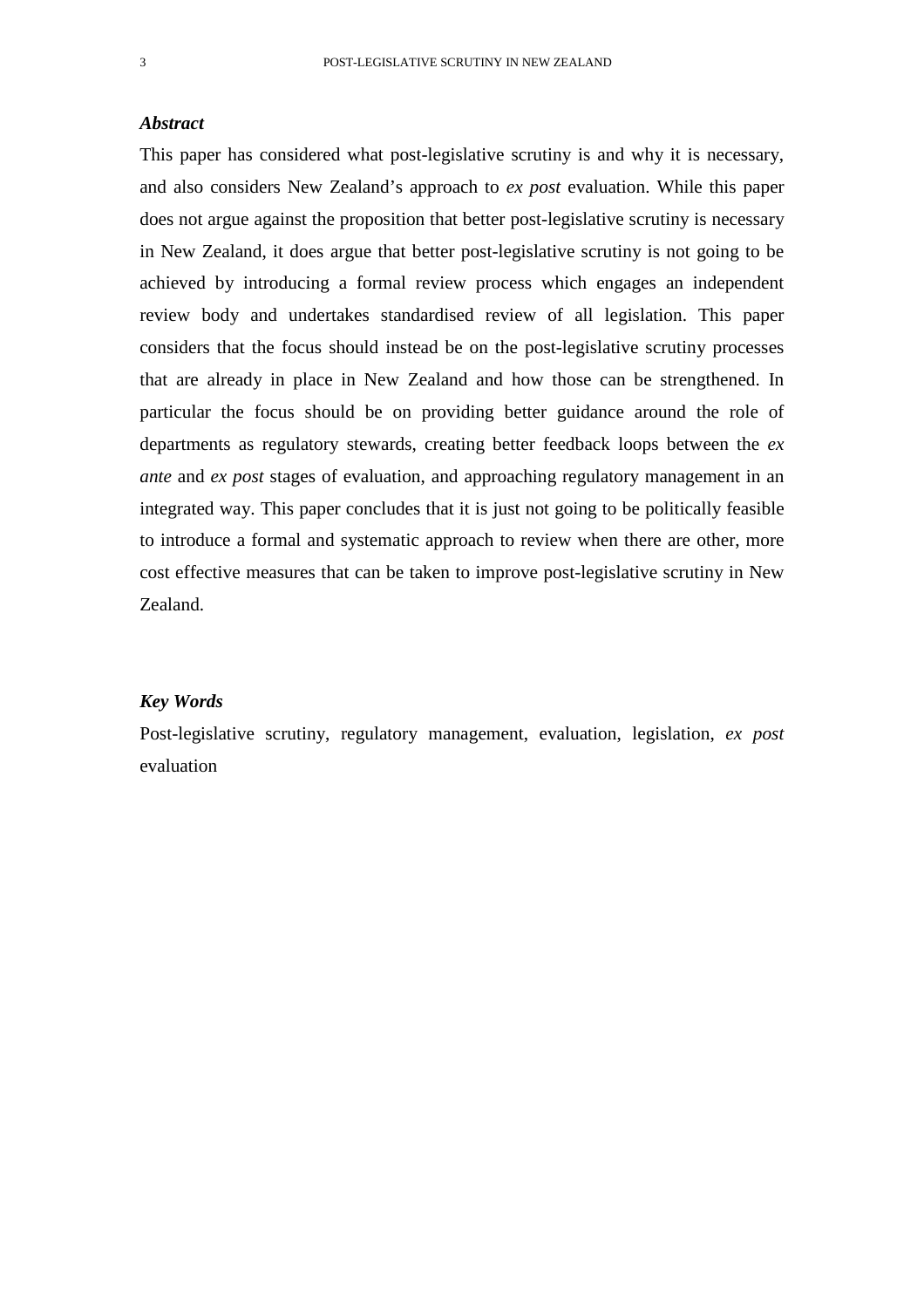# *I Introduction*

New Zealand's stock of legislation is large and growing. Keeping that stock up to date by undertaking post-legislative scrutiny is one of the most important roles the Government should be engaging in. Legislation needs to be reviewed to ensure outcomes are still being achieved, unnecessary and inefficient laws are removed, and rules are adapted to changes in social and economic conditions. Although New Zealand has a heavy reliance on primary legislation and should be engaging in regular review, there is no one formal mechanism to undertake post-legislative scrutiny. Instead, New Zealand's regulatory framework has been described as "at best a patchwork of monitoring and review of regulation, from time to time informed by evaluation".<sup>[1](#page-3-0)</sup>

New Zealand does not have strong processes for reviewing regulatory regimes, and tends to have a set and forget approach to regulatory management. In 2013 the New Zealand Productivity Commission undertook an inquiry into New Zealand's regulatory institutions and identified that *ex post* evaluation is not mandatory in New Zealand and there are no established mechanisms for conducting such evaluation.<sup>[2](#page-3-1)</sup> The ability to review not only individual regulatory systems but the policy making process as a whole needs to be strengthened, and one way of doing this would be by introducing systematic reviews.<sup>[3](#page-3-2)</sup> There is currently little guidance on how to conduct post-implementation review, how to determine what successful legislation is, and how to determine whether the particular Act in question is successful or not. Where there is the ability to review regulatory regimes, these efforts are often hampered by more urgent political and social issues, so changes to existing regulatory regimes generally only occur in response to crisis. With weak feedback systems, necessary changes in

<span id="page-3-0"></span> <sup>1</sup> Derek Gill and Susy Frankel "Learning the Way Forward? The Role of Monitoring Evaluation and Review" in Susy Frankel and John Yeabsley (eds) *Framing the Commons: Cross-Cutting Issues in Regulation* (Victoria University Press, Wellington, 2014) at 2.1.

<span id="page-3-1"></span><sup>2</sup> The New Zealand Productivity Commission *Regulatory Institutions and Practices* (30 June 2014).

<span id="page-3-2"></span><sup>3</sup> OECD "Country Profile: New Zealand" in *Regulatory Policy Outlook* (OECD Publishing, Paris, 2015).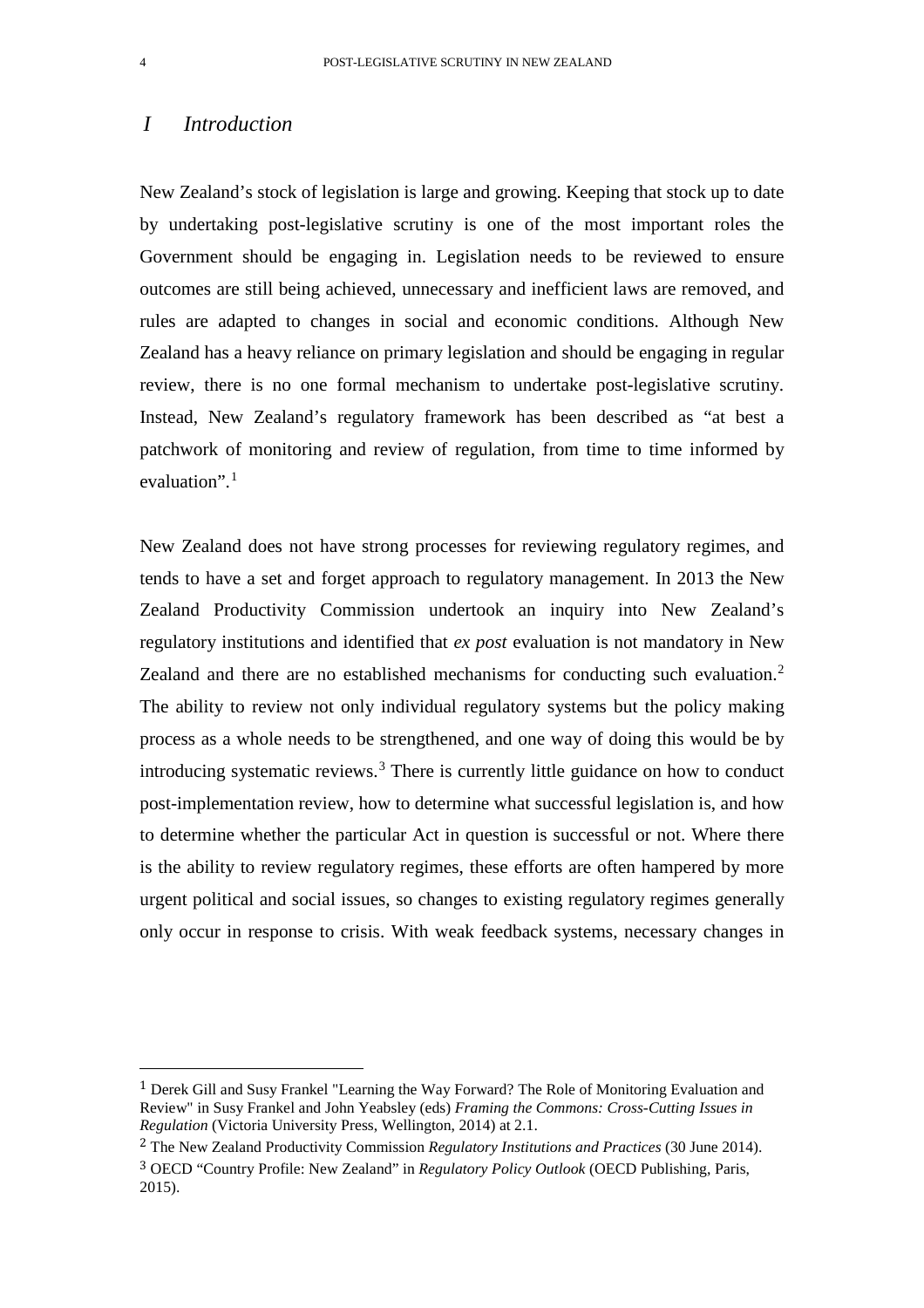the regulatory environment do not occur quickly enough in order to respond to change.[4](#page-4-0)

It is necessary that improvements in the way New Zealand undertakes post-legislative scrutiny are made, because evaluation that is taking place at the moment is unsatisfactory. However improvement does not have to come in the form of creating a formal and systematic mechanism which ensures every single law is reviewed after the same amount of time, by one specialised and independent review body. The political reality is that to introduce such a mechanism would cost too much and New Zealand just does not have the resources in terms of people or time to undertake such a process.

The increased focus on departmental stewardship should be put to the forefront of efforts to improve post-legislative scrutiny processes. With better guidance for departments on when and how to undertake post-legislative scrutiny, better feedback mechanisms between *ex post<sup>[5](#page-4-1)</sup>* and *ex ante<sup>[6](#page-4-2)</sup>* processes and ensuring that ad hoc review mechanisms can still undertake review where necessary, post-legislative scrutiny and legislative quality overall will improve. Trying to get select committees involved in the evaluation process, or creating a new body altogether to undertake evaluation is going to be seen as a waste of time and money when there are steps which can be taken to strengthen the current system which will be politically feasible.

For better and smarter legislating to take place, *ex post* review has to gain a more central place in New Zealand's policy making process.[7](#page-4-3) The quality and effectiveness of legislation has an important influence on New Zealand's productivity and broader economic, social and environmental wellbeing and so it is fundamental that postlegislative scrutiny is strengthened so that the quality and effectiveness of legislation will improve. However the best way forward for New Zealand is not to shake up the current system by introducing new and more formal mechanisms for review which

<span id="page-4-0"></span> <sup>4</sup> Steven Bailey and Judy Kavanagh "Regulatory Systems Institutions and Practices" (2014) 10 Policy Quarterly 12 at 12.

<span id="page-4-1"></span><sup>5</sup> *Ex post* scrutiny refers to post-legislative scrutiny.

<span id="page-4-2"></span><sup>6</sup> *Ex ante* scrutiny refers to pre-legislative scrutiny.

<span id="page-4-3"></span><sup>7</sup> Stijn Smismans "Policy Evaluation in the EU: the Challenge of Linking *Ex Ante* and *Ex Post*  Appraisal" (2015) 6 Eur. J. Risk Reg. 6 at 11.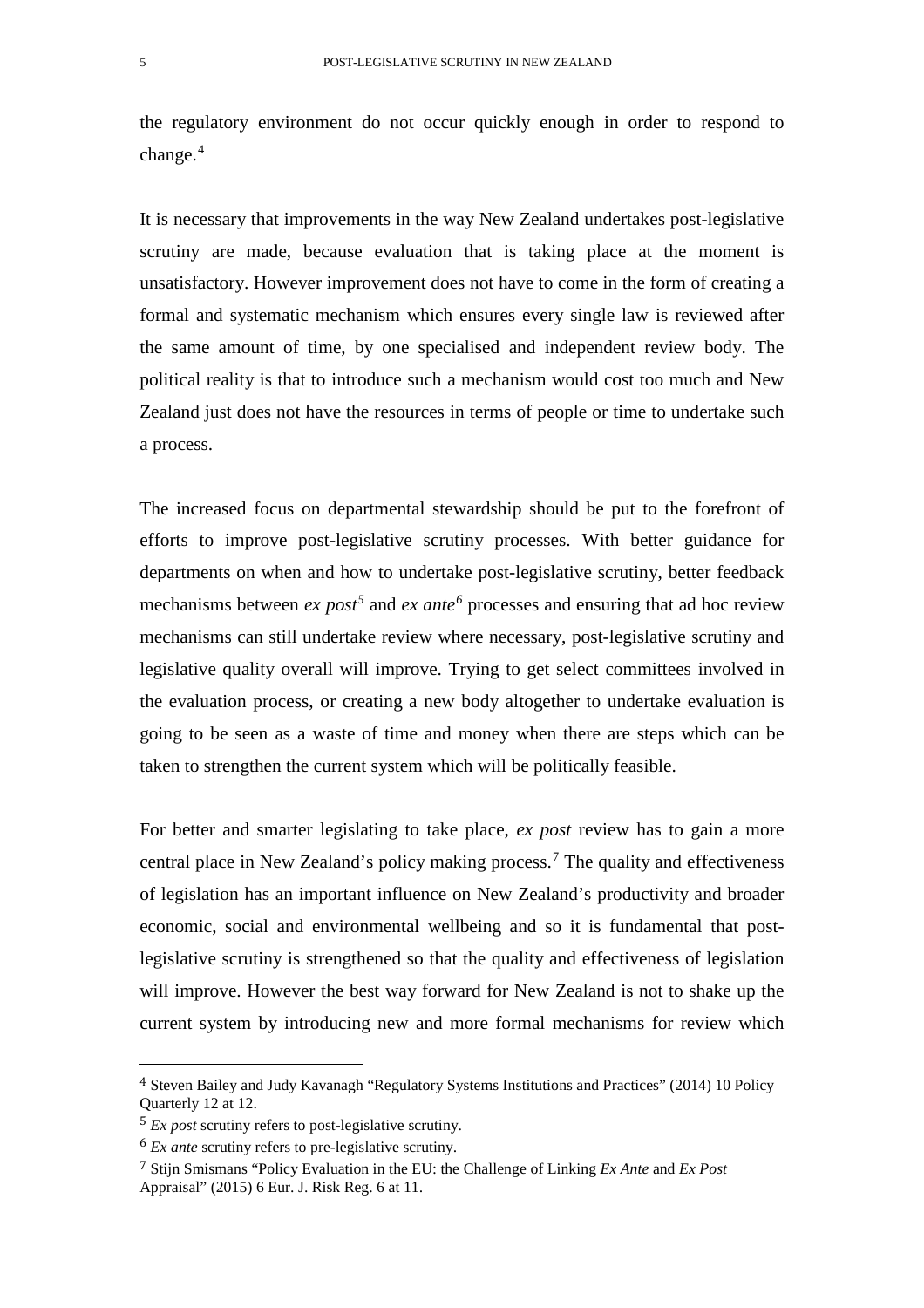will be expensive and complicated. Instead, the current system needs to be strengthened in order to create a learning regulatory system where New Zealand's policy cycle can adapt to meet future challenges without needing a major crisis or failure, to act as a catalyst for change. $8$  The balance between needing better scrutiny and actually getting better scrutiny is best achieved by focusing on the processes that are already in place and ensuring they are strengthened.

### *II Post-Legislative Scrutiny*

### *A What is Post-Legislative Scrutiny?*

Post-legislative scrutiny can be broadly defined as the process of assessing statutory outcomes, or the review of policy initiatives, *after* legislation has been implemented. A formal post-legislative scrutiny mechanism usually refers to an organised and institutionalised framework which ensures the consistent and coherent review of all legislation through a specialised process, by a specialised body, after a certain amount of time post-implementation.

The English Law Commission, in its report on post-legislative scrutiny, said:<sup>[9](#page-5-1)</sup>

…we understand post-legislative scrutiny to refer to a broad form of review, the purpose of which is to address the effects of the legislation in terms of whether the intended policy objectives have been met by the legislation and, if so, how effectively. However, this does not preclude consideration of narrow questions of a purely legal or technical nature.

Post-legislative scrutiny will therefore generally consider the purposes of an Act and whether those purposes have been achieved, as well as whether there have been any unintended or intended consequences which have arisen out of the legislative response. For example, post-legislative scrutiny may need to consider whether an Act

<span id="page-5-0"></span> <sup>8</sup> Bailey, above n 4, at 13.

<span id="page-5-1"></span><sup>9</sup> Law Commission (UK) *Post-Legislative Scrutiny* (No 302, 2006) at [2.4].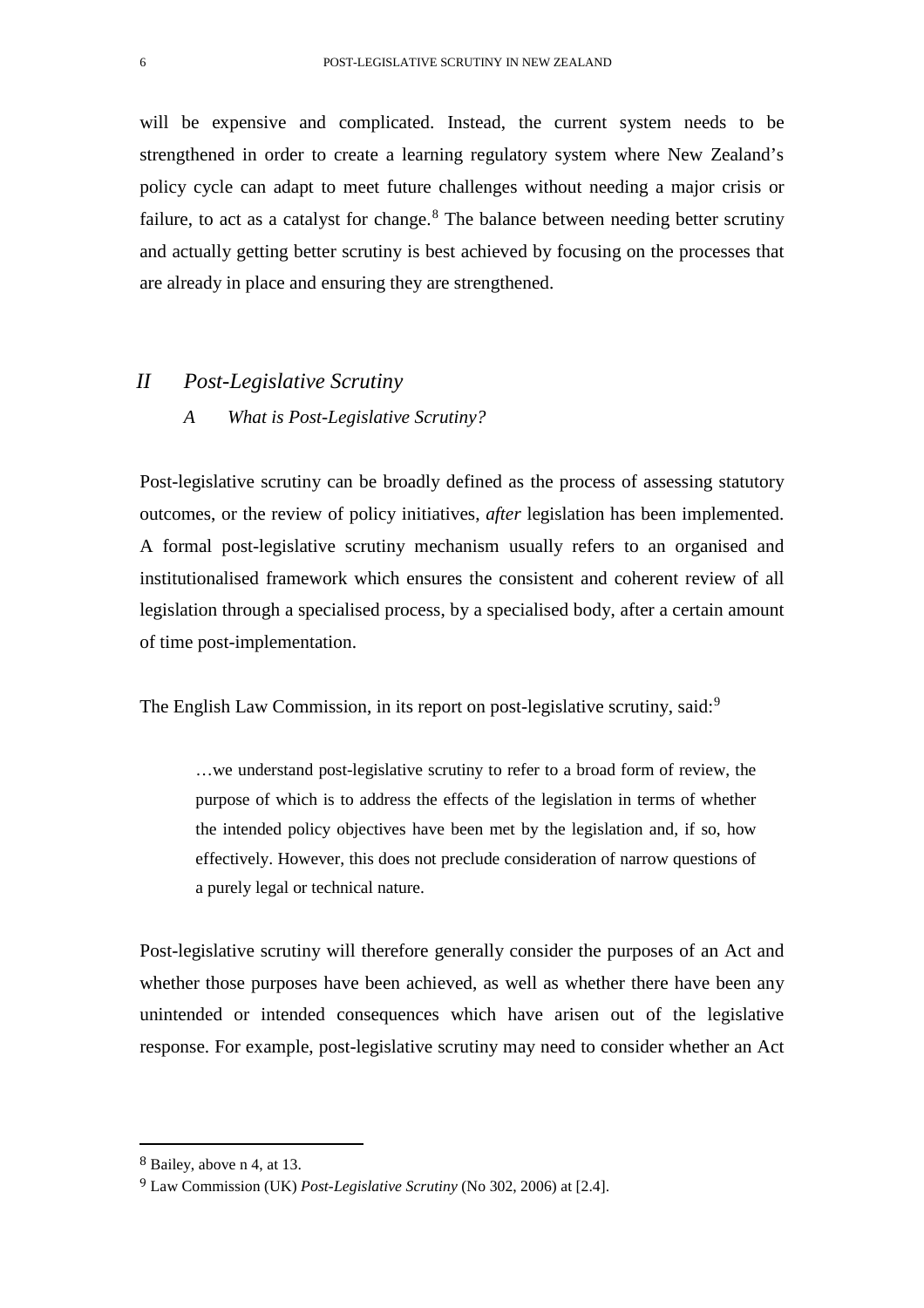has had any adverse effects on existing law or whether issues have arisen with its interpretation and application by the courts, practitioners, regulators and individuals.<sup>[10](#page-6-0)</sup>

While the actual framework that is adopted may vary according to jurisdiction due to the influence of any current pre-legislative scrutiny processes or the availability of the necessary information, a one size fits all approach will rarely be the best approach to take.[11](#page-6-1) This is because not all legislation will require the same level of evaluation and a one size fits all approach can result in wasted or diverted resources. Some legislation will require more intense and regular evaluation because it may deal with content which has impacts on the economic and social wellbeing of New Zealanders, whereas other legislation may not require such intense and regular evaluation because it does not have the same sort of impact. Regardless of the type of framework that is adopted, it is fundamental that the framework is comprehensive and will produce the best results by improving legislation, for the least amount of cost.<sup>[12](#page-6-2)</sup>

Implementation is not the end of the policy process. The policy process is a cycle of experimentation and learning, where policies are revised and amended as time goes on. Scrutiny is not confined to "thinking ahead" or *ex ante* processes, where policy makers must consider all the things that could go wrong prior to enactment, but should include "thinking along the way" or *ex post* processes, where issues that emerge during practice are identified and the regime is prepared for adjustment based on critical evaluation of those issues.<sup>[13](#page-6-3)</sup> Not only allowing both types of scrutiny to take place, but ensuring the *ex-ante* and *ex-post* components of evaluation are linked, is the key to an efficient, effective and coherent policy cycle.<sup>[14](#page-6-4)</sup>

It would be undesirable to simply examine legislation and not address any issues that might arise. A key way of ensuring that the *ex ante* and *ex post* evaluation processes

<span id="page-6-0"></span> <sup>10</sup> Lydia Clapinska "Post-Legislative Scrutiny of Acts of Parliament" (2006) 32 Commonwealth Law Bulletin 191 at 198.

<span id="page-6-1"></span> $11$  Law Commission (UK), above n 9, at [3.1].

<span id="page-6-2"></span><sup>12</sup> OECD "*Ex Post* Evaluation of Regulation" in *Government at a Glance 2015* (OECD Publishing, Paris, 2015).

<span id="page-6-3"></span><sup>13</sup> Derek Gill "Regulatory Management in New Zealand: What, Why and How?" in Susy Frankel *Learning from the Past, Adapting for the Future: Regulatory Reform in New Zealand* (Lexis Nexis, Wellington, 2011) at 206.

<span id="page-6-4"></span><sup>14</sup> Vitor Oliveira and Paulo Pinho, "Bridging the gap between planning evaluation and programme evaluation: The contribution of the PPR methodology" " (2011) 17 Evaluation [SAGE Journals] 293.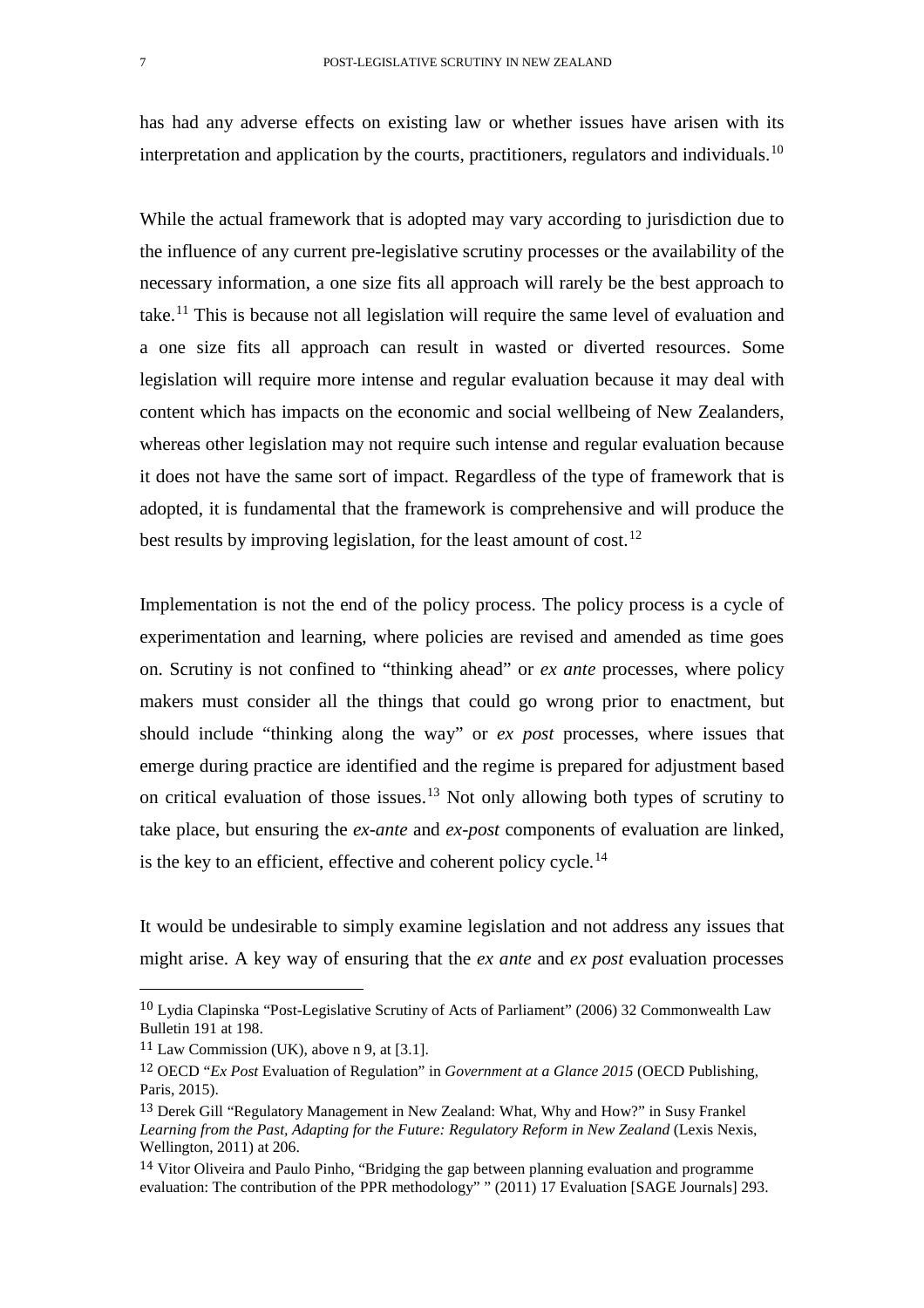are linked is by ensuring that any framework that is created is not confined to just identifying deficiencies in the law but has the ability to respond to any defects that are identified. Allowing *ex post* evaluation to identify defects and using that information in *ex ante* evaluation to respond to those defects ensures any issues that arise are addressed, and that the two processes are linked.

### *B Why is it necessary?*

Legislation deserves special review measures because it has special features that set it apart from other forms of policy formation. Legislation generally imposes constraints on citizens and businesses and there can be concerns about the lack of transparency with some legislative initiatives when constraints are being imposed on society. There is political bias in favour of legislation over other forms of policy intervention and there can be a lot of uncertainty around the effects of legislation because it will be impossible to ever predict every single effect legislation may have. Therefore there is a high payoff from closer management of the regulatory system to ensure these concerns are mitigated as much as possible, even if it does come at a cost.<sup>[15](#page-7-0)</sup>

Post-legislative scrutiny is necessary to ensure the creation of better legislation in two key ways. Firstly, post-legislative scrutiny is essential for improving the legislation at issue. The primary motivation behind suggesting legislation should be reviewed after it has been brought into force is to see whether it is working in practice as it was intended to. If it is not working as it was intended to, the aim is to discover why and address the problem as efficiently and cost effectively as possible.[16](#page-7-1) *Ex ante* evaluation occurs at the point when policy makers know the least about effectiveness and there can be a considerable difference between the original policy design and how regulators apply the rules, and how citizens respond. While unintended consequences as a result of adaptation of behaviour of regulators and regulatees is inevitable, evaluation can help reduce uncertainty and complexity by improving administration and identifying the need for redesign. This need is highlighted by the large number of Bills enacted each year, a lot of which due to practical constraints, may not receive the necessary scrutiny during any pre-legislative processes. Inefficient and ineffective

<span id="page-7-0"></span> <sup>15</sup> Gill and Frankel, above n 1, at 2.4.3.

<span id="page-7-1"></span><sup>16</sup> Law Commission (UK) *Post-Legislative Scrutiny: A Consultation Paper* (No 178, 2006) at [6.2].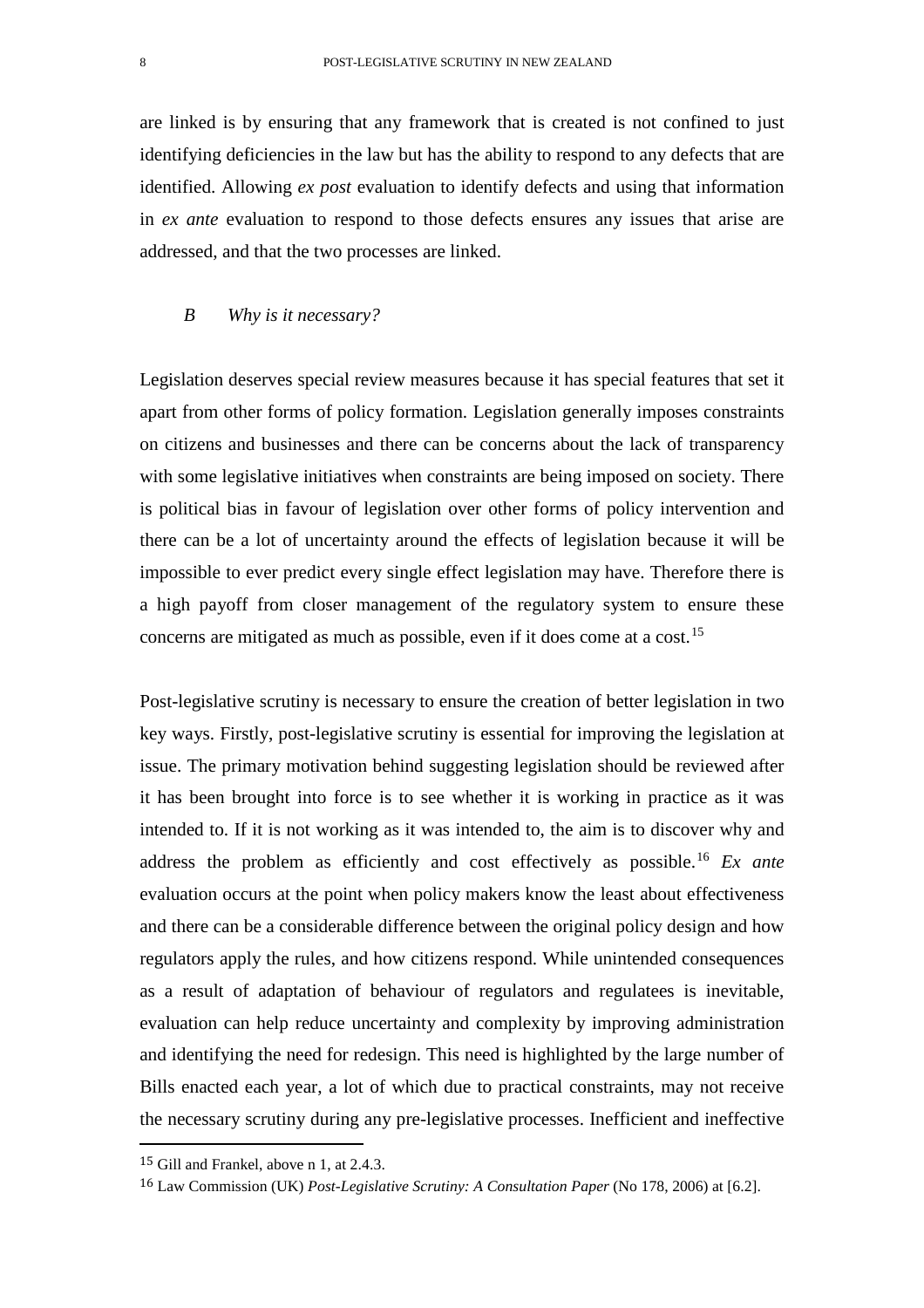legislation can then persist for a considerable amount of time if not identified by review mechanisms, which can be very costly for very little benefit.<sup>[17](#page-8-0)</sup>

Post-legislative scrutiny is necessary to avoid the much higher and broader economic and social implications of regulatory failure. With the cost of introducing legislation being estimated at between \$2.0 million and \$6.2 million per Act, it is important that policy and law makers, but also the public at large, can be satisfied that this money is being well spent and that any issues will be identified well before the regulatory failure stage.<sup>[18](#page-8-1)</sup> Post-legislative scrutiny can encourage the concentration of those working at the pre-legislative stages of scrutiny, on implementation and the statutes likely effects while knowledge that there will be post-legislative scrutiny will also provide a continuing reminder of the responsibility of policy makers to deliver the policy aims of the legislation.[19](#page-8-2)

Secondly and perhaps more importantly than just reviewing legislation for the purpose of improving that one Act, is that review can encourage learning and adaptation of the regulatory system as a whole. It is necessary for good policy that there is an effective feedback loop directly from the *ex post* processes into the *ex ante* processes.[20](#page-8-3) By linking these two processes the policy cycle becomes complete and any knowledge about common mistakes gained during the *ex post* processes can be fed back into the start of the legislative process and should encourage better translation of policy outcomes into legislation.<sup>[21](#page-8-4)</sup> Linking the two processes does not only allow negative and unintended consequences to be identified, but can also be used to identify good practice. This is where review shows examples of legislation that work well and should be replicated in order to strengthen future policy development.[22](#page-8-5) Greater post-legislative scrutiny which links the *ex ante* and *ex post*  stages of evaluation can encourage the framing of what a successful statute is from

<span id="page-8-0"></span> <sup>17</sup> Gill and Frankel, above n 1, at 2.4.1.

<span id="page-8-1"></span><sup>&</sup>lt;sup>18</sup> Ross Carter *Statute Law in New Zealand* (5<sup>th</sup> ed, Lexis Nexis, Wellington, 2015) at 105.

<span id="page-8-2"></span> $19$  Law Commission (UK), above n 16, at [6.4].

<span id="page-8-3"></span><sup>20</sup> Productivity Commission, above n 2, at 379.

<span id="page-8-4"></span><sup>21</sup> RT Hon Sir Geoffrey Palmer QC "Law Making in New Zealand: Is There A Better Way?" (2014) 22 Wai. L. R. 1, at 15.

<span id="page-8-5"></span><sup>22</sup> Law Commission (UK), above n 9, at [2.12].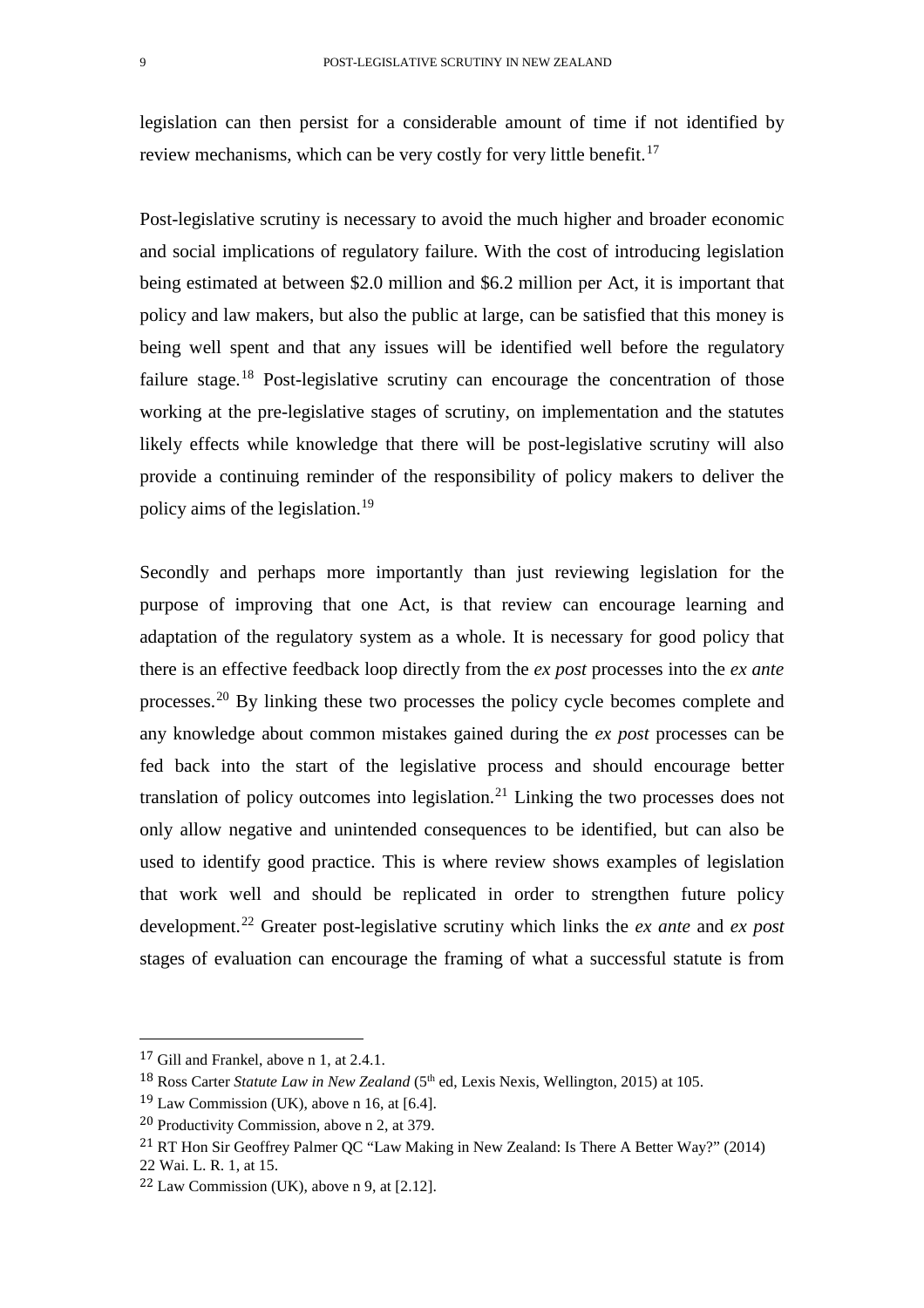just getting a Bill onto the statute book, to actually measuring the effect it had and whether it is constructively informing any ongoing policy discussion.<sup>[23](#page-9-0)</sup>

Not only does post-legislative scrutiny have important benefits for the effectiveness of legislation, it is also beneficial for policy makers as it allows policy makers to create policy and implement legislation without being absolutely certain about the outcomes. Any comprehensive evaluative mechanism should produce solid evidence but also the opportunity to learn because there will always be a gap between the design of legislation and the practical implementation.<sup>[24](#page-9-1)</sup> No law can ever be designed perfectly and consider every single consequence that might arise, so the ability to change must be built into a regime. Less emphasis needs to be had on designing legislation and more emphasis placed on the monitoring, evaluation and review processes that will identify these unforeseen consequences and how that can then be used to inform the policy implementation process. For legislative quality to continue to improve, there must be an ongoing and responsive cycle of evaluation in place which feeds back and informs the design process and allows for continuous improvement of regulatory regimes.[25](#page-9-2)

The greatest problem facing law makers all over the world, is that while most legislative initiatives are subject to a cost-benefit analysis in advance of their implementation, they are not subject to the same process after their implementation.<sup>26</sup> While high level policy objectives can be clearly stated prior to enactment, the outcomes of legislation are not known in advance, especially when outcomes depend on complex interactions of various actors. In these cases, good practice involves utilising post-legislative scrutiny and allowing a system of experimentation and learning to take place.<sup>[27](#page-9-4)</sup> Legislative review is one of the most important steps that can be taken for the future of regulatory reform because it can not only reduce the social

<span id="page-9-0"></span> <sup>23</sup> Constitution Committee, *Parliament and the Legislative Process* (HL 173-1-2003-04, 29 October 2004) at [171].

<span id="page-9-1"></span><sup>24</sup> Smismans, above n 7, at 15.

<span id="page-9-2"></span><sup>25</sup> Bailey, above, n 4, at 16.

<span id="page-9-3"></span><sup>26</sup> Michael Greenstone "Towards a Culture of Persistent Regulatory Experimentation and Evaluation" in David Moss and John Cisternino (eds) *New Perspectives on Regulation* (The Tobin Project, Unites States of America, 2009) at 113.

<span id="page-9-4"></span><sup>27</sup> Gill, above n 13, at 210–221.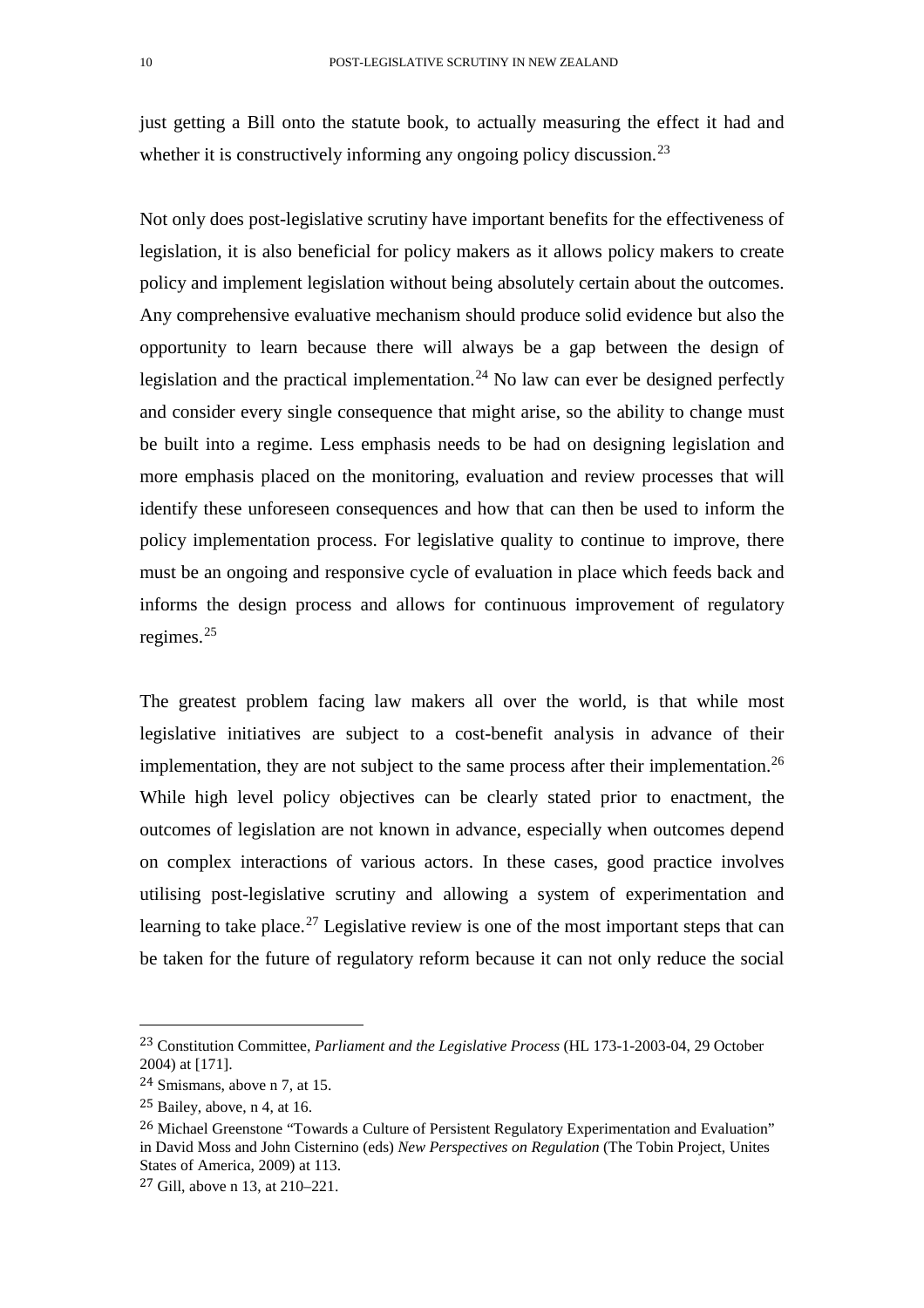and economic cost of ineffective and inefficient legislation, but can also promote the goal of simplification.[28](#page-10-0)

# *III Post-Legislative Scrutiny in New Zealand A Review Mechanisms in New Zealand*

New Zealand's current system of post-legislative scrutiny is a "plethora of ad hoc review mechanisms at varying levels" with few formal requirements for *ex post*  evaluation.<sup>[29](#page-10-1)</sup> The key review mechanisms that make up this ad hoc approach are, departments undertaking review of their own policy initiatives, the use of mandatory review provisions in legislation and review undertaken by specialised bodies such as the Law Commission, Royal Commissions of Inquiry, select committees and the Court.

Formal policy evaluation of the process and impacts of legislation, is undertaken by departments in response to their "ongoing, practical responsibility for oversight of legislation".[30](#page-10-2) In 2013, the Government issued the Initial Expectations for Regulatory Stewardship which have recently been updated in 2017 by the Government Expectations for Good Regulatory Practices.<sup>[31](#page-10-3)</sup> Under Part B, the Government expects regulatory agencies to adopt a whole of system view and take a proactive collaborative approach to the care of the regulatory system within which they work. This regulatory stewardship role includes responsibility for monitoring, review and reporting on existing regulatory systems, as well as implementing good regulatory practices for new regulatory systems.[32](#page-10-4) 

<span id="page-10-0"></span> <sup>28</sup> Cass Sunstein "The Regulatory Lookback – Opening Keynote Address" 94 B.U. L. Rev. (2014) 579 at 591.

<span id="page-10-1"></span><sup>29</sup> Gill and Frankel, above n 1, at 2.2.2.

<span id="page-10-2"></span><sup>30</sup> Office of the Minister of Finance and Office of the Minister for Regulatory Reform *Regulatory Systems Paper Two: Improving New Zealand's Regulatory Performance* (April 2013) at [11].

<span id="page-10-3"></span><sup>31</sup> Government Expectations for Good Regulatory Practices 2017.

<span id="page-10-4"></span><sup>32</sup> Above n 31, Part B.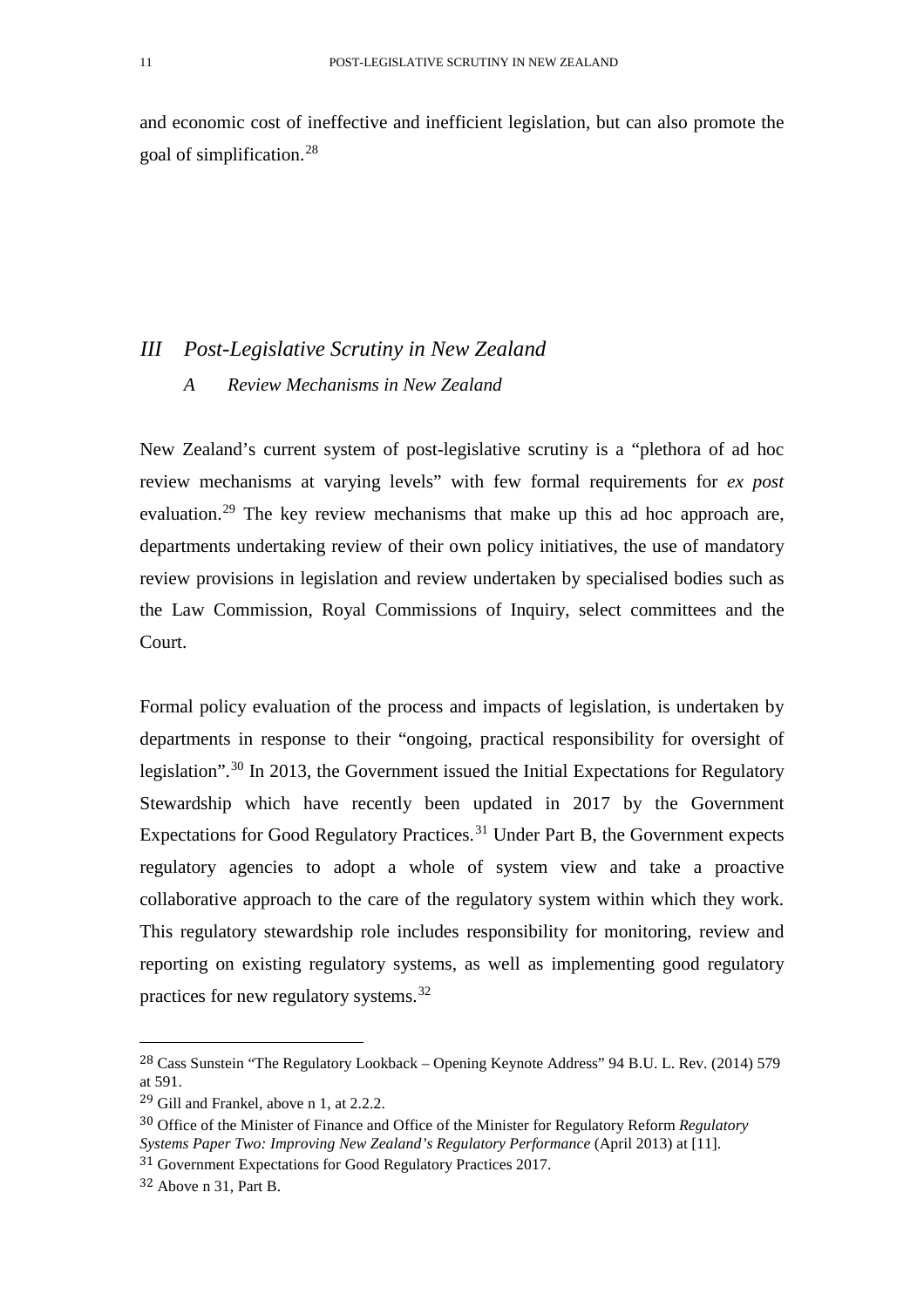The regulatory stewardship message was backed with a 2013 amendment to the State Sector Act, which identified that the Chief Executives of departments are responsible to ministers for the "stewardship of the legislation administered by the responsible department or departmental agency".[33](#page-11-0) Therefore stewardship of legislation is not only ensuring planning and management of policy interest's takes place,  $34$  but also includes the active monitoring and periodical assessment of regulatory regimes established by the legislative initiative, and use of that information to initiate action on problems or identify opportunities for improvement.<sup>[35](#page-11-2)</sup> Government departments in relation to their significant involvement in the policy work that underlies a legislative response have a proactive duty and responsibility not only during the pre-legislative stages but also in the post-legislative stages of evaluation, to ensure objectives are being met and changes to legislation that could be made, are being identified.

Another key way post-legislative scrutiny takes place in New Zealand is through the use of mandatory review clauses. For example, in s 202 of the Evidence Act the Minister must every 5 years, refer to the Law Commission for consideration of the operation of the provisions of the Act, whether the provisions should be retained or repealed or if the provisions are to be retained whether any amendments are necessary or desirable.<sup>[36](#page-11-3)</sup> The Law Commission must then report on those matters to the Minister within two years. $37$  Mandatory review provisions ensure that periodic review takes place automatically, by providing a compulsory trigger for review. It may be identified at any stage of the legislative process that a mandatory review provision is necessary from the very beginning of consideration of the policy, to when the Bill is being drafted, or even as late as during the Select Committee stage. No matter what stage a review provision is included, mandatory review provisions are usually identified as being necessary to enable a "very important area of law to be kept up to date... in a principled way".<sup>[38](#page-11-5)</sup>

<span id="page-11-0"></span> <sup>33</sup> State Sector Act 1988, s 32(1)(d)(ii).

<span id="page-11-1"></span><sup>34</sup> State Sector Act, s 2.

<span id="page-11-2"></span><sup>35</sup> Government Response to the NZPC Report on Regulatory Institutions and Practices (2015).

<span id="page-11-3"></span><sup>36</sup> Evidence Act 2006.

<span id="page-11-4"></span><sup>37</sup> Evidence Act, s 202(2).

<span id="page-11-5"></span><sup>38</sup> (21 November 2006) 635 NZPD 6652 per Christopher Finlayson.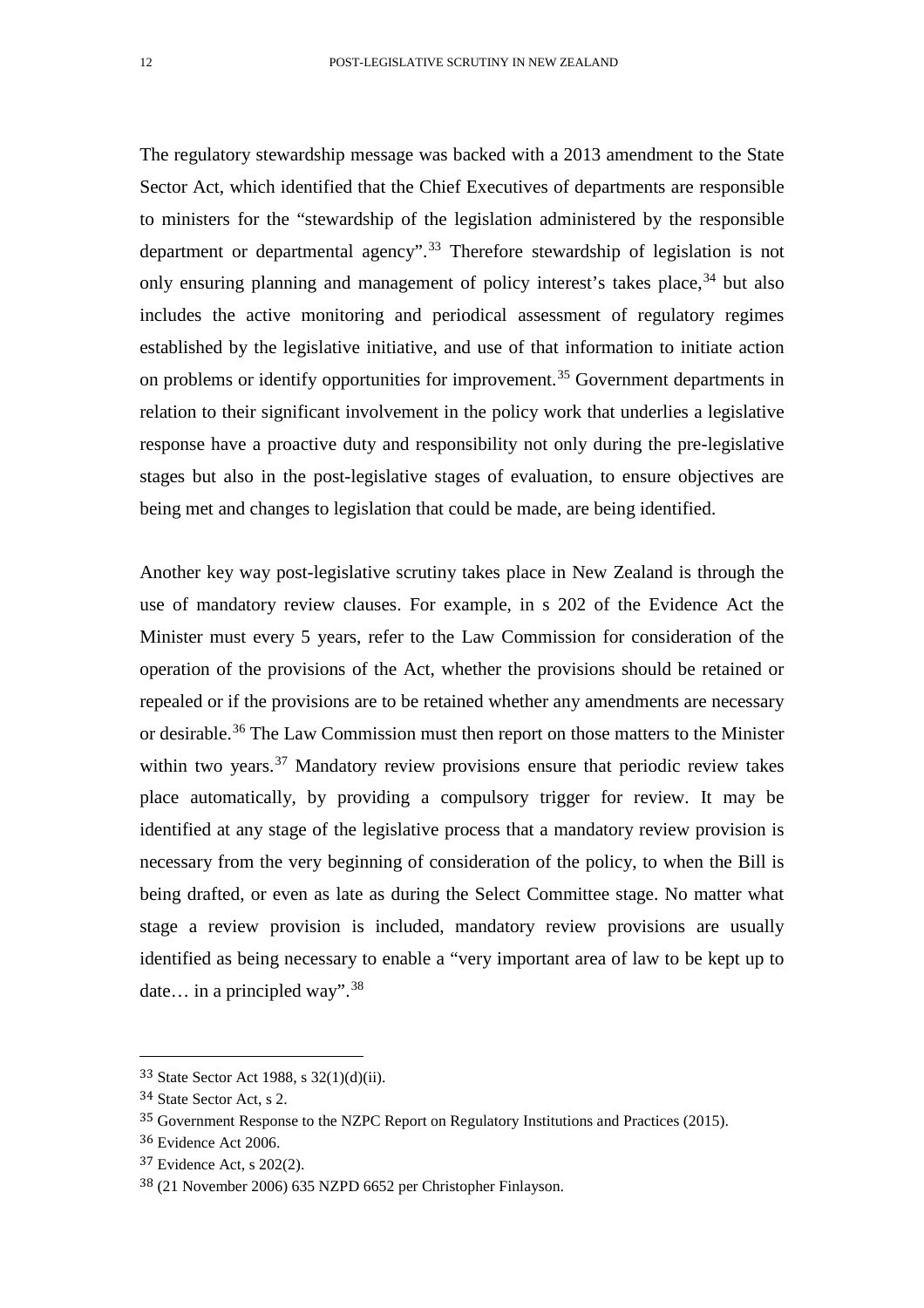Specialised bodies such as the Law Commission or Royal Commissions of Inquiry also conduct review. The Law Commission is the central advisory body responsible for systematic review, reform and development of the law of New Zealand.<sup>[39](#page-12-0)</sup> The Commission may be referred specific topics to review by a responsible minister, but can also initiate its own proposals for review. It has undertaken a wide array of reviews of legislation and legal issues, including many reports which have resulted in legislative change. However the Law Commission is a small advisory body with limited funds and resources, which is why it is considered to be a more specialised process, as there is only so much evaluation and only certain types of evaluation that it can undertake. The Royal Commission of Inquiry also scrutinises legislation but on a more ad hoc basis because review usually only takes place by Royal Commissions in response to regulatory failure.<sup>[40](#page-12-1)</sup> For example, health and safety legislation was widely reformed in New Zealand, $41$  after the Royal Commission of Inquiry on the Pike River Coal Mine Tragedy.<sup>[42](#page-12-3)</sup> Royal Commissions are reserved for matters of very significant public interest and must report their findings to the Government. Commissioners who serve on the Royal Commission are selected for their wealth of knowledge and expertise in the particular inquiry that is taking place.<sup>[43](#page-12-4)</sup>

Parliamentary Select Committees also have broad powers to scrutinise and inquire into government departments, or any other matter "relating to the subject matter allocated to the committee".[44](#page-12-5) This broad power may include inquiry into legislation. While select committees are fundamental in the scrutiny of Bills they have little formal involvement in the post-legislative stage of scrutiny as they will rarely initiate this broad power of post-legislative scrutiny themselves. The Court also plays a role in review when interpreting legislation. Court decisions are often the first to publicly identify legislation that is not meeting its policy objectives and can act as a platform for further review to take place.

<span id="page-12-0"></span> <sup>39</sup> Law Commission Act 1985.

<span id="page-12-1"></span><sup>40</sup> See Inquiries Act 2013.

<span id="page-12-2"></span><sup>41</sup> Cabinet Minute "Improving Health and Safety at Work: Overview" (2013) CAB Min (13) 24/10.

<span id="page-12-3"></span><sup>42</sup> The Hon Graham Panckhurst, Stewart Bell PSM, David Henry CNZC *Royal Commission on the Pike River Coal Mine Tragedy* (Royal Commission, 30 October 2012).

<span id="page-12-4"></span><sup>43</sup> Department of Internal Affairs "Royal Commission on the Pike River Coal Mine Tragedy" <http://pikeriver.royalcommission.govt.nz/>.

<span id="page-12-5"></span><sup>44</sup> Standing Orders of the House of Representatives, 2014, SO 189(1)(h) functions of select committees as including consideration and reporting on "any other matters".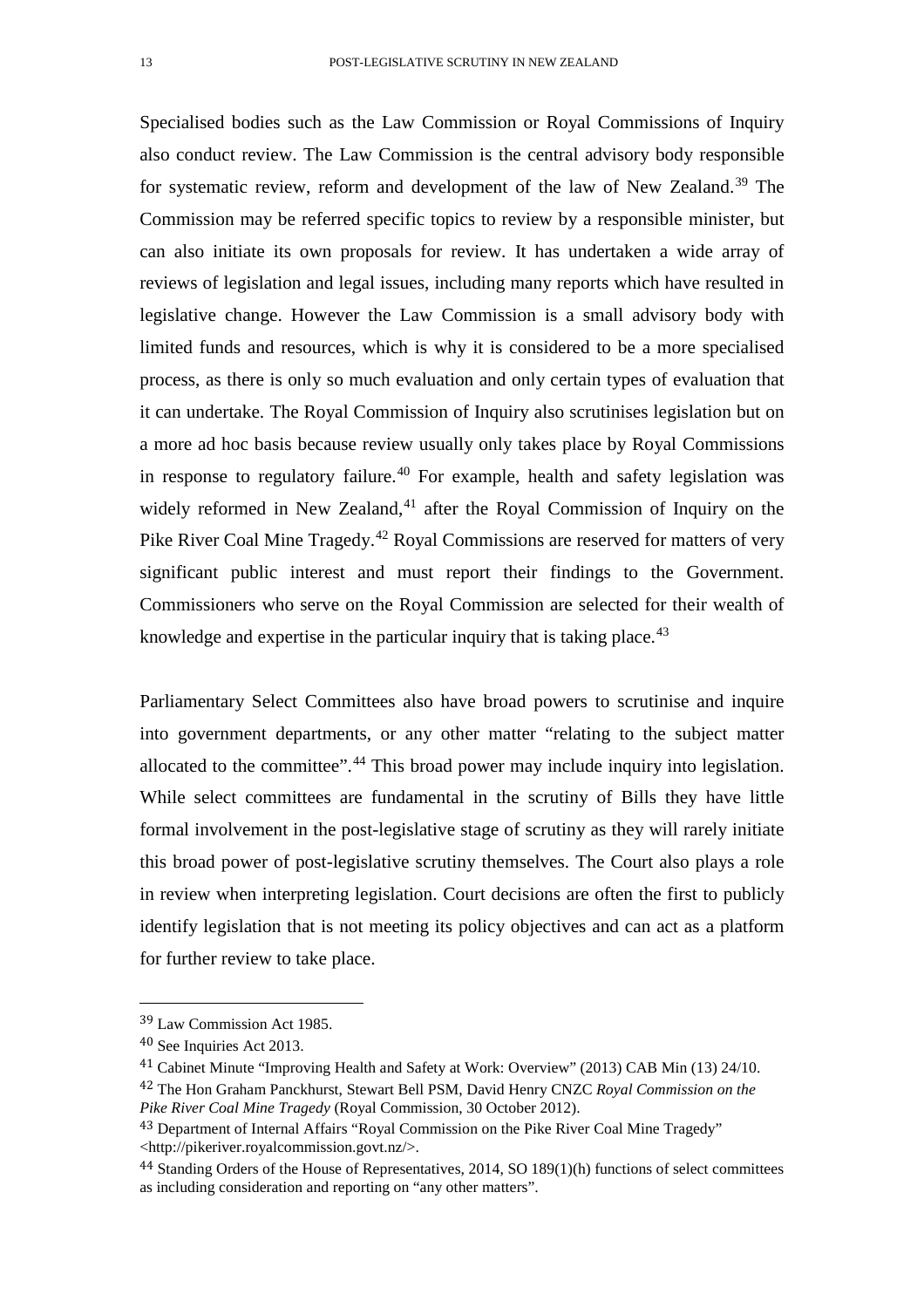### *B New Zealand's Approach to Scrutiny*

New Zealand's ad hoc approach to scrutiny is largely a set and forget approach.<sup>[45](#page-13-0)</sup> with any formal system of scrutiny usually in response to regulatory failure.<sup>[46](#page-13-1)</sup> However New Zealand is not alone on this issue, in fact "very few OECD member countries have actually deployed *ex post* evaluation systematically".[47](#page-13-2) Prior to addressing the issue of post-legislative scrutiny, the House of Lords Select Committee on the Constitution identified that Parliament in the United Kingdom frequently ended its legislative scrutiny at the point of Royal Assent, and that little or no evaluation of whether legislation had achieved its aims occurs. While there were occasions when some post-legislative scrutiny occurred, it was "patchy at best", tending to occur in response to something that had gone wrong.<sup>[48](#page-13-3)</sup> While significant pre-legislative scrutiny developments had occurred in the United Kingdom, similar developments for post-legislative scrutiny had not.[49](#page-13-4)

While New Zealand is not the only country which is lacking in evaluative mechanisms, many of the system wide evaluative mechanisms that are utilised by some other countries, are still not used in New Zealand.<sup>[50](#page-13-5)</sup> These include stock management mechanisms such as regulatory impact statements (RIS), red tape reduction, regulatory budgets and in/outs, ad hoc mechanisms such as stock takes, principle based, benchmarking and in depth reviews, and programmed reviews such as sun setting, provisions embedded in statute and post-implementation reviews.<sup>[51](#page-13-6)</sup>

Relatively few reviews are required in New Zealand either by law or in the regulatory management guidance. While regulatory impact statements are employed and in depth reviews do take place, there are no requirements for sun setting, in which a law ceases

<span id="page-13-0"></span> <sup>45</sup> Productivity Commission, above n 2, at 46.

<span id="page-13-1"></span><sup>46</sup> Productivity Commission, above, n 2, at 12.

<span id="page-13-2"></span><sup>47</sup> OECD "*Ex Post* Evaluation of Regulation", above n 12.

<span id="page-13-4"></span><span id="page-13-3"></span><sup>48</sup> Peter Riddell in Constitution Committee, *Parliament and the Legislative Process,* above n 23.

 $49$  Law Commission (UK), above n 9, at [2.2].

<span id="page-13-5"></span><sup>50</sup> Productivity Commission*,* above n 2, at F 14.1.

<span id="page-13-6"></span><sup>51</sup> Gill and Frankel, above n 1, at 2.3.3.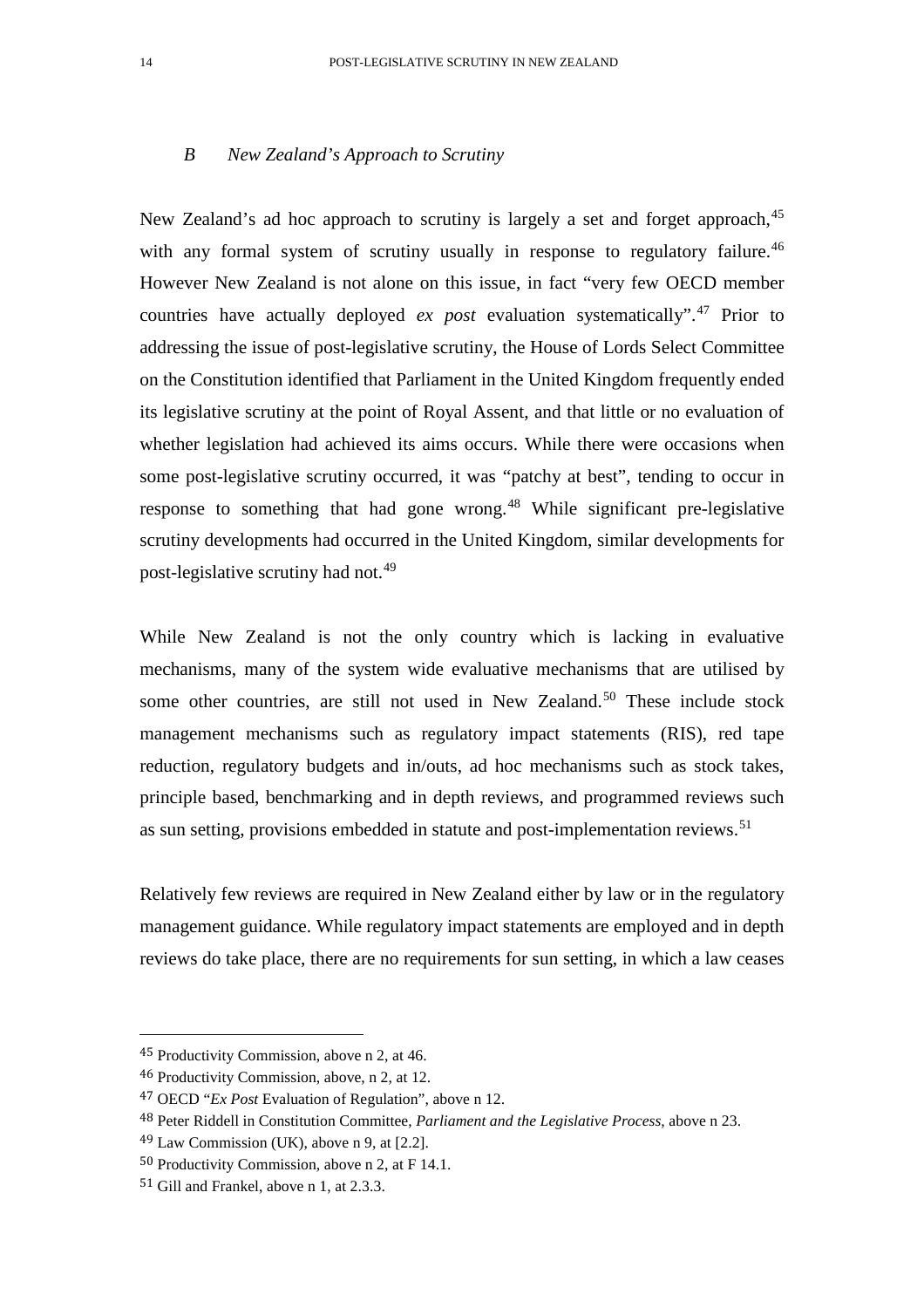to have effect after a specific date unless further legislative action is taken, $52$  and postimplementation reviews are only required where a RIS was inadequate or not supplied. Other than ad hoc reviews and the role of researchers in analysing reviews and writing articles, there are few mechanisms to learn about the effectiveness of legislation in achieving policy goals. In contrast to new legislation there is no standard procedure whereby the executive is answerable to the legislature for the general administration of legislation. It seems that across both the executive and legislative branches of Government, the focus of the formal system of regulatory management is on *ex ante* and not *ex post* review. [53](#page-14-1)

With some significant regulatory failures highlighting the risks of New Zealand's set and forget approach, and commentators calling for an overhaul of New Zealand's legislative process due to the poor quality of legislation New Zealand is producing,  $54$ the Government asked the Productivity Commission to investigate into how to improve the overall design and operation of regulatory regimes in New Zealand. Assessing existing regulatory regimes and practices, and identifying where and how to make improvements, will be useful to assist the future design of legislation and regulatory frameworks.[55](#page-14-3)

While a number of problems were identified by the report, it was highlighted that there is a weak whole of system mind set when thinking about regulatory performance. New Zealand undertakes hardly any reporting on the performance of legislation, and when reporting does occur, the processes to allow that information to be analysed and sent to the right people in the right format to inform decisions about improving regulatory performance, are just not there.<sup>[56](#page-14-4)</sup> Rather than being a complete loop, where feedback from monitoring, evaluation and review shapes the design of new legislation, the formal system is an open loop with limited responsibility assigned

<span id="page-14-0"></span> <sup>52</sup> Australian Government, Attorney-General's Department *Guide to Managing Sun setting of Legislative Instruments* (April 2014).

<span id="page-14-1"></span><sup>53</sup> Gill and Frankel, above n 1, at 2.2.5.

<span id="page-14-2"></span><sup>54</sup> Palmer, above n 21 at 29.

<span id="page-14-4"></span><span id="page-14-3"></span><sup>55</sup> The New Zealand Productivity Commission *Regulatory Institutions and Practices Brief* (July 2013). 56 The New Zealand Productivity Commission *Regulatory Institutions and Practices Issues Paper* (August 2013).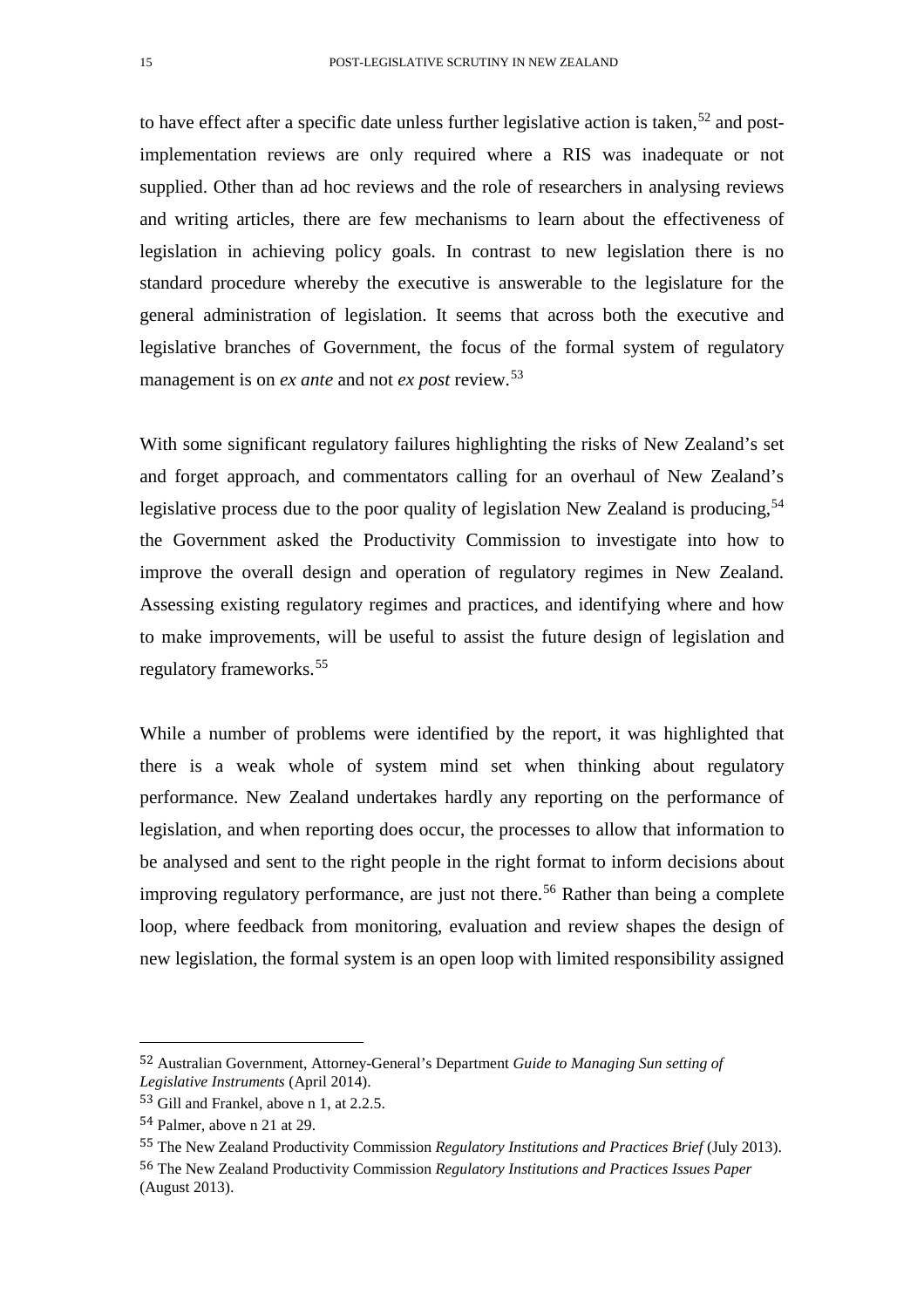to reviewing existing regulatory regimes.<sup>[57](#page-15-0)</sup> Due to this attitude, opportunities are missed to regularly evaluate, adjust and improve rules and ensure regimes are working as well as they should be.<sup>[58](#page-15-1)</sup> New Zealand has to find an effective mechanism for ensuring regular post-legislative scrutiny becomes ingrained in the regulatory management environment, or otherwise legislative quality is just not going to improve.<sup>[59](#page-15-2)</sup>

### *C Recommendations and Response*

The Productivity Commission noted that a suite of initiatives to improve how the stock of regulation is managed had been implemented by the Government, such as the Initial Expectations for Regulatory Stewardship, which set expectations for departments on what is needed to be done to ensure appropriate management of their regulatory systems.<sup>[60](#page-15-3)</sup> While this is a step forward in improving regulatory management, the Commission noted that more could still be done to improve the effectiveness of not only the Expectations but also post-legislative scrutiny in general. The key recommendation was that the Government should require departments to prepare and publish regulatory system reports which articulate their strategies for keeping their regulatory regimes up to date, and every three years commission a review of each department's progress and seek advice on whether it is necessary to create new legislative mechanisms for managing the stock of regulation.<sup>[61](#page-15-4)</sup>

The Commission also recommended that the Treasury should articulate a set of principles to encourage departments to focus efforts on reviews that have the largest anticipated benefits, set up an ongoing assessment to identify areas requiring attention, and specify targets, such as yearly expenditure or a target number of

<span id="page-15-0"></span> <sup>57</sup> Gill and Frankel, above n 1, at 2.2.5.

<span id="page-15-1"></span><sup>58</sup> The New Zealand Productivity Commission *Regulatory Institutions and Practices Draft Report* (13 March 2014).

<span id="page-15-2"></span><sup>59</sup> Productivity Commission, above n 2, at 388.

<span id="page-15-3"></span><sup>60</sup> Initial Expectations for Regulatory Stewardship 2013; Government Expectations for Good Regulatory Practices 2017.

<span id="page-15-4"></span><sup>61</sup> Productivity Commission, above n 2, at 14.01.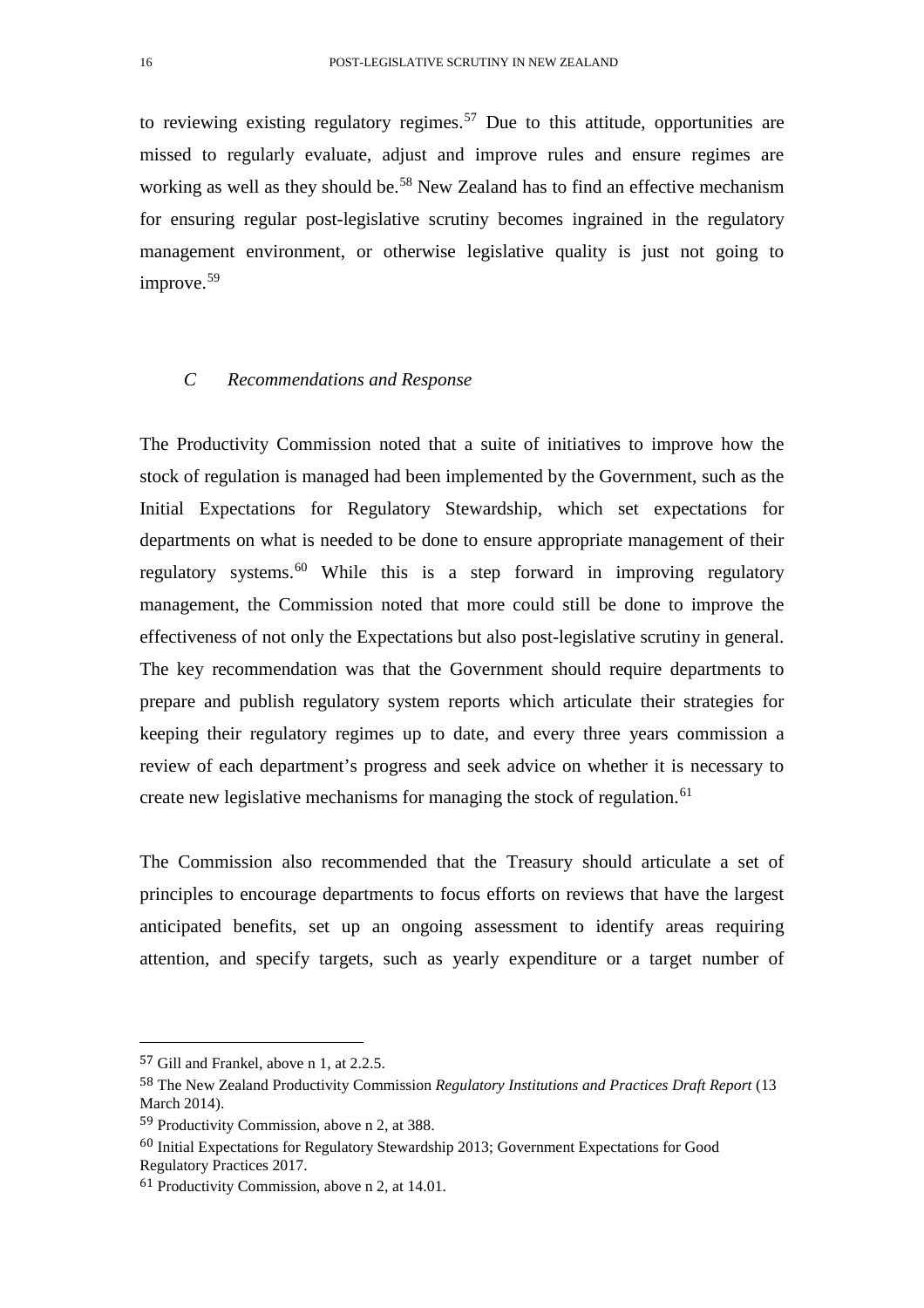reviews, to force identification of reviews with the largest potential benefits.<sup>[62](#page-16-0)</sup> Lastly the Commission recommended that the Government should publish an overarching strategy that sets out how it will improve the management of the stock of regulation, including how specific initiatives will fit within that overarching strategy, how successful management is to be measured and how any initiatives implemented will benefit the community.<sup>[63](#page-16-1)</sup>

The Government responded to the report in July 2015, acknowledging there is weakness in current regulatory review and evaluation practices and that more needs to be done to improve and update the stock of regulation.<sup>[64](#page-16-2)</sup> Despite there being wide variation in the way that different departments undertake review,  $65$  the Government indicated that it is still an adequate systematic process to scrutinise legislation once it is passed.<sup>[66](#page-16-4)</sup> Departments are already required to systematically and regularly assess the performance and condition of their regulatory regimes and identify opportunities for improvement through the Government Expectations for Regulatory Stewardship.<sup>[67](#page-16-5)</sup> The Expectations also reinforce the responsibility on departments to exercise more active regulatory stewardship over their regulations and in particular the legislation they are responsible for.<sup>[68](#page-16-6)</sup> However the Government agreed that an expectation that departments publish reports on their regulatory management strategy, the state of their regulatory stock and plans for improvement would reinforce departmental responsibility for the monitoring and review of regulatory regimes.<sup>[69](#page-16-7)</sup>

Each year, each of the seven major regulatory departments will publish Regulatory Management Strategies, which will assess each regulatory system the Department is responsible for, for fitness for purpose.<sup>[70](#page-16-8)</sup> This covers four dimensions; effectiveness,

<span id="page-16-0"></span> <sup>62</sup> Productivity Commission, above n 2, at 14.02.

<span id="page-16-1"></span><sup>63</sup> Productivity Commission, above n 2, at 14.04.

<span id="page-16-2"></span><sup>64</sup> Government response, above n 35, at 1.

<span id="page-16-3"></span><sup>65</sup> Ministry of Business, Innovation and Employment *MBIE's Regulatory Management Strategy 2016/2017* (August 2016).

<span id="page-16-4"></span><sup>66</sup> Government Response, above n 35.

<span id="page-16-5"></span><sup>67</sup> Government Response, above n 35.

<span id="page-16-6"></span><sup>68</sup> Government Response, above n 35.

<span id="page-16-7"></span><sup>69</sup> Government Response, above n 35, at 5.

<span id="page-16-8"></span><sup>70</sup> The Treasury <http://www.treasury.govt.nz/regulation/fitforpurpose/stewardshipstrategies/archive>.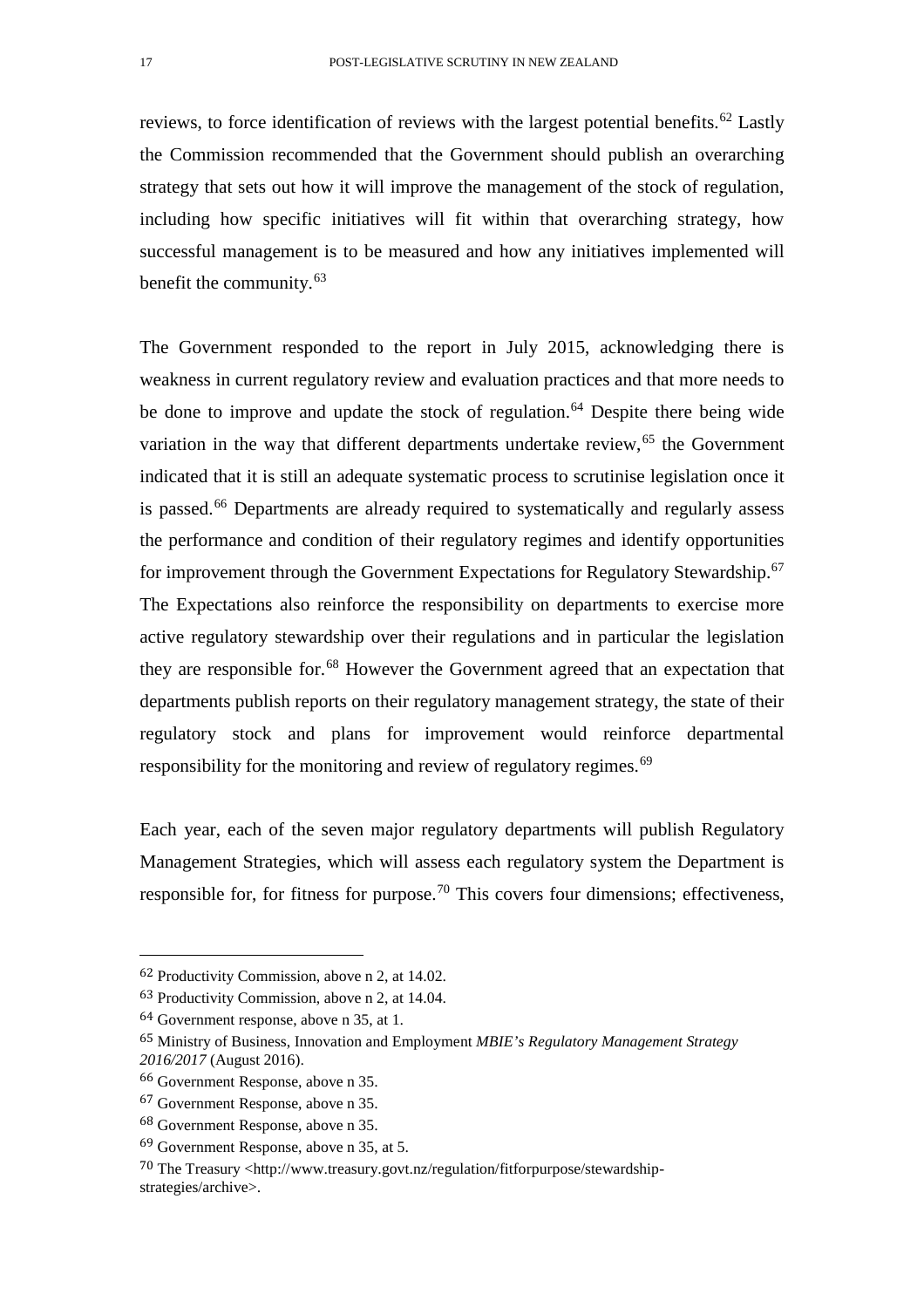efficiency, durability and resilience, and fairness and accountability.<sup>[71](#page-17-0)</sup> Departments can also identify other strategies which they intend to deploy to monitor and evaluate their regulatory systems. For example, the strategy produced by the Ministry of Business, Innovation and Employment (MBIE) identifies that in addition to its business as usual approach to monitoring, they have introduced regulatory system assessments, which are intended to ensure each system is regularly scrutinised.<sup>[72](#page-17-1)</sup>

The recommendation that a target number of reviews per year should be set was considered to be unnecessary as departments did not need targets to undertake review. Although it was acknowledged that such requirements would be put in place if it became necessary in the future.<sup>[73](#page-17-2)</sup>

### *D The Current Process is still Ineffective*

While the Government's response to the Productivity Commission report which requires Departments to publish their Regulatory Management Strategies, is a step forward in encouraging Departments to take responsibility for their legislative initiatives, the overall way New Zealand undertakes post-legislative scrutiny is still ineffective. There is a lack of guidance on what regulatory stewardship actually means, and there is no way to hold Ministers to account for this responsibility. Mandatory review clauses are underutilised, there is little guidance on when or how these clauses should be used, and review that is being undertaken through the stewardship role and mandatory review clauses, is proving to be unsatisfactory. Due to a lack of guidance, review still tends to turn on political will or capacity of officials to undertake the work, and there is a real risk that regimes can continue to operate poorly for long periods of time.

### *1 Lack of Guidance*

<span id="page-17-0"></span> <sup>71</sup> Ministry of Business, Innovation and Employment *MBIE's Regulatory Management Strategy 2017/2018* (August 2017).

<span id="page-17-1"></span><sup>72</sup> MBIE, above n 71, at 4.

<span id="page-17-2"></span><sup>73</sup> Government Response, above n 35.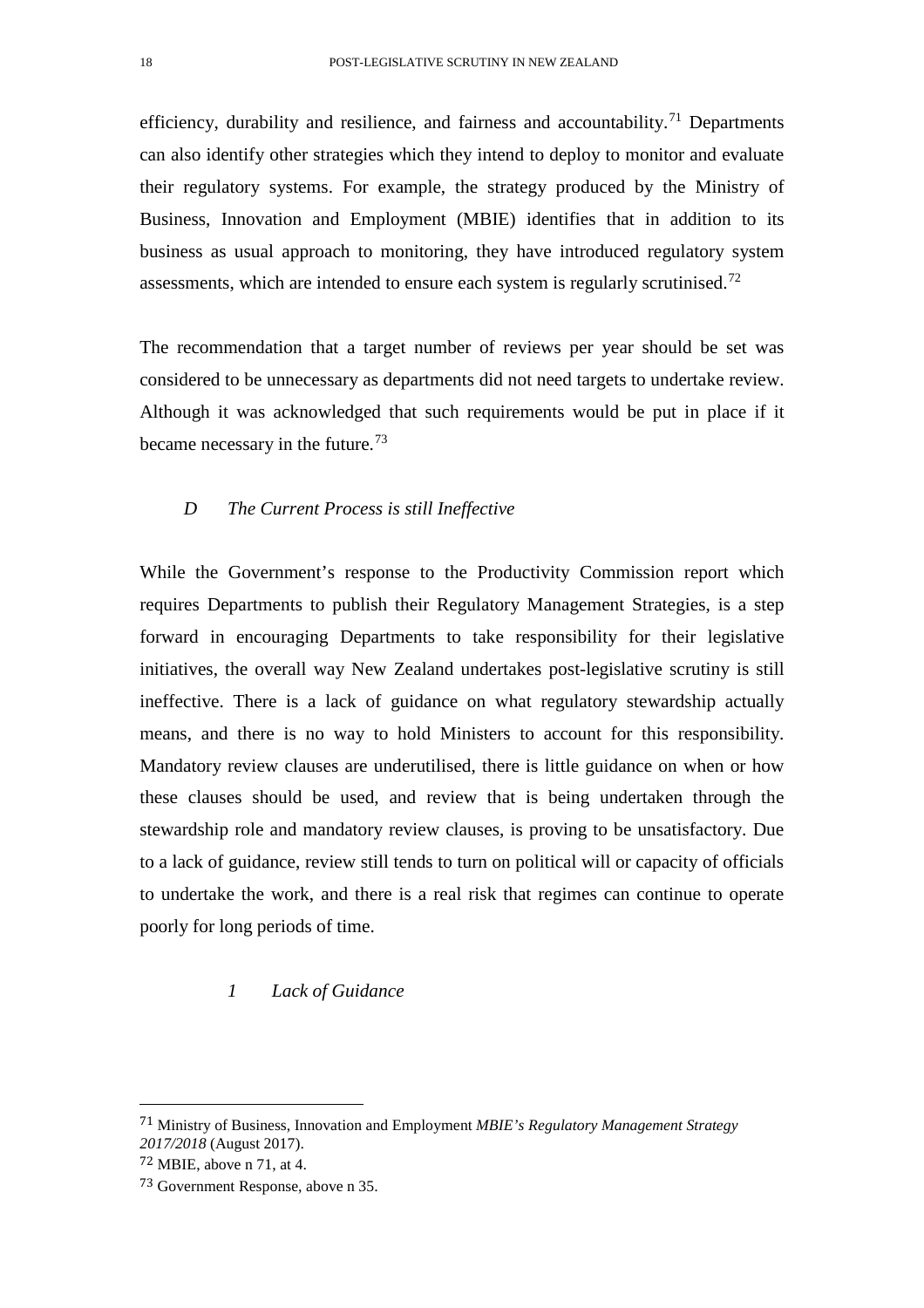Limited guidance has been given on the need to undertake regulatory scanning, annual regulatory plans and reporting in response to the focus on regulatory stewardship.<sup>[74](#page-18-0)</sup> The Parliamentary Counsel Office considers the issue of whether a regulation should provide for review as a matter of policy which is guided by the drafting instructions of the Department involved. It is for the Department to consider; whether to include a review, who should conduct the review, what the review is to be about, how long after enactment it is to occur, to whom the review is presented to and at what frequency.[75](#page-18-1) The Treasury's Regulatory Impact Handbook which provides guidance for developing new regulatory proposals, contains only half a page on monitoring, feedback and review.<sup>[76](#page-18-2)</sup> Both of these examples illustrate that although Departments are required to undertake review in response to the role as a regulatory steward, the way that review is carried out is largely left up to the Department itself.

There is no formal expectation that programmed reviews, evaluations, or even monitoring and reporting requirements, accompany the introduction of legislation. There is little guidance on when and how to develop evaluation plans or even when to include mandatory review clauses or sunset clauses. In fact until the regulatory stewardship expectations were introduced in April 2013, there was no guidance as to what the duties and responsibilities of a Department even were towards review.<sup>[77](#page-18-3)</sup> With no particular guidance on when and how to include mandatory review clauses, while there are examples of mandatory review clauses being used in New Zealand legislation,<sup>[78](#page-18-4)</sup> these review provisions are relatively rare.<sup>[79](#page-18-5)</sup> As at September 2016, only 16 Acts had specific "review of operation of Act" provisions and only 10 Acts had "review of Act" provisions.<sup>[80](#page-18-6)</sup>

Initiatives aimed at improving review and evaluation of regulatory regimes have failed to gain traction in the past in the face of other priorities and limited follow up

<span id="page-18-0"></span> <sup>74</sup> Gill, above n 13, at 181.

<span id="page-18-1"></span><sup>75</sup> Gill and Frankel, above n 1, at 2.2.4.

<span id="page-18-2"></span><sup>76</sup> Treasury Regulatory Impact Handbook

<span id="page-18-3"></span><sup>77</sup> Gill and Frankel, above n 1, at 2.24.

<span id="page-18-4"></span><sup>78</sup> For example the Search and Surveillance Act 2012, s 357 which expressly requires a joint review of the operation of the Act to be undertaken by the Law Commission and the Ministry of Justice. 79 Gill and Frankel, above n 1, at 2.3.3.

<span id="page-18-6"></span><span id="page-18-5"></span><sup>80</sup> Search of Legislation Online <www.legislation.govt.nz> (accessed 7 September 2017).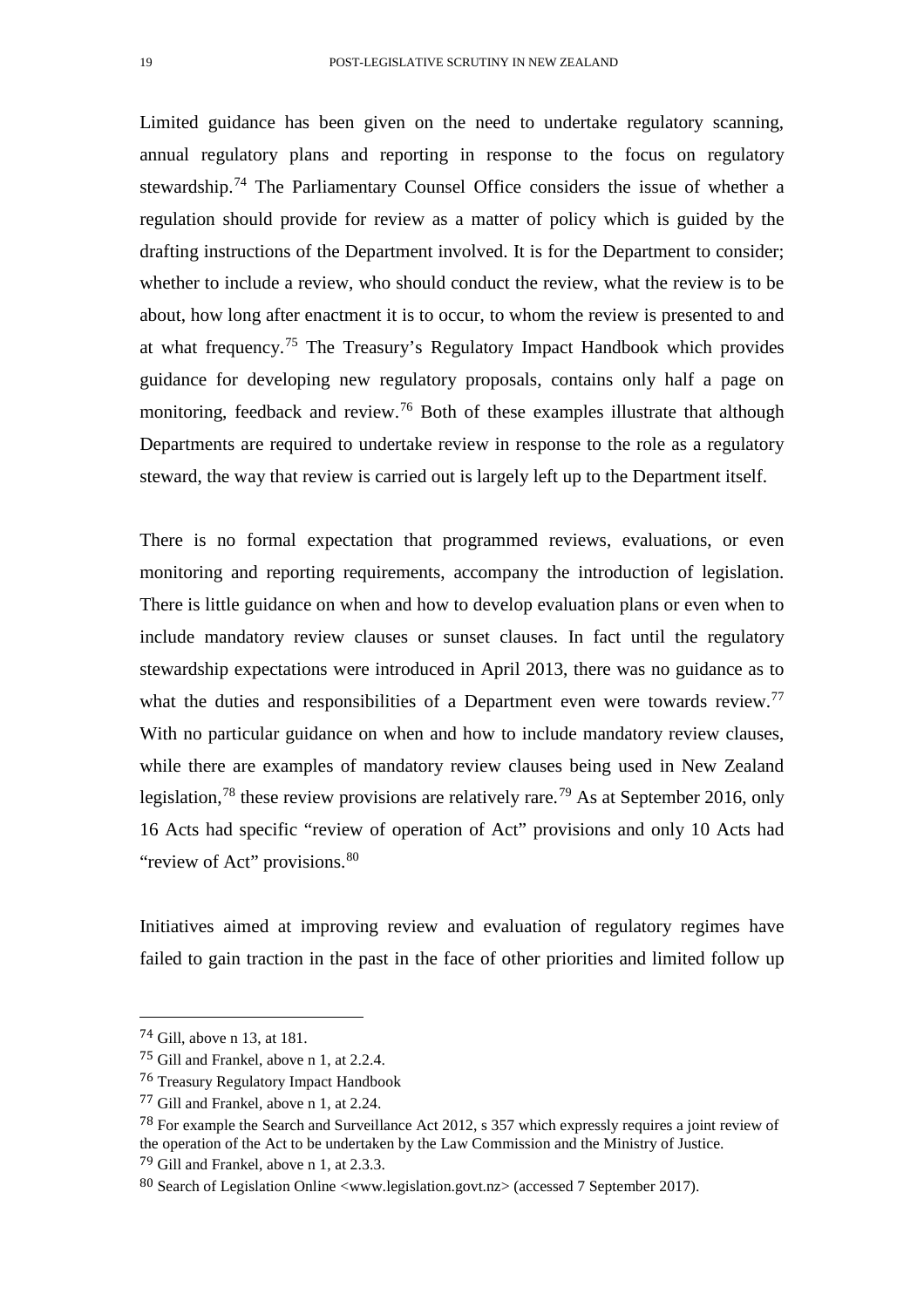from central agencies. $81$  While steps are being taken to ensure evaluation is at the forefront of policy makers minds by reinforcing the regulatory stewardship obligation, there is a lack of guidance on when review should take place or be included through a mandatory review clause. With a lack of guidance on how to undertake the responsibility of regulatory stewardship, how can it be expected that the regulatory management strategies will actually improve post-legislative scrutiny in New Zealand? The effectiveness of the stewardship obligation is undermined because without guidance, post-legislative scrutiny is still going to be left to determination by government departments or their Ministers, cases of regulatory failure or legislation being identified for reform otherwise.<sup>[82](#page-19-1)</sup> There is a real possibility that without clear guidance on what the responsibility involves, that the regulatory stewardship focus could end up just serving as a mere "lip service", with meaningful evaluation failing to take place.<sup>[83](#page-19-2)</sup>

### *2 Unsatisfactory Review*

The review that is being undertaken through mandatory review clauses and the publication of Regulatory Stewardship Strategies is being criticised for being too broad and high level and as a result technical issues are being left outside the scope of the reviews.[84](#page-19-3) This largely comes down to the fact that review does not mean the same thing from different perspectives. For example, review from a policy perspective may be to just consider on a broad scale whether the policy is working overall and there are no major unintended consequences occurring. Whereas review from a more legal perspective may be to ask whether there are any technical issues with the legislative scheme or particular injustices resulting from the application of the law.[85](#page-19-4) These two perspectives of review are irreconcilable because a broad review process is not going to necessarily pick up on those narrow technical issues which a legal perspective may want, but a technical review process is unnecessary and a waste

<span id="page-19-0"></span> <sup>81</sup> Gill, above n 13 at 13.

<span id="page-19-1"></span><sup>82</sup> Lydia Clapinska, above n 10, at 194.

<span id="page-19-2"></span><sup>83</sup> Koen van Aeken "From Vision to Reality: *Ex Post* Evaluation of Legislation" (2011) 5 Legisprudence 41 at 66.

<span id="page-19-3"></span><sup>84</sup> See Elisabeth McDonald "Why so Silent on the Right to Silence? Missing Matters in the Review of the Evidence Act 2006" (2013) 44 VUWLR 573.

<span id="page-19-4"></span><sup>85</sup> Elisabeth McDonald, above n 84.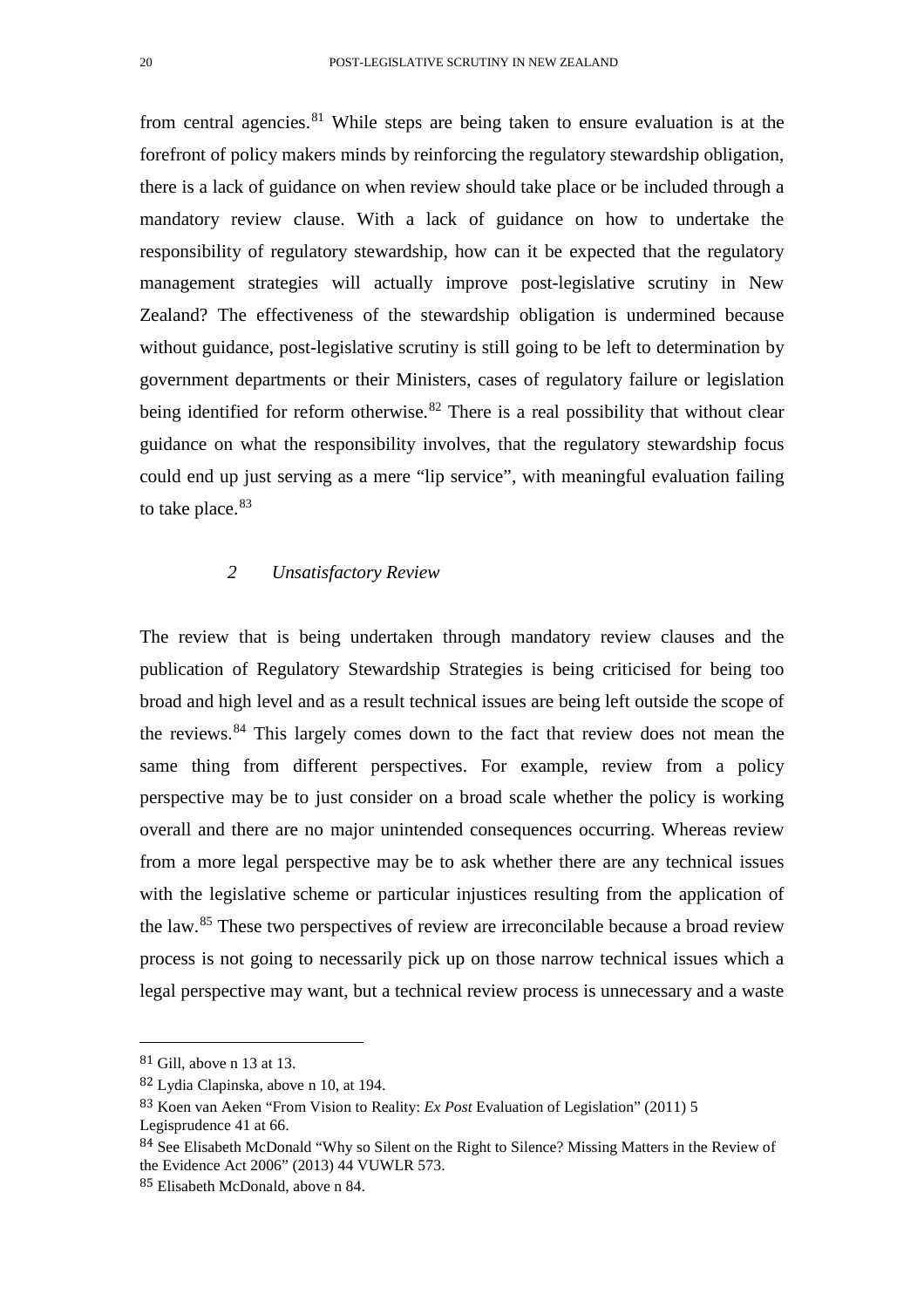of resources from a policy perspective where all that is necessary is to review the policy as a whole. Where it has not been characterised properly what level of review is going to take place, the process is going to be unsatisfactory despite the goal of just getting more post-legislative scrutiny to take place being achieved.

For example, the first Evidence Act review was subject to considerable criticism as to the type of review that took place. During the third reading of the Evidence Bill, it was stated that s 202 would ensure that the Law Commission would undertake a very comprehensive review as to how it is working.<sup>[86](#page-20-0)</sup> Whereas the Law Commission, when it came time to undertake the review, considered that s 202 did not "contemplate a first principles review",  $87$  but rather an operational review.  $88$  The Law Commission considered that it was not appropriate to use the review as an opportunity to revisit policy decisions made throughout the legislative process, and where there was clear legislative intent that the Act was working as intended, the Commission would not recommend change.<sup>[89](#page-20-3)</sup> There has been criticism of this approach, as it meant many contentious technical issues with the Act were left outside the scope of the review. It was argued that in the first review of the Evidence Act the Law Commission failed to consider several important changes to sections which were not working properly, including ss 32 and 33. Further it was argued that s 202 should not be limited to operational review when read alongside the statement from Parliament that the review should be "very comprehensive".<sup>[90](#page-20-4)</sup>

Similarly, while the Law Commission has not undertaken satisfactory review because it did not consider the technical issues and was too broad, it could be argued that the Regulatory Management Strategies are even more high level and broad and are also failing to provide effective review. The intention of the strategies is to improve regulatory systems by increasing engagement between stakeholders and by encouraging departments to think practically about how they can meet their regulatory

<span id="page-20-0"></span> <sup>86</sup> (23 November 2006) 635 NZPD 6802 per Christopher Finlayson.

<span id="page-20-1"></span><sup>87</sup> Law Commission, *The 2013 Review of the Evidence Act 2006* (NZLC R127, 2013) at [1.18] and [1.30].

<span id="page-20-2"></span> $88$  At [1.40].

<span id="page-20-3"></span><sup>89</sup> At [1.31].

<span id="page-20-4"></span><sup>90</sup> Elisabeth McDonald, above n 84, at 592.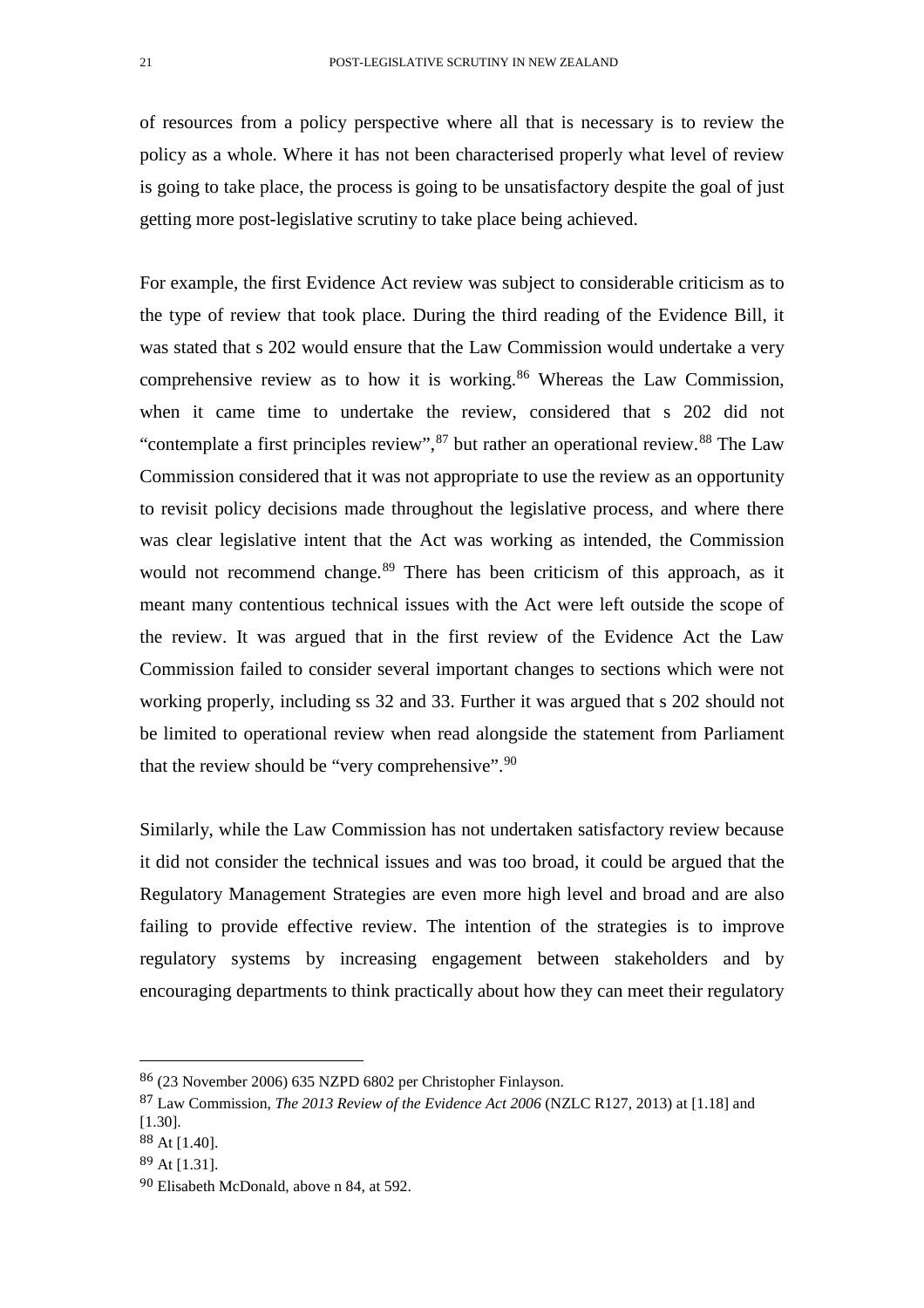stewardship obligations.<sup>[91](#page-21-0)</sup> While in principle, the doctrine of ministerial responsibility applies, and ministers can be held to account for the regulatory stewardship responsibility, in practice there are actually few mechanisms to make ministers answerable for the administration and management of legislation.<sup>[92](#page-21-1)</sup> Further it can be argued that, due to limited guidance on what these obligations are, a minister is already fulfilling their obligation as a regulatory steward by just doing the bare minimum and publishing a regulatory management strategy. There is no requirement to actually act on any of the findings in their strategies, but only a requirement to report and consider the regulatory regimes they are responsible for. While any sort of evaluation is important, when it is not actually helping to improve and inform future legislative initiatives, then perhaps this sort of review is just too broad and high level to be satisfactory.

## *3 Insufficient Links Between the Ex Ante and Ex Post Processes*

Broadly speaking, a "successful" post-legislative scrutiny process will be one that encourages and allows the information that is learnt from the evaluation to inform the ongoing discussion on the policy.<sup>[93](#page-21-2)</sup> The policy cycle is a continuous learning mechanism, where information learnt from the *ex post* processes must be fed back into the *ex ante* processes, to help inform the creation of other legislative initiatives.<sup>[94](#page-21-3)</sup> However New Zealand's current system is failing to create this sort of link between the *ex ante* and *ex post* processes and ensure that the policy cycle is working effectively as a learning environment. This is not only because any evaluation that does take place does not inform *ex ante* processes, but also because *ex ante* processes do not identify how *ex post* processes should be carried out or how the effectiveness of legislation should be measured and against what framework.

It is really difficult to undertake review of an Act after it has been in operation if the design has not considered how the effectiveness of that legislation in achieving the

<span id="page-21-0"></span> <sup>91</sup> Government Expectations for Good Regulatory Practices, above n 31.

<span id="page-21-1"></span><sup>92</sup> Gill and Frankel, above n 1, at 2.2.4.

<span id="page-21-2"></span><sup>93</sup> Liaison Committee *Review of select committee activity and proposals for new committee activity* (HL 135, 13 March 2013) at 52.

<span id="page-21-3"></span><sup>94</sup> Gill, above n 13, at 210–221.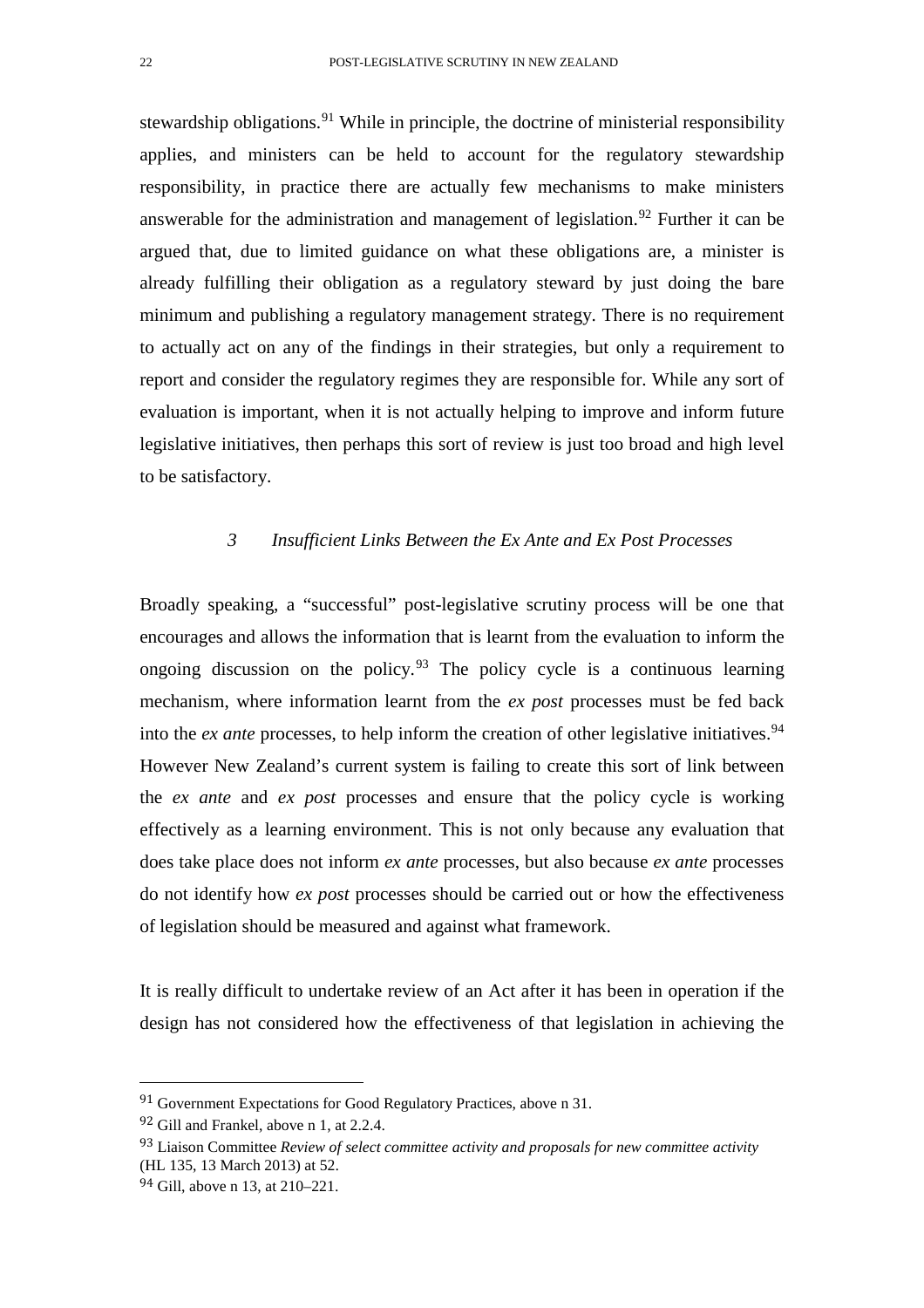desired impact is to be assessed.<sup>[95](#page-22-0)</sup> The current scrutiny processes do not give enough consideration to how a legislative initiative will be deemed "successful" during the *ex ante* stages of scrutiny. This is a complex consideration because regulatory effectiveness is complex. Success is not only dependent on good legislative design, but how regulators apply rules and use their discretion and how regulatees respond to those regulations. Monitoring can be difficult because information is not widely available and effects can often be separated in time and space.<sup>[96](#page-22-1)</sup> While it is beneficial to evaluate legislation and try and learn from mistakes that are made, if the framework does not allow for consideration in the pre-legislative scrutiny stage of how the particular legislation will be identified as successful or not, it will be extremely difficult to learn anything.

The current process is ineffective because there are not enough feedback loops linking pre-legislative scrutiny processes with post-legislative scrutiny processes so that it can be understood whether the legislation in question is achieving the goals set out in the beginning of the policy work. However feedback loops are also lacking in the other direction with post-legislative scrutiny processes failing to inform the pre-legislative scrutiny of other legislation and contribute to the effectiveness of legislation as a whole. Whatever measures that are taken to improve legislative scrutiny will be ineffective if New Zealand's legislative process continues to operate as an open process rather than a complete feedback loop.

# *IV A Formal Process is Not the Way Forward for New Zealand*

# *A What is meant by a Formal Process?*

Although something needs to be done to improve the effectiveness of post-legislative scrutiny in New Zealand, a formal and systematic process, one which engages an independent or "non-Executive" body to undertake evaluation, is not the way forward. It has been consistently argued that a more formal process is necessary for New Zealand because by engaging an independent evaluator post-legislative scrutiny will

<span id="page-22-0"></span> <sup>95</sup> Gill and Frankel, above n 1, at 2.4.2.

<span id="page-22-1"></span><sup>96</sup> Gill and Frankel, above n 1, at 2.4.3.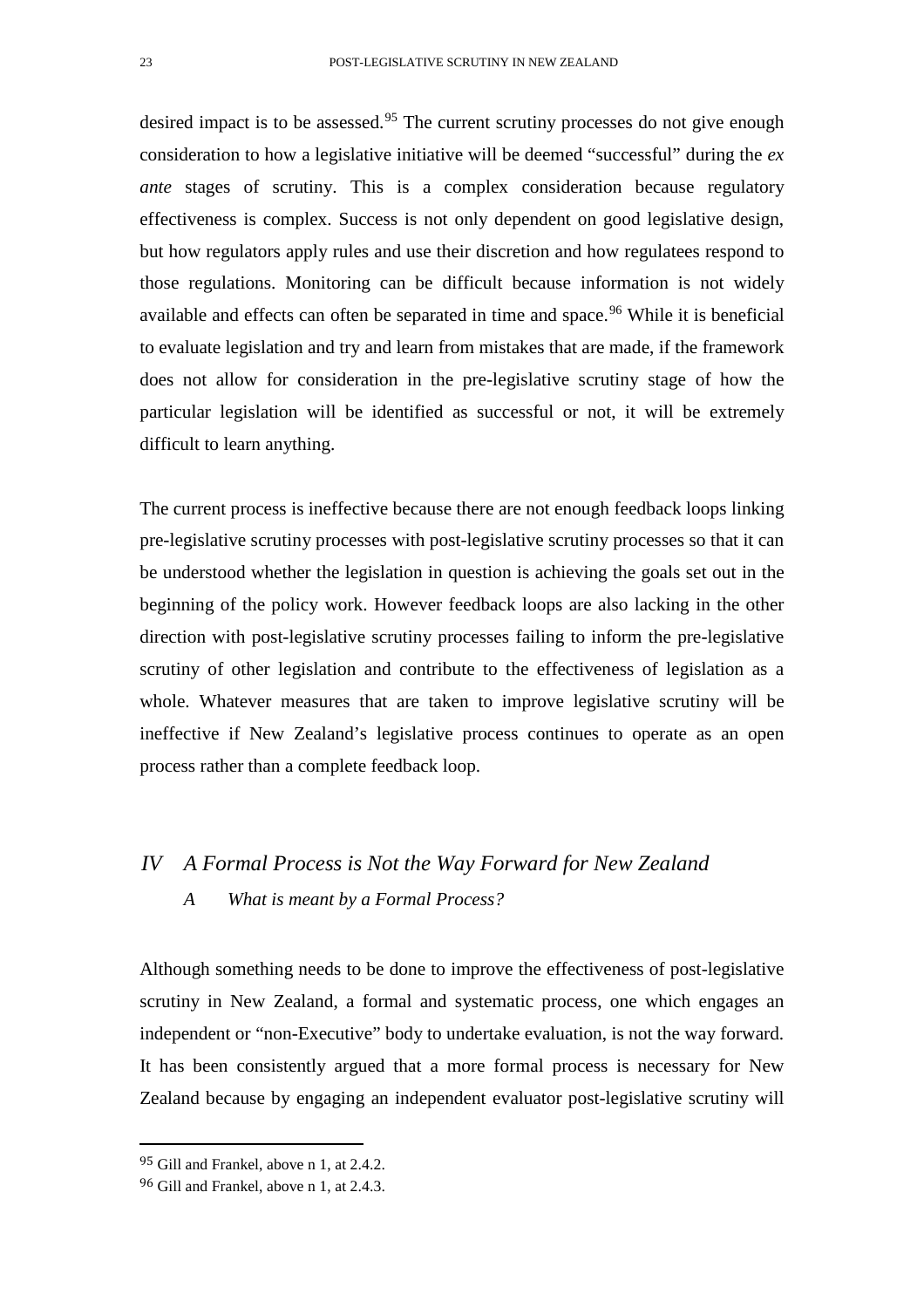be protected from being entirely dependent on political will. Scrutiny is not a particularly "attractive" topic from a political perspective because it can potentially identify deficiencies in policy-makers work. Post-legislative scrutiny should not suffer from being left to the will of ministerial discretion to decide whether to undertake it or not because it may just not occur at all.

Legislation can provoke differences in view. Reasonable analysts can have different views on the effectiveness of various legislative initiatives based on their independent judgments and so it is fundamental to have the institutional capacity in place to ensure robust evaluations take place. Lack of credibility can be a particular problem with self-evaluation, and it is more likely an independent evaluation will be considered a fair and reasonable one.<sup>[97](#page-23-0)</sup> It has been argued that to ensure evaluation takes place and to avoid ministerial discretion, opportunistic use of evaluation studies or "submarine" evaluation,<sup>[98](#page-23-1)</sup> a more formal process could be introduced which engages an independent review body. This could be an existing body in New Zealand, such as Parliamentary select committees, or a new body could be created, such as a new Legislation Office.<sup>[99](#page-23-2)</sup>

Engaging select committees in post-legislative scrutiny has been employed in the United Kingdom where a more formal approach to post-legislative scrutiny was implemented after the Law Commission undertook a formal consultation process and inquiry into the options available.<sup>[100](#page-23-3)</sup> Departments in the United Kingdom currently responsible for a particular Act should in most cases, generally three to five years after Royal Assent, publish a memorandum, for submission to the relevant departmental select committee.[101](#page-23-4) The memorandum, which should include a short preliminary assessment of how the Act has worked in practice relative to its objectives and benchmarks identified *ex ante*, [102](#page-23-5) is not meant to be a full postlegislative scrutiny of the Act but just a formal and automatic process which could act

<span id="page-23-0"></span> <sup>97</sup> Gill and Frankel, above n 1, at 2.4.2.

<span id="page-23-1"></span><sup>98</sup> Koen van Aeken above n 83, at 63.

<span id="page-23-2"></span><sup>99</sup> Palmer, above n 21, at 37.

<span id="page-23-3"></span><sup>100</sup> Law Commission (UK), above n 9.

<span id="page-23-4"></span><sup>101</sup> Office of the Leader of the House of Commons *Post-Legislative Scrutiny: The Government's Approach* (CM 7320, March 2008). See also Government Response (18 July 2013) to *Ensuring standards in the quality of legislation* (HC 85, 20 May 2013) at [7]–[44].

<span id="page-23-5"></span><sup>102</sup> Office of the Leader of the House of Commons, above n 101.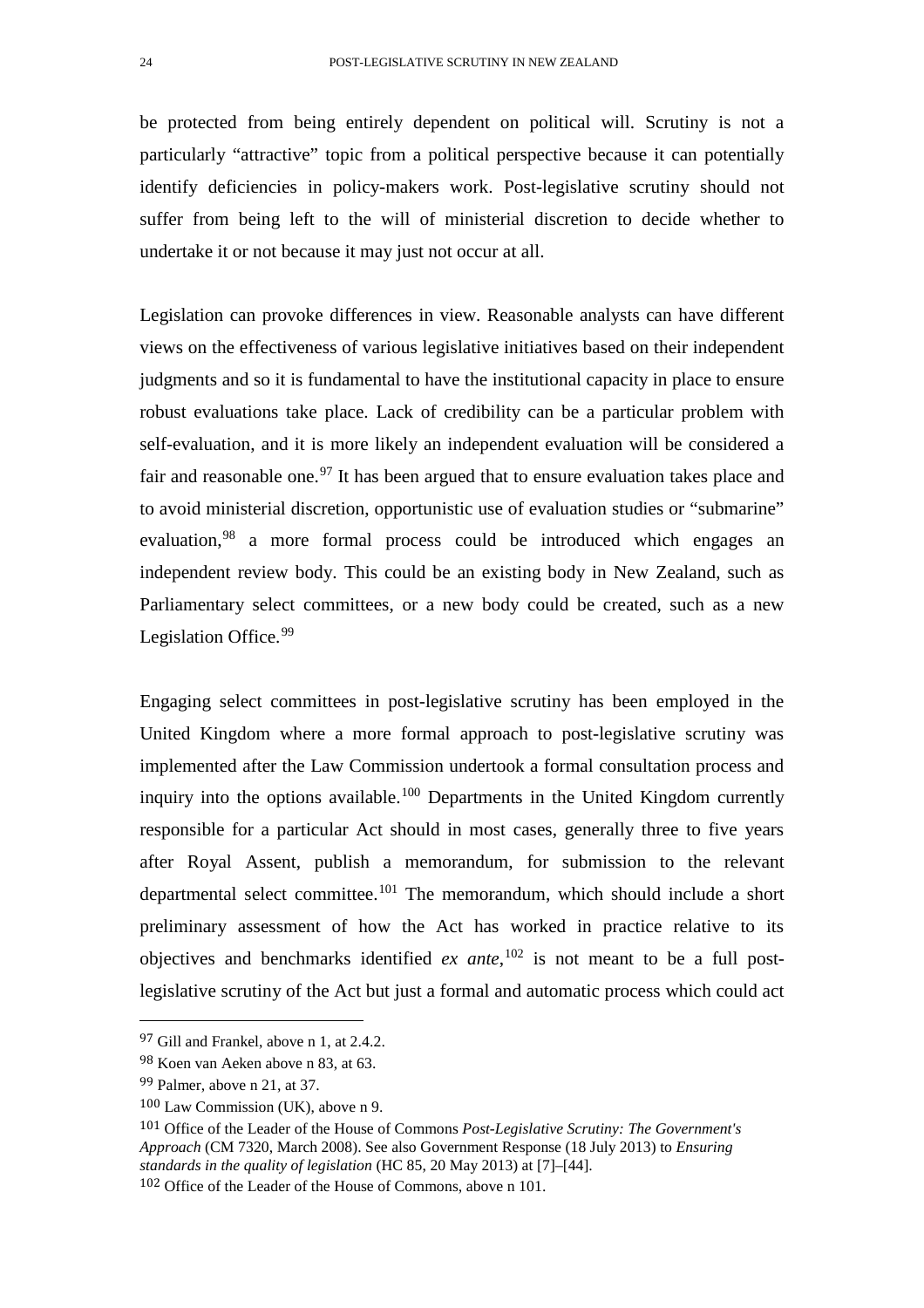as a trigger for further action.<sup>[103](#page-24-0)</sup> The Memorandum is submitted, unless agreed with the committee that a memorandum is not required, in the form of a command paper which allows Lords and other interests to take up points raised in it.<sup>[104](#page-24-1)</sup> It is then the role of the Select Committee to decide whether to conduct further inquiries, and if not the departmental memorandum may form the basis for an inquiry by another committee of the House of Commons or the House of Lords.<sup>[105](#page-24-2)</sup> The process originally engaged existing select committees to undertake routine post-legislative scrutiny, but ad hoc committees have started to be established to consider a particular Act or Acts.<sup>[106](#page-24-3)</sup> Ad hoc committees have been set up to consider the Adoption Act,<sup>[107](#page-24-4)</sup> the Mental Capacity Act,  $108$  and the Inquiries Act.  $109$ 

While the United Kingdom approach is one way of protecting the scrutiny process from dependence on political will, it has been noted that New Zealand select committees may just be too busy and restrained in terms of resources to actually be able to undertake this sort of work.<sup>[110](#page-24-7)</sup> It has been suggested that any systematic and formal post-legislative scrutiny process could instead be carried out by a new Legislation Office which would be located in Parliament rather than the Executive, but under the control of the Attorney-General.<sup>[111](#page-24-8)</sup> The Legislation Office would not only be responsible for pre-legislative scrutiny of Acts by helping with design and drafting, but also post-legislative scrutiny whereby it would examine existing legislation and publish reports on whether its objectives are being met and whether there have been any unforeseen consequences. Such a body would conduct scrutiny of five or six big statutes a year.<sup>[112](#page-24-9)</sup>

The majority of New Zealand's post-legislative scrutiny focus is on the work done by Departments to review their legislative initiatives and it is only on an ad hoc basis and

<span id="page-24-0"></span> <sup>103</sup> Office of the Leader of the House of Commons, above n 101.at 19–20.

<span id="page-24-1"></span><sup>104</sup> Office of the Leader of the House of Commons, above n 101.

<span id="page-24-3"></span><span id="page-24-2"></span><sup>105</sup> Cabinet Office (UK) "Guide to Making Legislation" (July 2015) at 263.

<sup>106</sup> Liaison Committee *Review of select committee activity and proposals for new committee activity*,

<sup>(</sup>HL 279, 21 March 2012) at 35–39.

<span id="page-24-4"></span><sup>107</sup> (29 May 2012) GBPD HL 1082.

<span id="page-24-5"></span><sup>108</sup> Mental Capacity Act (UK) 2005.

<span id="page-24-6"></span><sup>109</sup> Above n 107 at 55–60.

<span id="page-24-7"></span><sup>110</sup> Palmer, above n 21, at 30.

<span id="page-24-8"></span><sup>111</sup> Palmer, above n 21, at 39.

<span id="page-24-9"></span><sup>112</sup> Palmer, above n 21, at 39.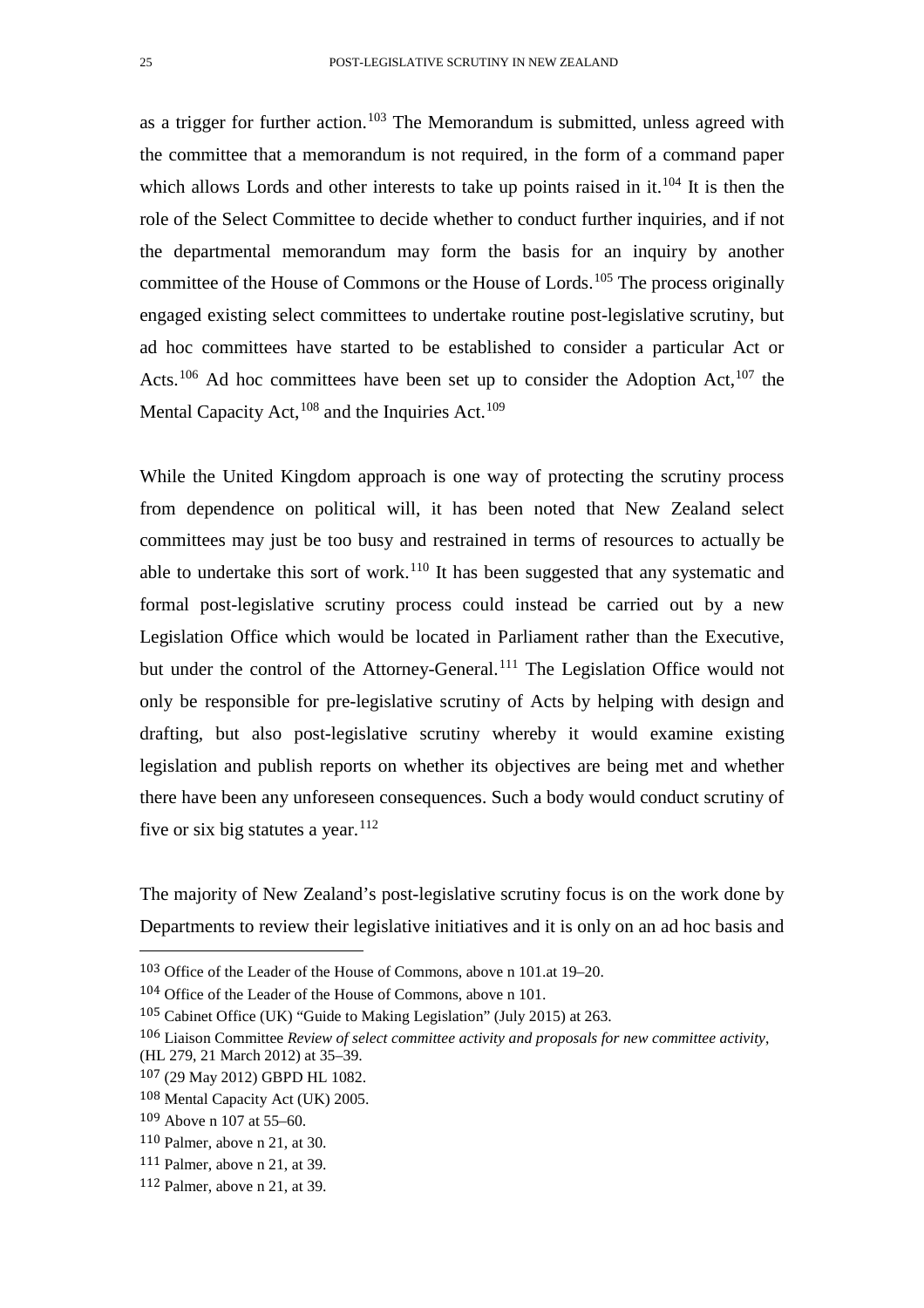in response to regulatory failure that other bodies do undertake scrutiny. This focus on stewardship as an answer to post-legislative scrutiny has raised eyebrows in terms of the appropriateness of the Executive evaluating itself. It has been cautioned that there is a risk of selective, biased or absent evaluations taking place where evaluation is government-led.[113](#page-25-0) Gains may be overstated and losses understated, particularly where stewardship responsibilities are directly linked to department performance.<sup>[114](#page-25-1)</sup> It is interesting that there is a "parliamentary black hole" in relation to involvement with post-legislative scrutiny,  $115$  when post-legislative scrutiny could be used to hold the Executive to account.<sup>[116](#page-25-3)</sup> Parliament must have some responsibility for laws once they are passed, and involvement in post-legislative scrutiny would be one way to fulfil this role.

### *B Political Reality*

While ensuring that post-legislative scrutiny does take place and is not entirely dependent on political will is an important consideration and legitimate argument, it is not the only consideration when considering how to approach post-legislative scrutiny in New Zealand. It needs to be realised that it is just not politically realistic to implement the type of formal process that is being advocated for, either by employing select committees to take on the work or by creating a new review body. While the difficulty of conducting an evaluation will differ depending upon the particular legislation being evaluated, in general collecting data and evidence can be costly and time consuming and where the relevant resources are not readily available, the cost can increase.<sup>[117](#page-25-4)</sup> To be of value, scrutiny work is likely to be detailed and very time consuming.[118](#page-25-5) A formal review mechanism is going to be extremely costly to get off of the ground because it will require capable individuals, effective evaluation tools and parliamentary time to pass any necessary legislative changes.

<span id="page-25-0"></span> <sup>113</sup> Ellen Mastenbroek, Stijn van Voorst, Anne Meuwese "Closing the Regulatory Cycle? A Meta Evaluation of *Ex-Post* Legislative Evaluations by the European Commission" (2015) 23 Journal of European Public Policy 1 at 2.

<span id="page-25-1"></span><sup>114</sup> Sunstein, above n 28, at 584.

<span id="page-25-2"></span><sup>115</sup> Lydia Clapinska, above n 10, at 192.

<span id="page-25-3"></span><sup>116</sup> Pieter Zwaan, Stijn van Voorst, Ellen Mastenbroek "*Ex Post* Legislative Evaluation in the European Union: Questioning the Usage of Evaluations as Instruments for Accountability" (2016) 82 International Review of Administrative Sciences [SAGE Journals) 1 at 4.

<span id="page-25-5"></span><span id="page-25-4"></span><sup>117</sup> Gill and Frankel, above n 1, at 2.4.2.

<sup>118</sup> Law Commission (UK), above n 16, at [7.57].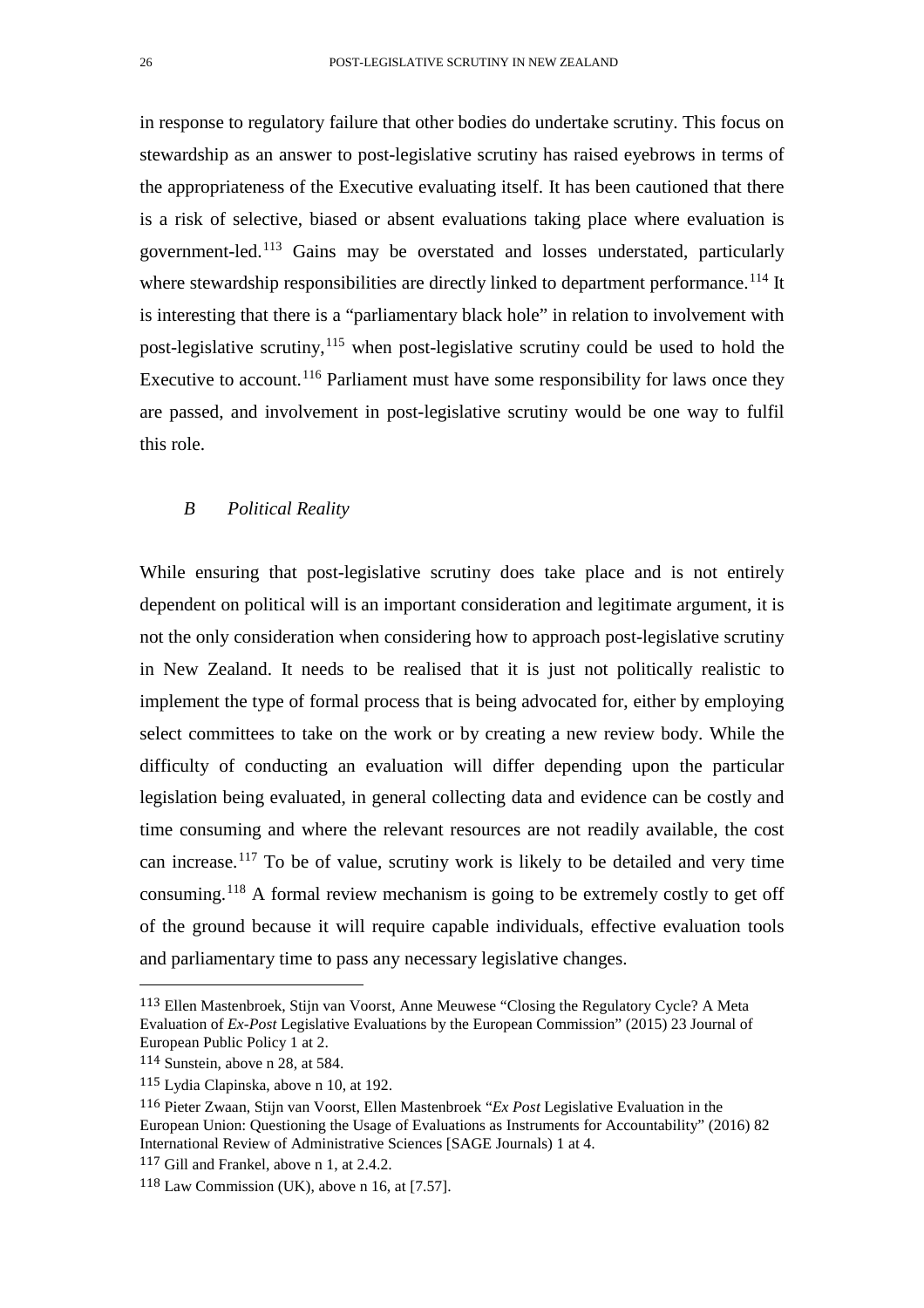Parliament is busy and select committees do not have the time or resources to undertake legislative review. Introducing a costly system may end up reducing any incentive for a system of rigorous analysis,  $119$  because with an increased workload the mind set may be to just undertake review for the sake of review, failing to actually undertake meaningful review. Key issues may slip through the gaps because meaningful review is not taking place, or review may not actually take place at all because select committees are just too busy to undertake it. There is a risk that with a more formal and onerous system, fewer and less meaningful reviews may actually take place than there is now.

While involving select committees may be appropriate in the United Kingdom, not only are the two jurisdictions different in the makeup of their parliamentary systems, but New Zealand select committees fulfil a slightly different function to their United Kingdom counterparts. New Zealand has a much smaller Parliament than the United Kingdom, and the separation of powers is less clear in the absence of an Upper House in New Zealand. Therefore select committees in New Zealand are somewhat more tightly controlled by Cabinet than select committees in the United Kingdom, especially in an informal way through Cabinet Ministers holding committee chairs.<sup>[120](#page-26-1)</sup>

The United Kingdom also has two different types of select committees, House of Commons and House of Lords committees. While House of Lords committees can be created on an ad hoc basis with the sole task to consider post-legislative scrutiny of a certain topic, House of Commons committees can still make recommendations on post-legislative scrutiny but just make substantially less recommendations in comparison to Lords committees.[121](#page-26-2) With less committees and without the ability to create ad hoc overseeing committees dedicated to post-legislative scrutiny in New Zealand, this work would have to be carried out by the normal select committees which are already busy and engaged in their primary role of reviewing Bills and

<span id="page-26-0"></span> <sup>119</sup> Palmer, above n 21, at 29.

<span id="page-26-1"></span><sup>120</sup> Tom Caygill "A Tale of Two Houses? Post-legislative Scrutiny in the House of Commons and House of Lords" (September 2017) PSA Parliaments Group

<sup>&</sup>lt;https://parliamentsandlegislatures.wordpress.com/2017/09/06/post-legislative-scrutiny-commonslords/amp/>.

<span id="page-26-2"></span><sup>121</sup> Tom Caygill, above n 120.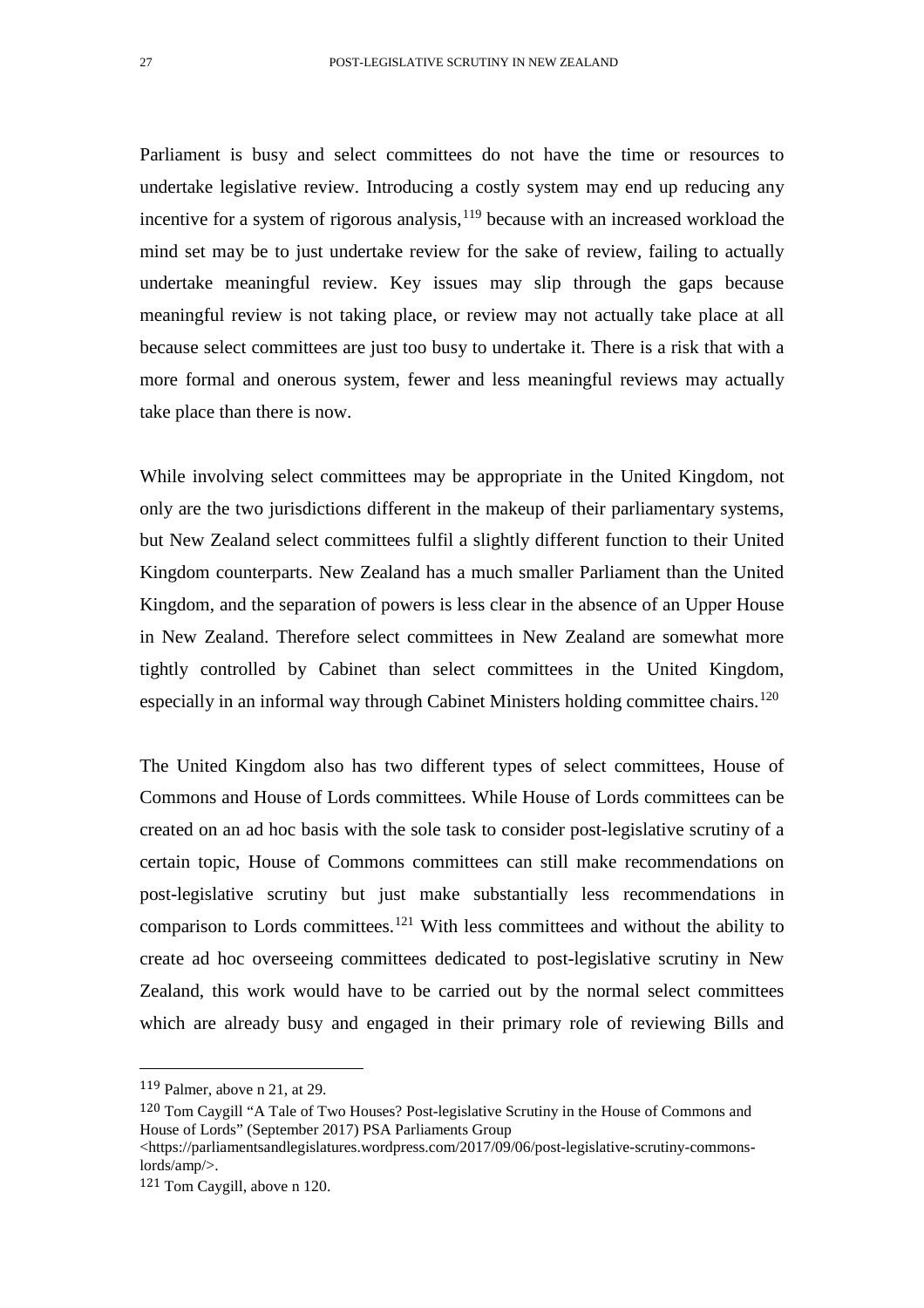engaging the public. New Zealand also tends to pass more laws than the United Kingdom which suggests that New Zealand select committees are already inundated with pre-legislative scrutiny and that they just do not have the capacity to consider post-legislative scrutiny.[122](#page-27-0)

There is also a lack of evidence to suggest that the United Kingdom approach as a whole is working and would be worth the cost of introducing such a system in New Zealand. While the process of government departments producing memorandums is working well with the United Kingdom Government stating that by January 2013 58 memoranda had been published, of those 58 memoranda only three were then the subject of dedicated select committee reports.<sup>[123](#page-27-1)</sup> While this could be due to a number of factors such as that legislative initiatives just do not need further select committee scrutiny because they are working well in practice, with such a limited number of reports being undertaken, it is not worth trying to implement such a system when efforts could be focused elsewhere.

New Zealand also does not have the resources to introduce a new independent body to undertake evaluation. There would be a huge cost to implementing an entirely new body to undertake evaluation and it is unlikely that the Government would spend the necessary money on getting a project of this sort of the ground, in the face of other more pressing matters. In comparison, the current approach of engaging departmental review is politically realistic because this sort of review is already taking place and so does not require the huge costs necessary to create a new scrutiny body. Departments also have the capacity to undertake review, not only because they are undertaking it already, even if in a limited way, but because they have been involved with the particular policies from the start and so are best placed to undertake review.

### *C The Work of Departments is Understated*

Aside from not being politically feasible, a formal process is not going to get at the heart of the issues with New Zealand's current system. Introducing another body to

<span id="page-27-0"></span> <sup>122</sup> Palmer, above n 21, at 4.

<span id="page-27-1"></span><sup>123</sup> Liaison Committee *Select committee effectiveness, resources and powers: responses to the Committee's Second Report* (HC 911, 24 January 2013) at 12.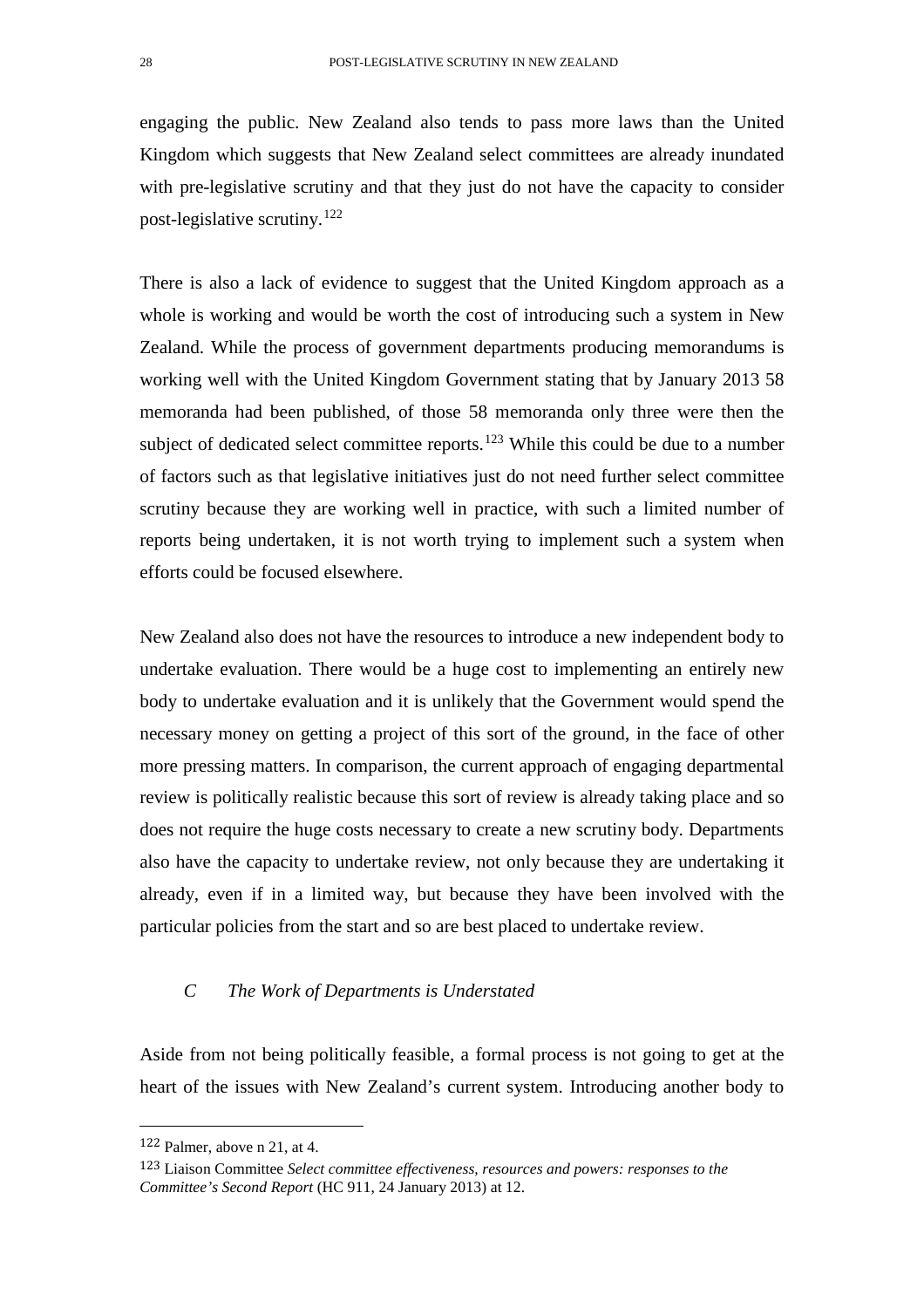undertake scrutiny does not address the key issue with post-legislative scrutiny in New Zealand in that there is a lack of guidance around the role of departments. While having a separate body may reduce the burden on departments to have to undertake scrutiny and so extended guidance on their role as regulatory stewards may not be as important, because it has been explicitly identified by Government that Departments are expected to undertake regulatory management which includes evaluating their regulatory regimes,  $124$  this responsibility will have to be exercised regardless of whether or not another scrutiny body is charged with evaluation. More effective guidance is still going to be needed on how to fulfil the stewardship responsibility. In particular, guidance on when to include mandatory review mechanisms within a policy initiative is essential. Introducing a new review body to review legislation in the *ex post* stages of evaluation, does not address the issue of how to determine if review needs to be provided for in the *ex ante* stages of evaluation.

A formal process is not necessary to hold the Executive to account because while this is an important consideration, in reality it may be cynical to believe that the job of scrutiny should not be left solely to government departments because they may not do a sufficient job due to not wanting to identify their own failures and have their hard work reformed. Agencies are highly professional and they work hard to get the analysis right. Those actually doing the analysis are civil servants and not ministers, and while responsive where appropriate to ministerial influence, that responsiveness does not compromise their role to produce sound analysis. It is actually in the interests of ministers to have their departments working hard to get the analysis right in order to avoid political embarrassment.<sup>[125](#page-28-1)</sup> By claiming that it is not appropriate for the Executive to be reviewing itself may not accurately represent the work that actually does take place in departments.

Introducing a formal process understates the work done by departments and does not address the key issue that there is limited guidance available to departments on how to exercise their regulatory stewardship responsibility. Instead, retaining the current informal approach but adjusting and strengthening the processes by providing more

<span id="page-28-0"></span> <sup>124</sup> Government Expectations for Good Regulatory Practices, above n 31.

<span id="page-28-1"></span><sup>125</sup> Sunstein, above n 28, at 591.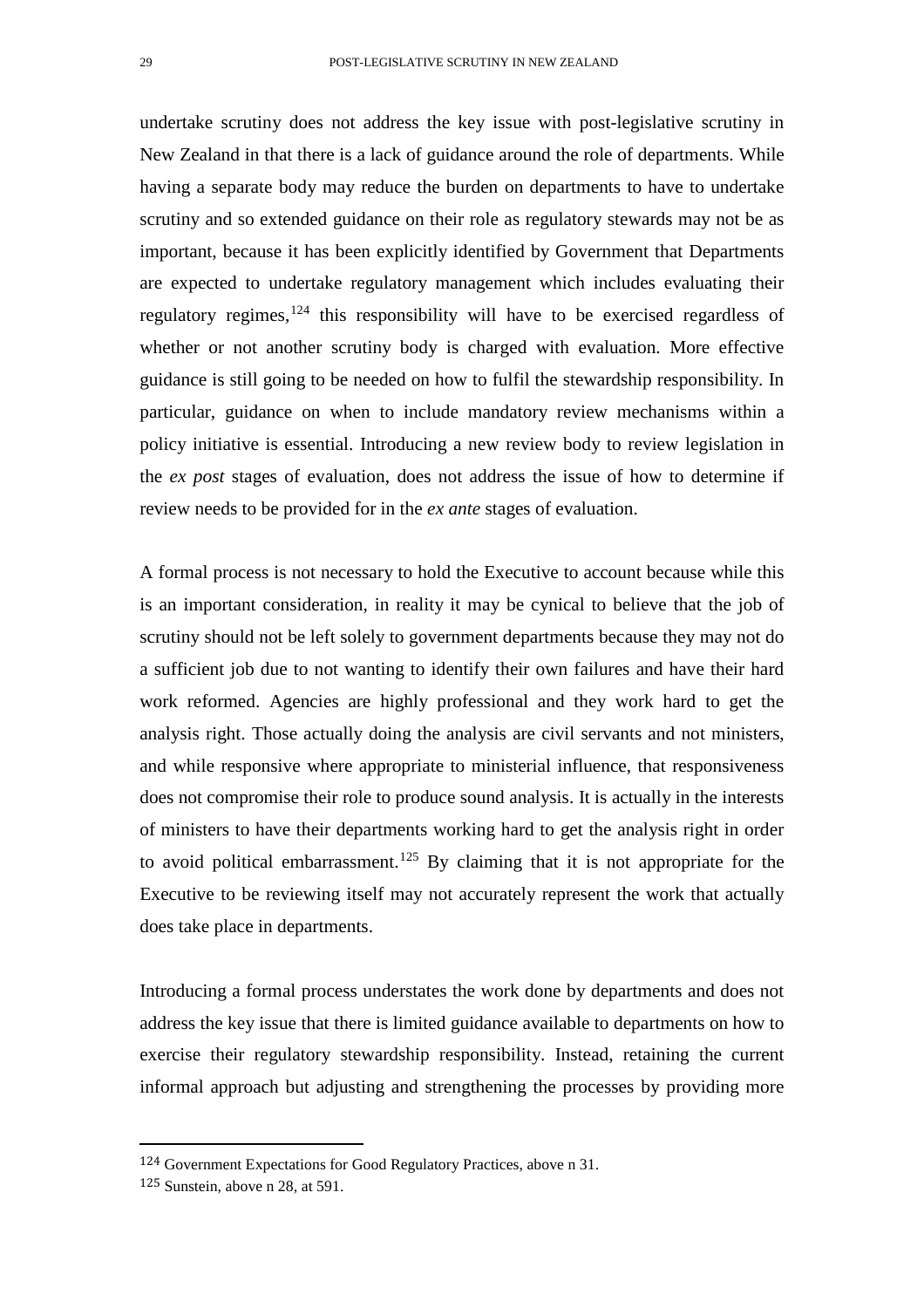guidance to departments, would improve post-legislative scrutiny in New Zealand in a more cost effective and efficient way.

### *D A Formal Process is Inflexible*

A formal process is also not going to appropriately deal with the tension between political and legal definitions of review. A formal process may provide more satisfactory review because it is independent and is more likely to be considered fair and reasonable, but there is a key problem with the view that a formal process is necessary. Proponents for a more formal process are not just proponents for a process carried out by an independent body, but are also proponents for a more formal process which does not just consider broad, high level policy analysis, but gets to the more technical and legal issues of legislation.<sup>[126](#page-29-0)</sup> This sort of process is not at the heart of post-legislative scrutiny which by definition is to consider whether an Act is meeting its objectives, objectives usually being set in a broad rather than a narrow way.[127](#page-29-1)

A formal process is not going to address technical issues unless it is specifically set up in that way and practically, any formal mechanism would not be set up in this way because there is no reason to set up a process like this from a policy perspective. Postlegislative scrutiny is not generally meant as a process for re-examining policy arguments. Likewise, it is not intended as an opportunity to praise or condemn government policy.[128](#page-29-2) Scrutiny is for the purpose of identifying if policy objectives have been met and should not be used as an avenue to bring up arguments that the policy itself is wrong.[129](#page-29-3) Legislation is extremely important but it is only one aspect that makes up policy as a whole. Such an extensive focus on legislative evaluation and the technical issues, is disproportionate to the role legislation actually plays in a policy scheme, and setting up a post-legislative scrutiny process in a way which disproportionately focuses on technical issues will be seen as a waste of resources from a policy perspective.

<span id="page-29-0"></span> <sup>126</sup> Palmer, above n 21.

<span id="page-29-1"></span><sup>127</sup> Law Commission (UK), above n 9, at [2.4]; Cabinet Office Circular "Impact Analysis Requirements" (30 June 2017) CO 17/3.

<span id="page-29-2"></span><sup>128</sup> The Office of Best Practice Regulation (OBPR) *Australian Government Guide to Regulation*  (February 2016) at 5.

<span id="page-29-3"></span><sup>129</sup> Law Commission (UK), above n 9, at 2.15.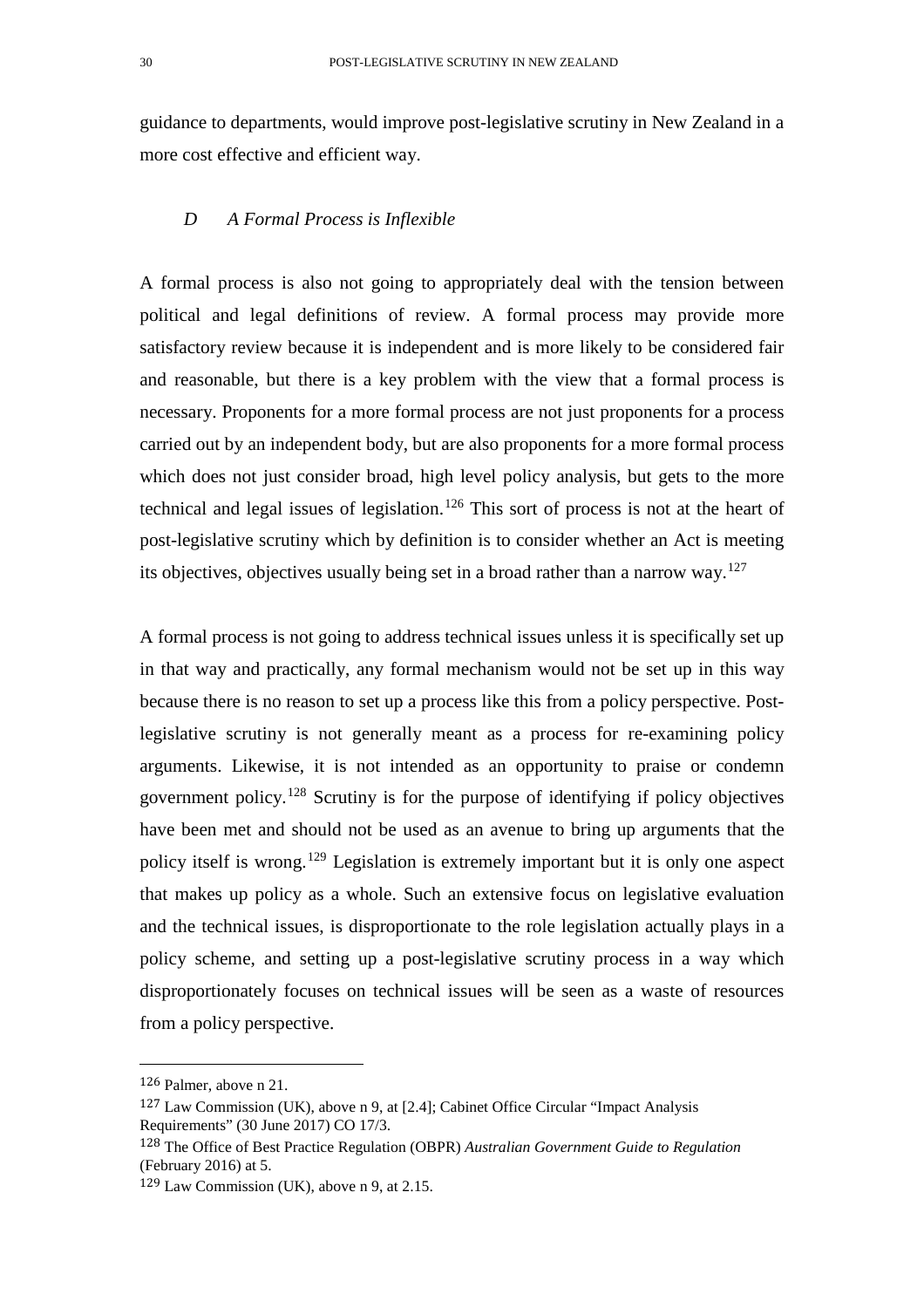If it is conceded that technical evaluation is not actually going to take place even if a more formal process is implemented, then the evaluation that is being advocated for is actually already being done through the regulatory stewardship role. A more formal process is not going to add anything new to the work already being done by departments if the type of review that is to take place is broad policy review. Instead, setting up a formal process and introducing a new agency will just add an unnecessary step in the policy cycle, where efforts could be focussed on strengthening the stewardship role and refining how broad policy analysis is undertaken so that it can make a difference to legislative quality, rather than being too high level.

The current process also recognises that some institutions are better placed to undertake certain types of review and allows different types of review to take place if it is necessary. This is beneficial because not all legislation needs the same level of review. Some legislation is more regulatory focused and does not impose large constraints or consequences on society. More technical and consistent evaluation is not necessary, and a broader or high level review by departments is appropriate. Whereas other legislation which does deal with key societal issues and does have consequences on society may require much more intensive and constant evaluation undertaken by a specialist agency like the Law Commission or a Royal Commission.<sup>[130](#page-30-0)</sup> The current process recognises that some agencies are just better placed to undertake different types of evaluation and allows this to happen.

A blanket approach is not appropriate considering these individualised needs of certain Acts. It would be far more preferable to have effective review of a few pieces of legislation a year rather than a perfunctory review of many Acts,<sup>[131](#page-30-1)</sup> and the current process recognises this. Introducing a formal process where one body undertakes all legislative analysis would be a step backwards for post-legislative scrutiny in New Zealand, because although the current system is not perfect and can be strengthened, a more formal system would just hinder the flexibility of the current system. Some legislation may be subject to unnecessary evaluation which is a waste of time and resources, while other legislation may not get the time and level of evaluation it needs

<span id="page-30-0"></span> <sup>130</sup> See Evidence Act.

<span id="page-30-1"></span><sup>131</sup> Law Commission (UK), above n 16, at [7.57].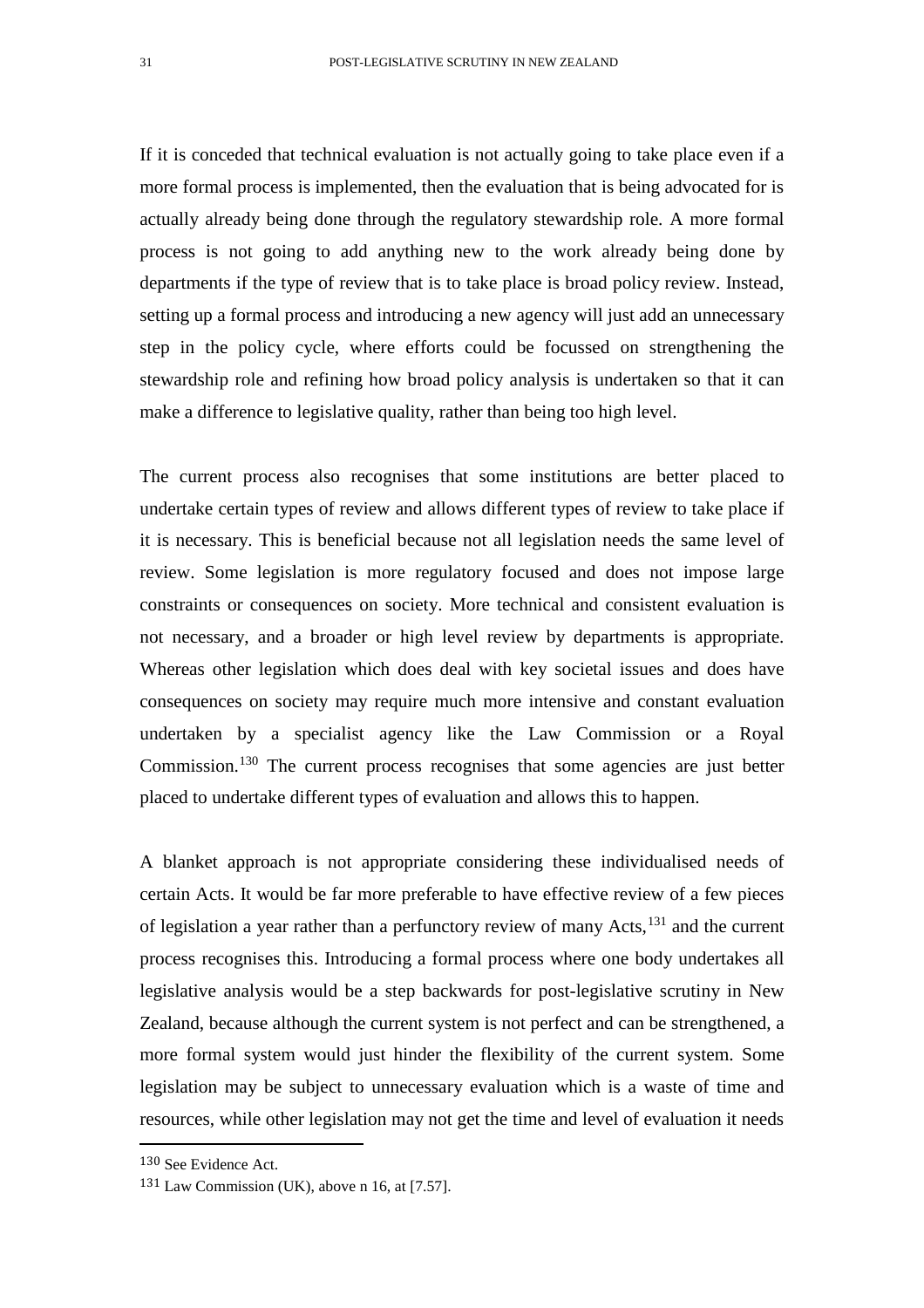because the review body is too busy trying to review all legislation in the same way. While a more formal process may still allow more specialist review to take place, this would only occur after it has gone through the formal process. This then imposes an unnecessary and costly step in the evaluation process where under the current process, that specialist review would take place straight away.

# *E The Goal of Linking the Ex Ante and Ex Post Stages of Evaluation is Undermined*

A formal process is also not appropriate, because it undermines the goal of linking the *ex ante* and *ex post* elements of the policy cycle. Departments are directly involved with policies from the start and will have the greatest knowledge on what the speculated outcomes were meant to be. Departments are best placed to undertake scrutiny already having the knowledge that has come from introducing the policy in the first place, but also because it is departments that will have to learn from what has been discovered through evaluation and use that knowledge to influence future policy work.<sup>[132](#page-31-0)</sup> A standardised process undertaken by an independent agency adds an unnecessary step in the policy cycle, because any information that is learnt will have to be fed back to departments. Whereas allowing departments to undertake review cuts out this unnecessary extra step in the policy cycle.

By not linking the *ex ante* and *ex post* stages of the policy cycle, the key role of postlegislative scrutiny in reducing the burden of certainty on policy makers, is undermined. While there is an issue with the political imperative of framing regulatory reforms as policy experiments, rather than solutions to problems, $133$  it is important that policy makers are not held to an unattainable standard. No policy maker could ever consider all of the consequences of a legislative initiative because unintended consequences are inevitable as a result of the behaviour of both regulators

<span id="page-31-0"></span> <sup>132</sup> Sunstein, above n 28, at 591.

<span id="page-31-1"></span><sup>133</sup> Gill, above n 13, at 206.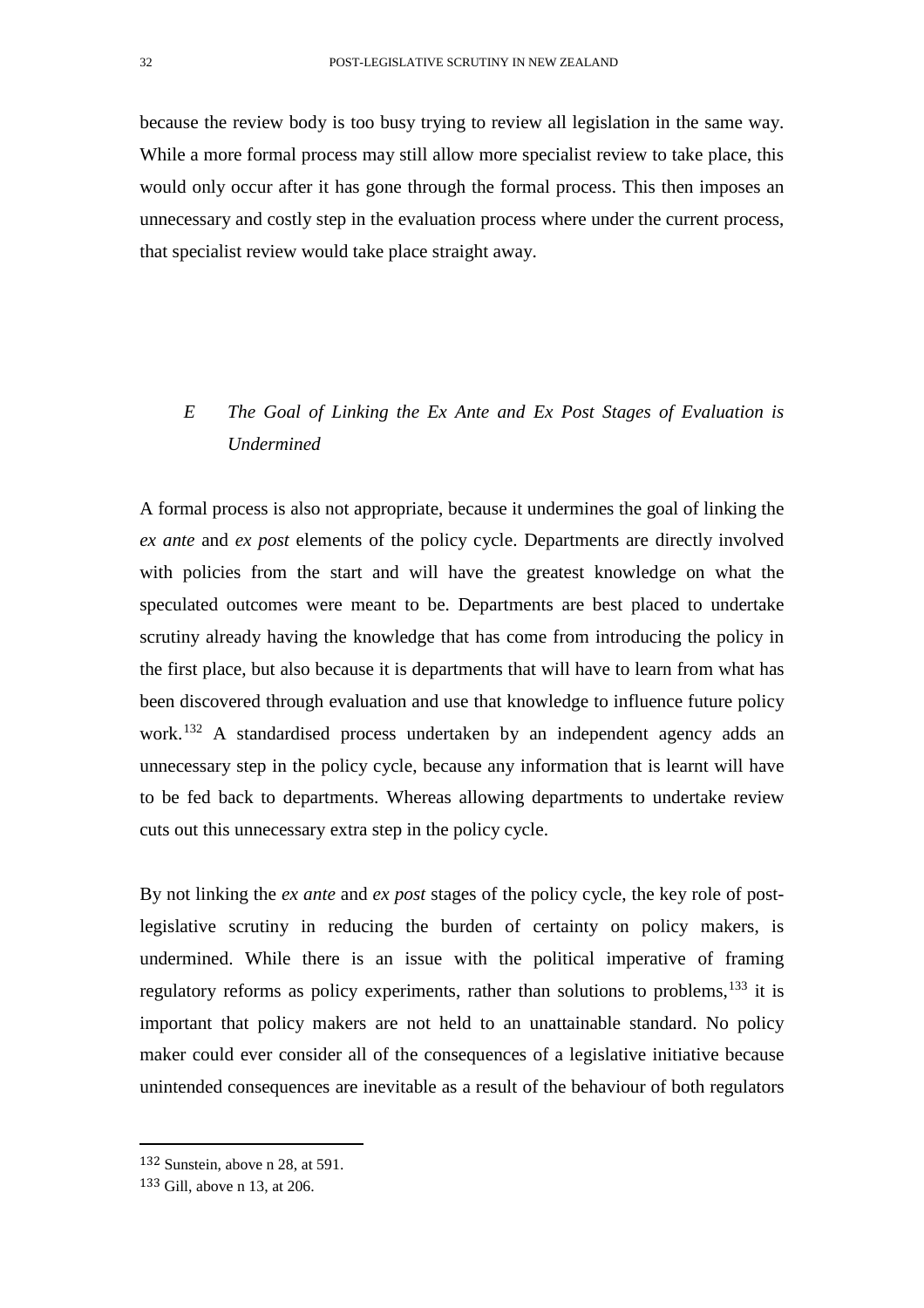and regulatees.<sup>[134](#page-32-0)</sup> Evaluation can help reduce this uncertainty and giving policy makers the ability to evaluate their work is a much stronger tool than relying on policy makers to get it right every time. The goal of reducing the burden of certainty may be undermined where an independent review body is involved because of the potential for policy makers to be dissuaded from creating policy unless they are absolutely sure of the outcomes, which they never can be. While it is necessary that policy makers get as close as possible to certainty with their policies and allowing self-evaluation is not so that deficiencies in work can be covered up, where policy makers are in charge of reviewing their own work, the burden of certainty is not as onerous and a learning regulatory environment, which is beneficial for legislative quality overall, is encouraged.

# *V What Should Be Done to Improve Post-Legislative Scrutiny in New Zealand?*

Review is necessary to improve the quality of legislation in New Zealand, and postlegislative scrutiny needs to be employed more regularly and efficiently to achieve this goal. However the way forward is not to implement a formal process. Instead it will be more cost effective, and politically feasible, to tidy up the processes that are already in place. The examples of review processes identified in the earlier part to this paper need to not only be strengthened individually but also collectively, so that they work together more effectively to ensure better post-legislative scrutiny is undertaken in New Zealand. This must start with strengthening of the stewardship role and linking of the *ex ante* and *ex post* scrutiny processes, and must continue with the strengthening of ad hoc processes and allowing those processes to work in with the stewardship role in an integrated way.

### *A Strengthen the Stewardship Role*

The first step to ensuring post-legislative scrutiny is undertaken more regularly and more effectively in New Zealand is to establish a much clearer statement of the roles

<span id="page-32-0"></span> <sup>134</sup> Gill and Frankel, above n 1, at 2.4.1–2.4.3.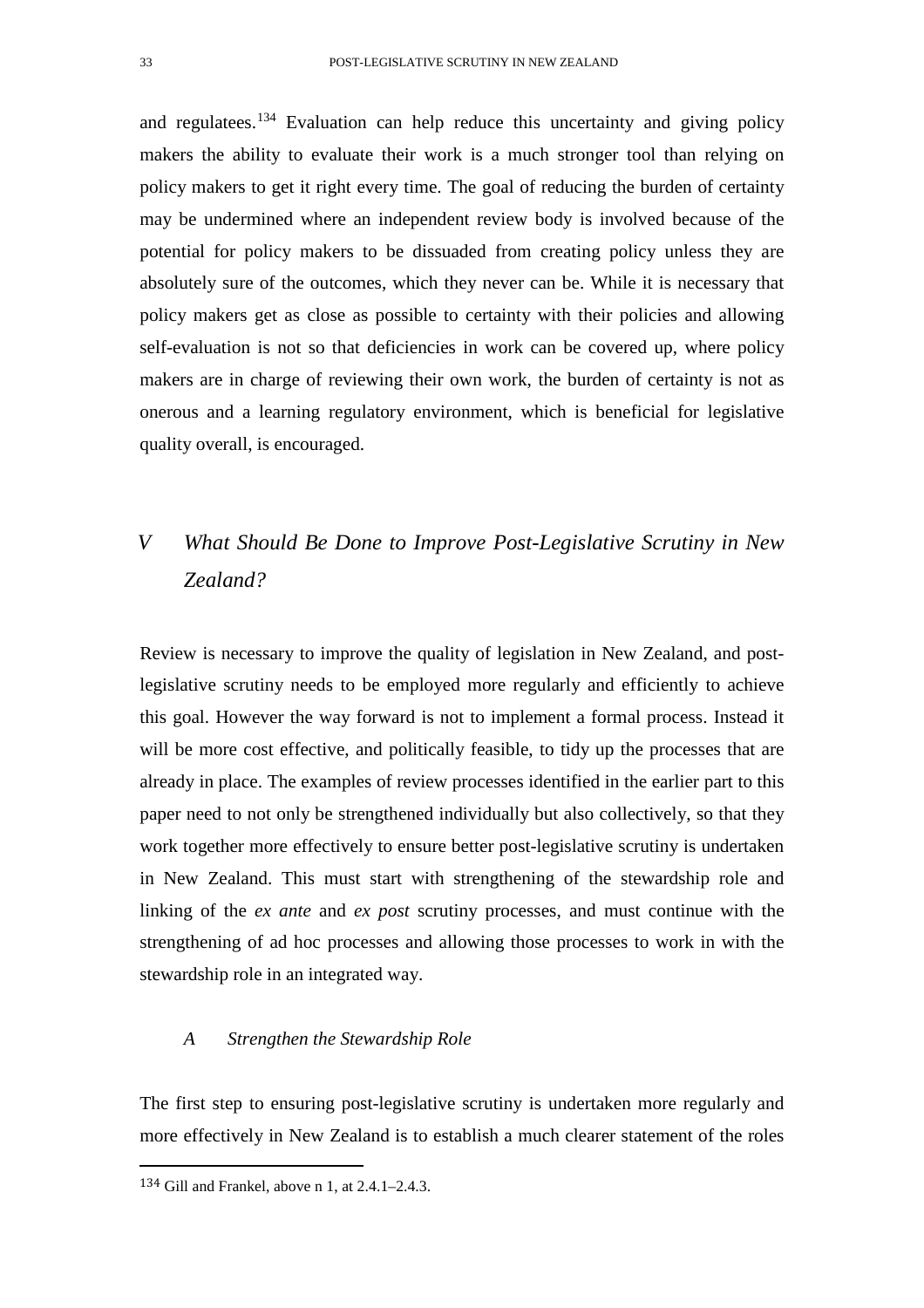and responsibilities of departments administering legislation. While legislating the general obligation of stewardship on departments is an important part to ensuring effective evaluation takes place, it is not enough. There needs to be extended guidance, sometimes called capacity building measures, on what is expected of departments exercising their stewardship obligation to ensure that the obligation is taken seriously and meaningful review actually takes place. Departments need to build communities of practice around evaluation and monitoring by the constant reminder of the obligation as a steward.<sup>[135](#page-33-0)</sup>

For example, the Cabinet Office in the United Kingdom has produced guidance on the expectations on departments as to their role in post-legislative scrutiny. This provides guidance on when reviews need to take place, how those reviews need to be undertaken and what should be included within each review. In particular, guidance was given on the need to establish a timetable for review of each Act within the responsibility of the particular department.[136](#page-33-1) Clearer guidance from the centre of Government to departments on what is expected is essential to help ensure a greater commitment to post-enactment review work and routine consideration of whether and if so how legislation will be monitored and reviewed.<sup>[137](#page-33-2)</sup> One way of providing better guidance to departments on how to fulfil their role as regulatory stewards in New Zealand, would be to provide better access to information on how to design sunset clauses, review clauses and evaluation plans. The current use of mandatory review provisions in New Zealand is on an ad hoc basis and there are no mandatory requirements to undertake review aside from publishing departmental regulatory management strategies.<sup>[138](#page-33-3)</sup> Sunset clauses are also not employed in New Zealand, in comparison to Australia where they are used often.<sup>[139](#page-33-4)</sup>

Not only providing guidance on when to use these provisions, but establishing a set of compulsory requirements for review, would ensure that review is not left to the will of ministers without requiring another agency to take on an extra review role. Not all

<span id="page-33-0"></span> <sup>135</sup> Gill and Frankel, above n 1, at 2.4.3.

<span id="page-33-1"></span><sup>136</sup> Cabinet Office (UK) "Guide to Making Legislation", above n 105, Part 43.

<span id="page-33-2"></span><sup>137</sup> Law Commission (UK) above n 16.

<span id="page-33-3"></span><sup>138</sup> Gill and Frankel, above n 1, at 2.4.3.

<span id="page-33-4"></span><sup>139</sup> Australian Government, Attorney-General's Department *Guide to Managing Sun setting of Legislative Instruments,* above n 52.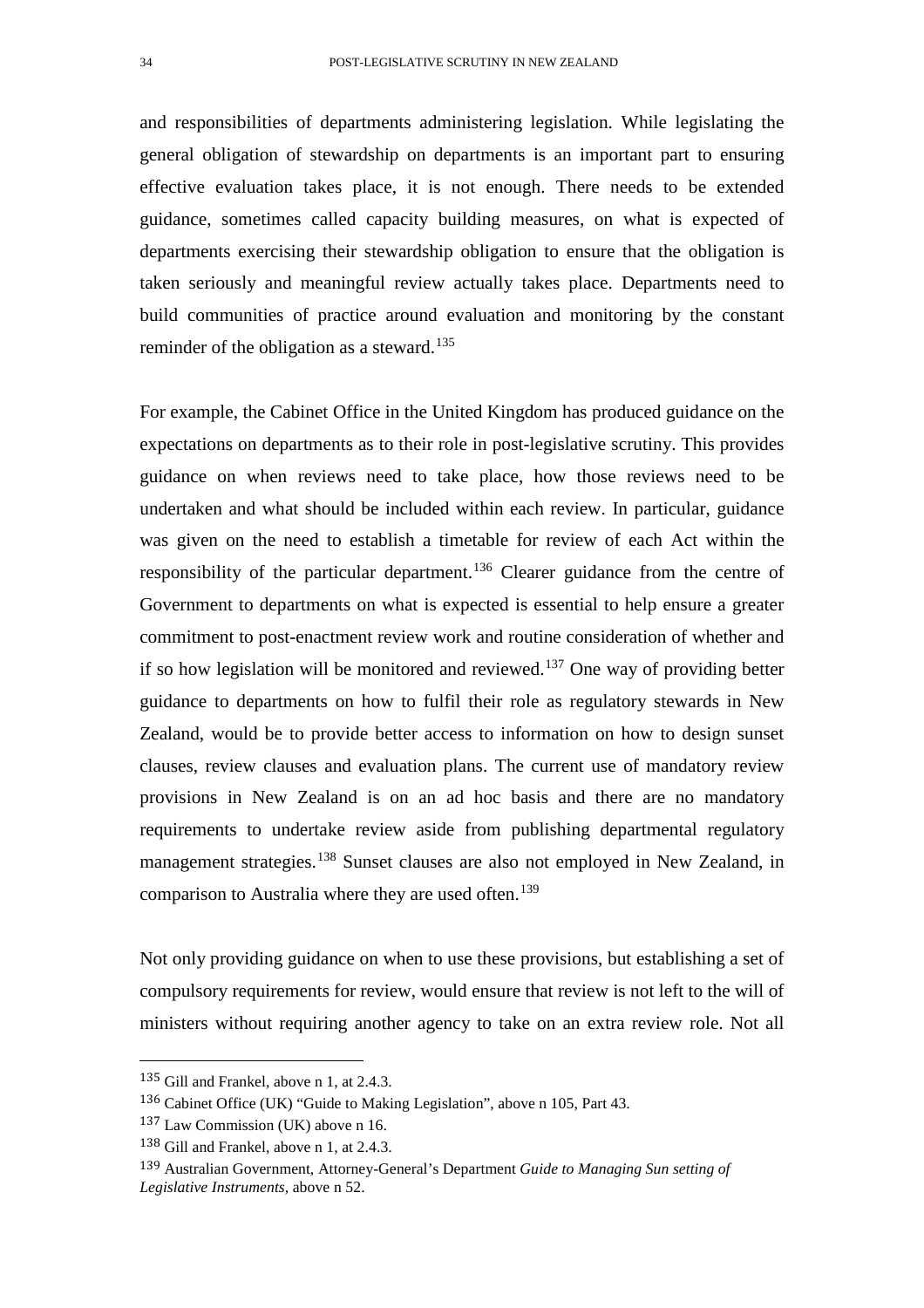legislation would need to be subject to compulsory review requirements, but would be employed for appropriate legislation where the need for compulsory review is proportionate to the type of legislation. For example, legislation like the Evidence Act which concerns an area of law which has consequences for society in its application and is subject to societal change, should be identified from the beginning of the policy process as an Act which needs a mandatory review provision, rather than it only being identified in the select committee stage. Compulsory review requirements would guide departments to identify legislation that requires review from the outset. This would then allow the drafting stages of the policy and legislation to consider how that review will occur, and whether any pre-legislative scrutiny processes can be used as a framework for how the post-legislative scrutiny will be carried out.

Australia has compulsory review requirements for all regulatory changes with "substantial or widespread economic impact" and any legislation that has been introduced, or significantly changed, without a regulatory impact statement (RIS), including where an exemption was granted (e.g. legislation passed under urgency).<sup>[140](#page-34-0)</sup> A post-implementation review may also be required where the RIS presented to policy makers sufficiently diverges from best practice. The review must consider the objectives set out in the RIS and consider whether these are being achieved by the legislation, the purpose being to see if the legislation remains appropriate. Review must occur within five years for legislation with substantial economic impact and within two years for legislation passed without a compliant RIS.<sup>[141](#page-34-1)</sup> All postimplementation review must address the same questions, such as the reasons for government action, the options considered, the impacts of the legislation and the stakeholders consulted.[142](#page-34-2)

New Zealand already undertakes programmed reviews by using mandatory review clauses in legislation.[143](#page-34-3) However because it is not compulsory to provide programmed reviews in certain legislation and because there is a lack of guidance around how to use these provisions, mandatory review is underutilised by

<span id="page-34-1"></span><span id="page-34-0"></span> <sup>140</sup> The Office of Best Practice Regulation, above n 128.

<sup>141</sup> The Office of Best Practice Regulation, above n 128.

<span id="page-34-2"></span><sup>142</sup> The Office of Best Practice Regulation, above, n 128, at 7–11.

<span id="page-34-3"></span><sup>143</sup> See Evidence Act 2006.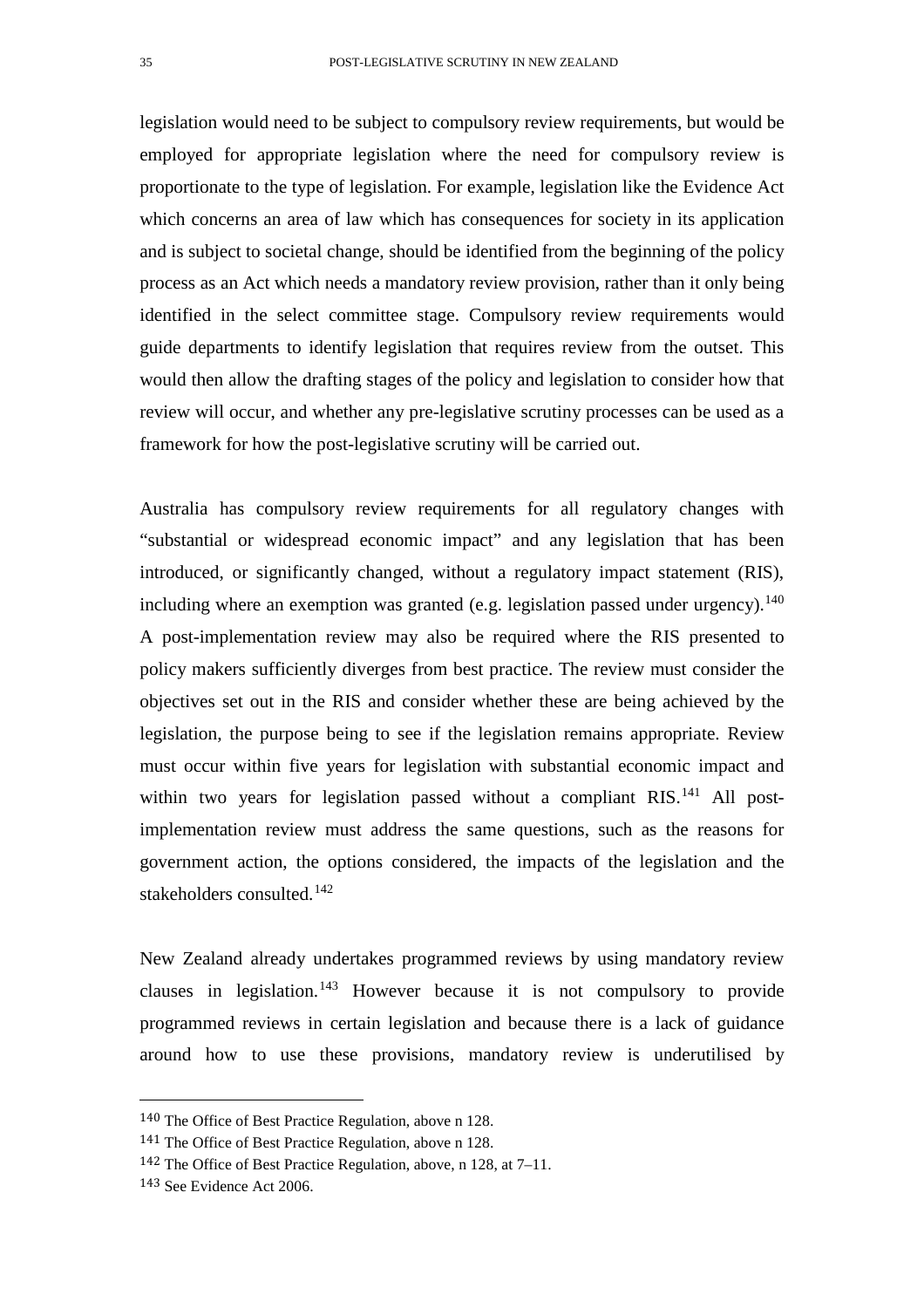departments because it is up to those departments to decide when and how to use the provisions. There needs to be clearer guidance around not only the responsibility of the stewardship obligation, but how that responsibility can be carried out through the provision of mandatory review. In particular if there were compulsory requirements for review provisions, the ad hoc approach to mandatory review, which differs from department to department, would be much clearer and evaluation would be encouraged to take place.

# *B Link the Pre-Legislative Scrutiny Processes with the Post-Legislative Scrutiny Processes*

One of the most important steps going forward for New Zealand is that the *ex-ante* and *ex-post* components of evaluation are linked. New Zealand is not going to have an efficient, effective and coherent policy cycle, if the pre-legislative and post-legislative stages of scrutiny are not linked.<sup>[144](#page-35-0)</sup> The main purpose of post-legislative scrutiny is not to just improve the legislative initiative at hand, but to enable any information that is learnt to be fed back into the pre-legislative scrutiny processes and inform the drafting or creation of new legislation.<sup>[145](#page-35-1)</sup> Improving pre-legislative scrutiny may decrease the overall need for post-legislative scrutiny, but it is still needed regardless. An effective pre-legislative scrutiny system will reduce the amount of legislation that will have to go further than just being subject to standard evaluation, while an effective post-legislative scrutiny mechanism will identify issues which could not be foreseen until the legislation was implemented and working in practice. The two types of scrutiny play a different role and when used properly can effectively complement each other and link up the policy cycle, ensuring effective feedback loops are maintained.[146](#page-35-2)

New Zealand undertakes pre-legislative scrutiny relatively well.<sup>[147](#page-35-3)</sup> There is a wellestablished system in the policy phase of Cabinet and its committees, supported by

<span id="page-35-1"></span><span id="page-35-0"></span> <sup>144</sup> Oliveira and Pinho, above n 14, at 293.

<sup>145</sup> Gill, above n 13, at 210–221.

<span id="page-35-2"></span><sup>146</sup> Law Commission (UK), above n 9, at [2.2].

<span id="page-35-3"></span><sup>147</sup> OECD "*Ex Post* Evaluation of Regulation" above n 12.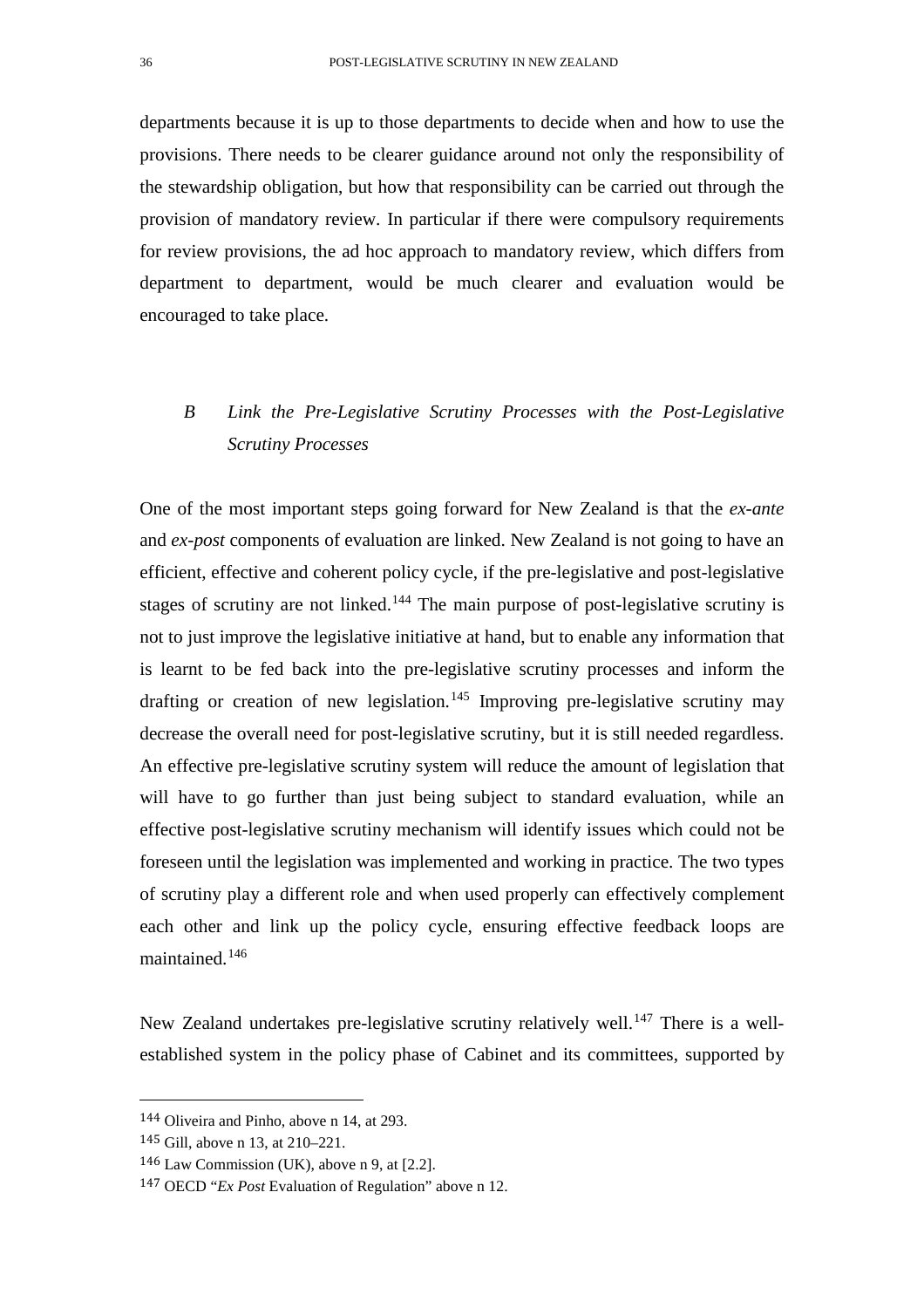official's committees, interdepartmental processes and the Treasury Regulatory Quality Team. In the legislative design phase, relevant government departments, the Legislation Advisory Committee and the Parliamentary Council Office are all involved in scrutiny. There is an active select committee system as well as Parliamentary debates and the Regulation Review Committee are involved in pre-legislative scrutiny.<sup>[148](#page-36-0)</sup> While there is no generic process for policy and legislative design, consultation with stakeholders, preparation of a Regulatory Impact Statement and various *ex ante* processes such as Regulatory Review Plans and Annual Portfolio Regulatory Plans, all take place in the pre-legislative scrutiny sphere.<sup>[149](#page-36-1)</sup>

One way of linking the two processes is to utilise some of these pre-legislative processes in the post-legislative scrutiny stage. Regulatory impact statements (RIS) are an important tool in setting out the intended outcomes of regulations,<sup>[150](#page-36-2)</sup> and could be used as a framework for undertaking post-legislative scrutiny. Legislation could be tested against the outcomes identified in the RIS to see whether those outcomes are being met, or whether there are any unintended consequences that have arisen since implementation which were not set out in the RIS. By providing a framework to test the legislation against, post-legislative scrutiny is not being carried out with no idea of how to determine if the legislation is successful or not. A successful legislative initiative would be identified as one that is meeting its intended outcomes as outlined in the RIS, and an unsuccessful legislative initiative will be one which is not meeting its intended outcomes.

It is important for a complete feedback loop to be maintained that not only does *ex ante* evaluation inform *ex post* evaluation but that *ex post* evaluation also informs *ex ante* evaluation. Departments are directly involved in the production of policy and the legislation that may come out of that policy, and need to be informed by postlegislative scrutiny when producing legislation. Evaluation of existing legislation can be the starting block for the regulatory impact statements of new legislation, and can inform the way legislation is created. However there is no point in strengthening post-

<span id="page-36-0"></span> <sup>148</sup> Gill, above n 13, at 181.

<span id="page-36-1"></span><sup>149</sup> Gill and Frankel, above n 1, at 2.1.2.

<span id="page-36-2"></span><sup>150</sup> Productivity Commission, above n 2, at 379.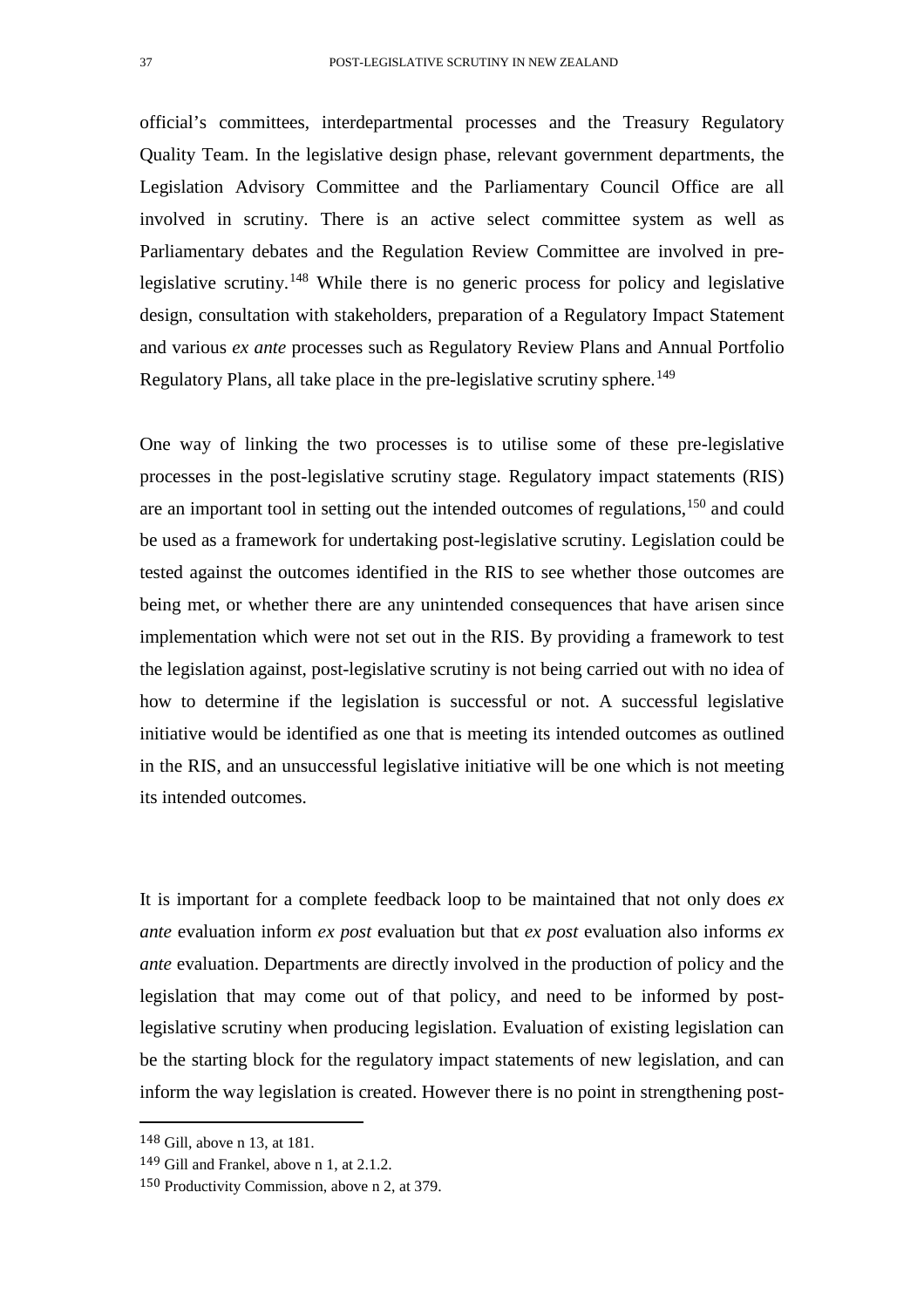legislative scrutiny processes if that information cannot then be used to inform. Key decision makers need to also have sufficient training to be able to use any information that may be produced from post-legislative scrutiny in the regulatory impact statement of new legislation.[151](#page-37-0) Gradually implementing an integrated system of regulatory management which encourages regulatory impact assessment in the *ex ante* phase of scrutiny but also regulatory impact evaluation in the *ex post* phase of scrutiny is essential to ensuring better quality of legislation. Ensuring that the two phases are linked, and where evaluation is not mandatory that there is adequate guidance and training on how to undertake and interpret that evaluation, will allow post-legislative scrutiny to improve.

### *C An Integrated Approach*

An integrated approach to regulatory management is going to be essential in ensuring that satisfactory review takes place. Encouraging and strengthening the work done by departments does not mean other review bodies should be forgotten about. The work that is done by ad hoc or specialist review bodies such as the Law Commission and Royal Commissions of Inquiry, still plays an important part in regulatory management. Strengthening the utilisation of these outside bodies alongside strengthening the stewardship role, would be one of the most effective ways of ensuring quality post-legislative scrutiny takes place.

Some review bodies are just better equipped to undertake certain types of review and so the use of these review bodies, in particular identification by departments that it is appropriate for another review body to undertake review, is essential. Guidance could be given not only as to when mandatory review should be provided for, but who that review should be done by and how policy makers should decide which is the best review body to undertake that review. While this is already taking place, for example legislation can explicitly provide for mandatory review to be undertaken by the Law Commission,<sup>[152](#page-37-1)</sup> better guidance on when and how this should be provided for would

<span id="page-37-0"></span> <sup>151</sup> Gill and Frankel, above n 1, at 2.4.3.

<span id="page-37-1"></span><sup>152</sup> See Evidence Act 2006.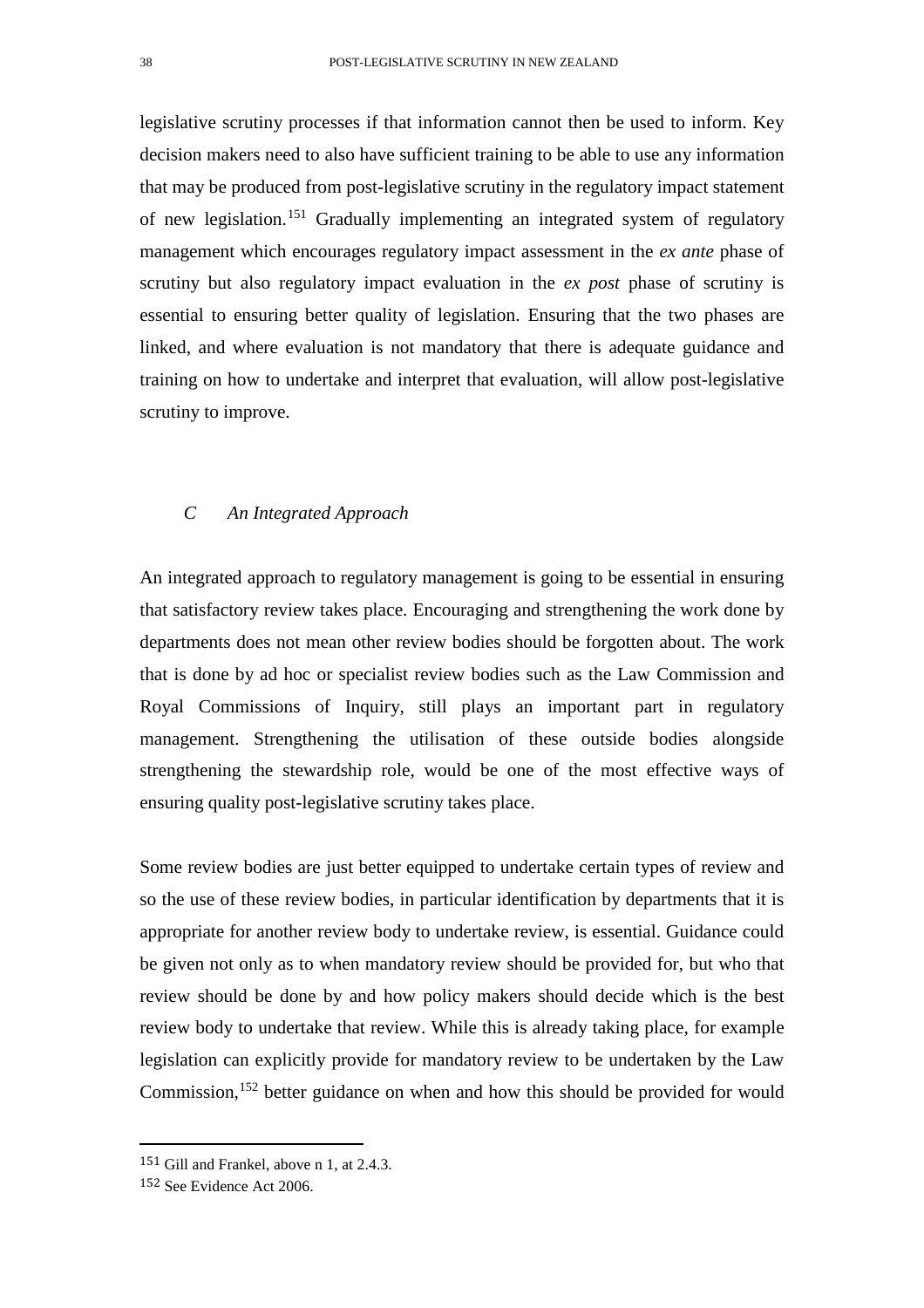strengthen and encourage the more consistent use of these review bodies. Satisfactory review is not going to come about if all efforts are focused on one type of review. New Zealand's system is "a plethora of ad hoc mechanisms", <sup>[153](#page-38-0)</sup> and so the best approach is an approach that understands the interplay between these different mechanisms and encourages the identification of when one mechanism may be better placed to undertake review than another.

The second part of an integrated approach is not only ensuring that all forms of postlegislative scrutiny work collaboratively but also ensuring that the work which is undertaken by departments, as key drivers of post-legislative scrutiny, is satisfactory. If departments are not exercising their obligations properly, then all the other steps that should be taken in an integrated approach will not work effectively. The Government has to take a leadership role in regulatory management and advocate for better post-legislative scrutiny processes by ensuring there is a way to check whether or not departments are exercising their role in regulatory stewardship.[154](#page-38-1) It was recommended by the Productivity Commission that every three years a review should be commissioned of each department's progress and advice should be sought on whether it is necessary to create new legislative mechanisms for managing the stock of regulation.[155](#page-38-2)

This does not mean engaging an independent reviewer to review every single substantive review that is undertaken by each Department, because it has already been identified that this sort of review is unnecessary. Instead there just needs to be some way of ensuring that departments are exercising their stewardship role and actively evaluating the regulatory management systems they are responsible for. The stewardship obligation needs to be strengthened by better guidance but the support and guidance for the responsibility cannot just end after that guidance is given. The obligation must be consistently monitored to see if more needs to be done to ensure better post-legislative scrutiny takes place in New Zealand. It will never be known if

<span id="page-38-0"></span> <sup>153</sup> Gill and Frankel, above n 1, at 2.2.2.

<span id="page-38-1"></span><sup>154</sup> Gill and Frankel, above n 1, at 2.4.3.

<span id="page-38-2"></span><sup>155</sup> Productivity Commission, above n 2, at 14.01.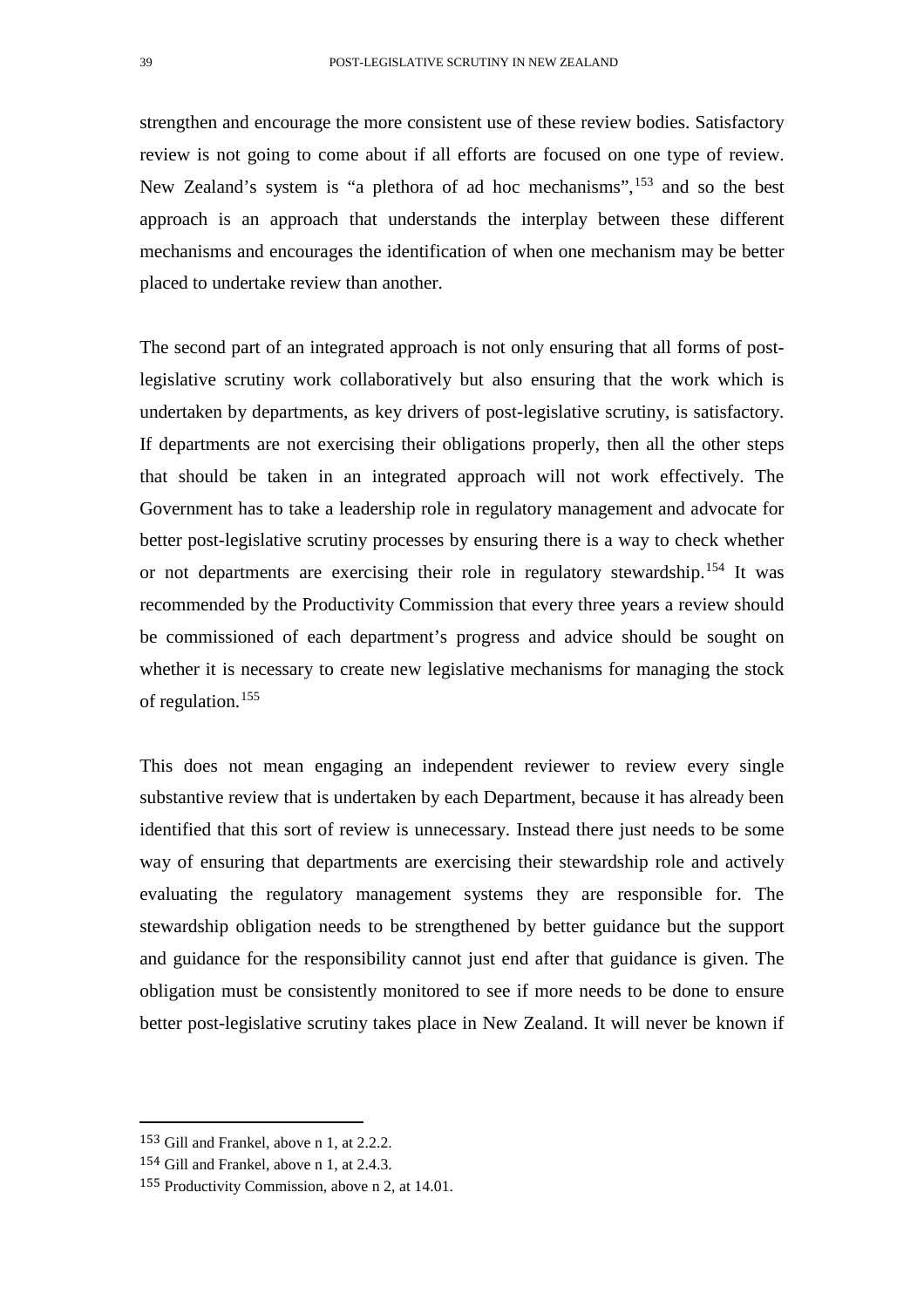the regulatory stewardship role is encouraging the best review possible to take place or if more guidance is necessary, until that process is tested and continually tested.<sup>[156](#page-39-0)</sup>

# *VI Conclusion*

Legislation requires special attention because it has special features that set it apart from other forms of policy intervention. It is uncertain and can impose restraints on society, so active evaluation and review is required to not only mitigate these concerns but also to ensure that regulatory management becomes a process of constant learning and experimentation. Much of the focus of regulatory management in New Zealand, and around the world, has been on how *ex ante* processes can improve legislation. However a whole of systems approach to regulatory management would not just focus on these *ex ante* processes but would view evaluation as a fundamental part of the feedback loop which can be utilised to enhance the quality of legislation in general.

Once legislation is introduced, it needs to be managed and evaluated, however incentives to manage and evaluate are weak in New Zealand because the mechanisms for monitoring and reviewing legislation are limited in comparison to other jurisdictions. With limited incentives and few resources to undertake evaluation, the ability to provide effective feedback to policy makers is poor and the maintenance of the regulatory stock to ensure it remains fit for purpose and effective is even worse. New Zealand is lacking in its systematic end to end learning and integration of evaluation because of the separation of policy from the ability to monitor, evaluate and review legislative outcomes, and the lack of guidance on how to actually undertake post-legislative scrutiny.

<span id="page-39-0"></span> <sup>156</sup> Productivity Commission, above n 2, at 14.02.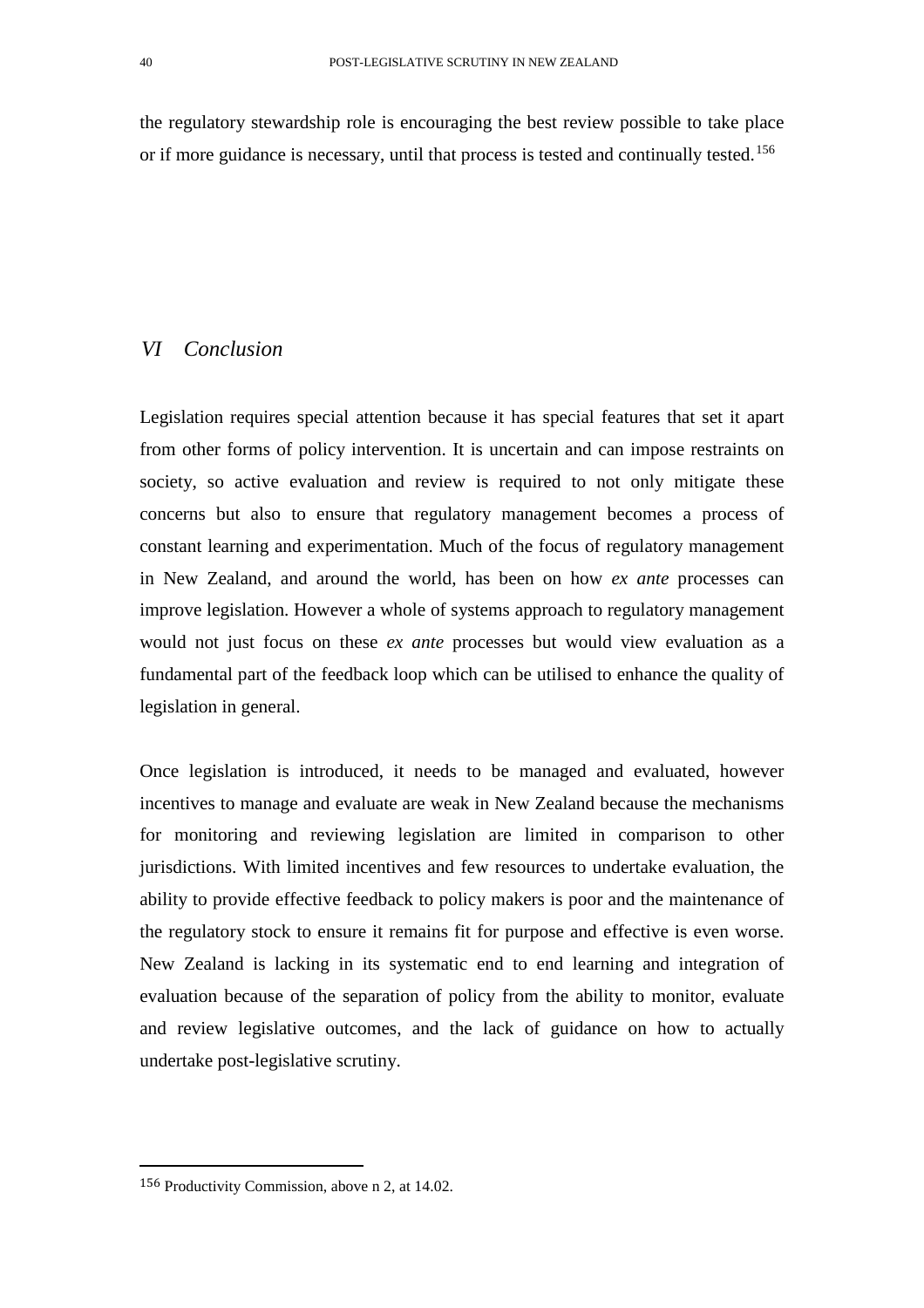While there have been improvements in regulatory management with the issuance of the Government Expectations for Good Regulatory Practices and legislating of the responsibility for regulatory stewardship, more can be done to improve regulatory effectiveness. Departments need to build cultures of evaluation and monitoring so that post-legislative scrutiny becomes ingrained in the regulatory management cycle. There needs to be more guidance on different ways to undertake review and there needs to be greater leadership on the issue of post-legislative scrutiny.[157](#page-40-0) Poor legislative quality is a drain on New Zealand's economy and society, and waiting for regulatory failure is not good enough when issues can be identified well before this stage is reached through effective post-legislative scrutiny.[158](#page-40-1)

While something needs to be done to improve regulatory management, implementing a formal and systematic process which engages an independent agency and reviews all legislation in the same way and after the same amount of time, is not the way forward. A formal system is not going to deal with the fundamental issues with New Zealand's system which include a lack of guidance on the stewardship obligation, a lack of guidance on when to provide mandatory review and the fact that unsatisfactory review is taking place. New Zealand needs to link the *ex ante* and *ex post* phases of scrutiny and introducing a formal system is going to frustrate this by creating a larger gap between the two phases and involving an unnecessary step in the policy cycle. New Zealand also just does not have the resources or capacity to involve a new agency, or employ Parliamentary bodies, such as select committees, to undertake evaluation. It would be too costly to include an independent body in comparison to the cost of just strengthening the current post-legislative scrutiny mechanisms.

Departments need to be given better guidance on how to undertake review and the *ex ante* and *ex post* processes must be linked to encourage better legislative review takes place. The use of different review mechanisms needs to be encouraged so that New Zealand's approach to post-legislative scrutiny continues to reflect that different types of legislation may require different types of evaluation that needs to be undertaken by a specialist body who is better placed to undertake those different types of review.

<span id="page-40-0"></span> <sup>157</sup> Gill and Frankel, above n 1, at 2.5.

<span id="page-40-1"></span><sup>158</sup> Bailey and Kavanagh, above n 4, at 16.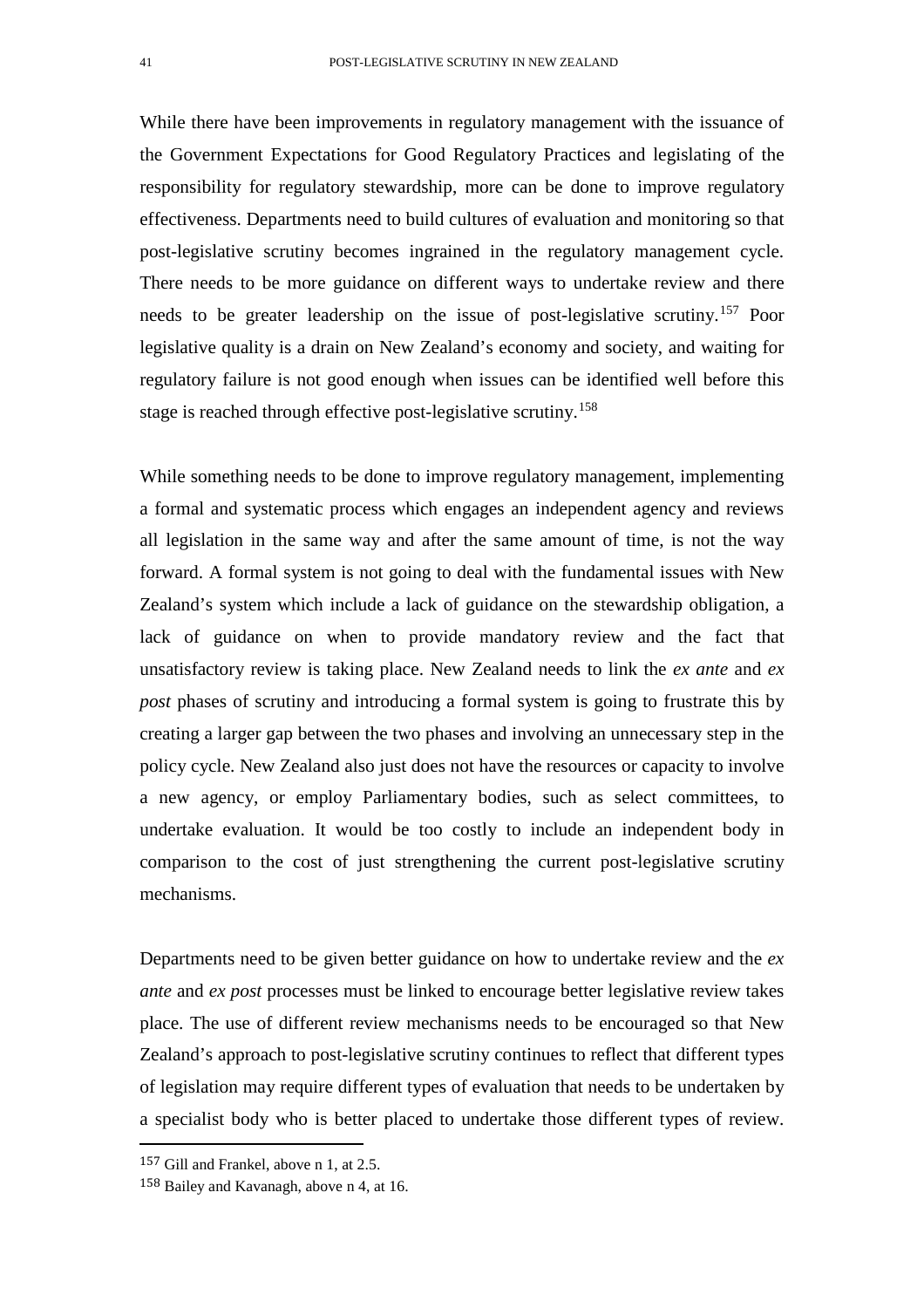New Zealand has to improve the way post-legislative scrutiny is undertaken and an integrated approach to regulatory management which not only sees the strengthening of the regulatory stewardship role but provides the ability to test whether that responsibility is being exercised properly, is going to be necessary in order to ensure better post-legislative scrutiny takes place and the quality of legislation as a whole improves.

### *Word count*

The text of this paper (excluding table of contents, footnotes, and bibliography) comprises approximately 12,055 words.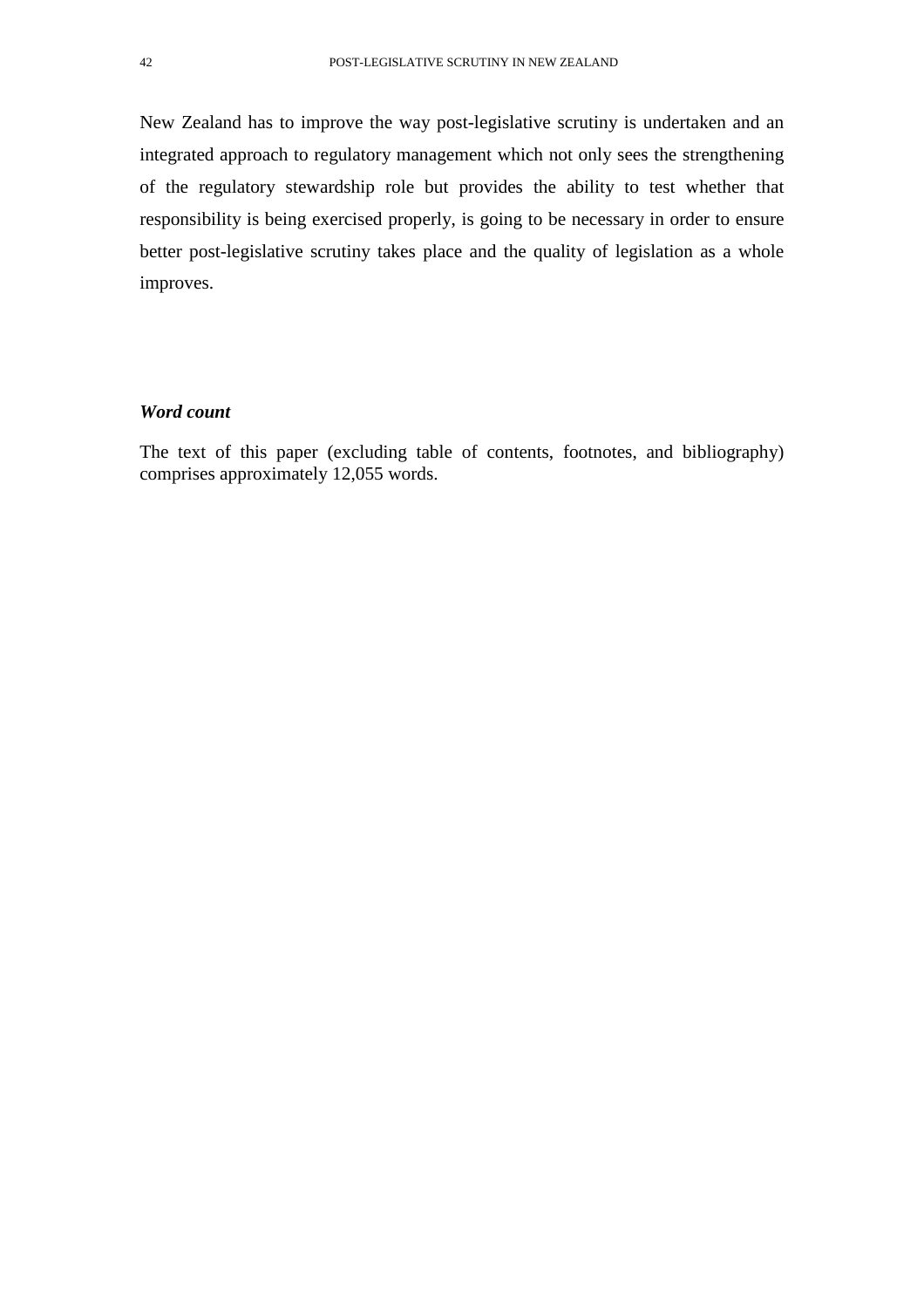*VII Bibliography*

*A Legislation*

*1 New Zealand*

Evidence Act 2006.

Inquiries Act 2013.

Law Commission Act 1985.

Search and Surveillance Act 2012.

State Sector Act 1988.

*2 United Kingdom* Adoption and Children Act (UK) 2002.

Inquiries Act (UK) 2005.

Mental Capacity Act (UK) 2005.

# *B Books and Chapters in Books*

Ross Carter *Statute Law in New Zealand* (5<sup>th</sup> ed, Lexis Nexis, Wellington, 2015).

Derek Gill "Regulatory Management in New Zealand: What, Why and How?" in Susy Frankel *Learning from the Past, Adapting for the Future: Regulatory Reform in New Zealand* (Lexis Nexis, Wellington, 2011).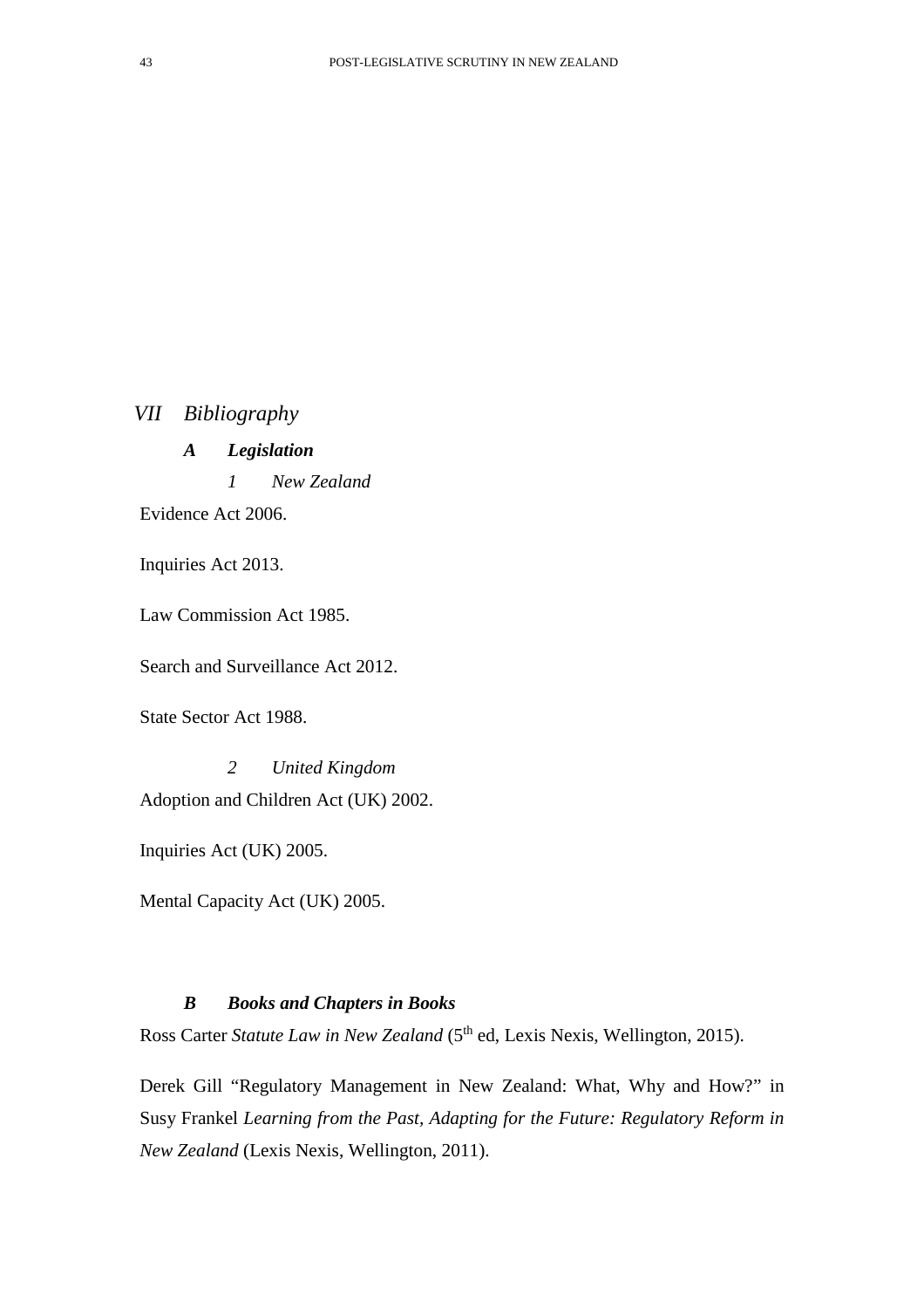Derek Gill and Susy Frankel "Learning the Way Forward? The Role of Monitoring Evaluation and Review" in Susy Frankel and John Yeabsley (eds) *Framing the Commons: Cross-Cutting Issues in Regulation* (Victoria University Press, Wellington, 2014).

Michael Greenstone "Towards a Culture of Persistent Regulatory Experimentation and Evaluation" in David Moss and John Cisternino (eds) *New Perspectives on Regulation* (The Tobin Project, Unites States of America, 2009).

### *C Journal Articles*

Steven Bailey and Judy Kavanagh "Regulatory Systems Institutions and Practices" (2014) 10 Policy Quarterly 12.

Lydia Clapinska "Post-Legislative Scrutiny of Acts of Parliament" (2006) 32 Commonwealth Law Bulletin 191.

Ellen Mastenbroek, Stijn van Voorst, Anne Meuwese "Closing the Regulatory Cycle? A Meta Evaluation of *Ex-Post* Legislative Evaluations by the European Commission" (2015) 23 Journal of European Public Policy 1329.

Elisabeth McDonald "Why so Silent on the Right to Silence? Missing Matters in the Review of the Evidence Act 2006"(2013) 44 VUWLR 573.

Vitor Oliveira and Paulo Pinho, "Bridging the gap between planning evaluation and programme evaluation: The contribution of the PPR methodology" (2011) 17 Evaluation [SAGE Journals] 293.

RT Hon Sir Geoffrey Palmer QC "Law Making in New Zealand: Is There A Better Way?" (2014) 22 Wai. L. R. 1.

Stijn Smismans "Policy Evaluation in the EU: the Challenge of Linking *Ex Ante* and *Ex Post* Appraisal" (2015) 6 Eur. J. Risk Reg. 6.

Cass Sunstein "The Regulatory Look-back – Opening Keynote Address" (2014) 94 B.U. L. Rev. 579.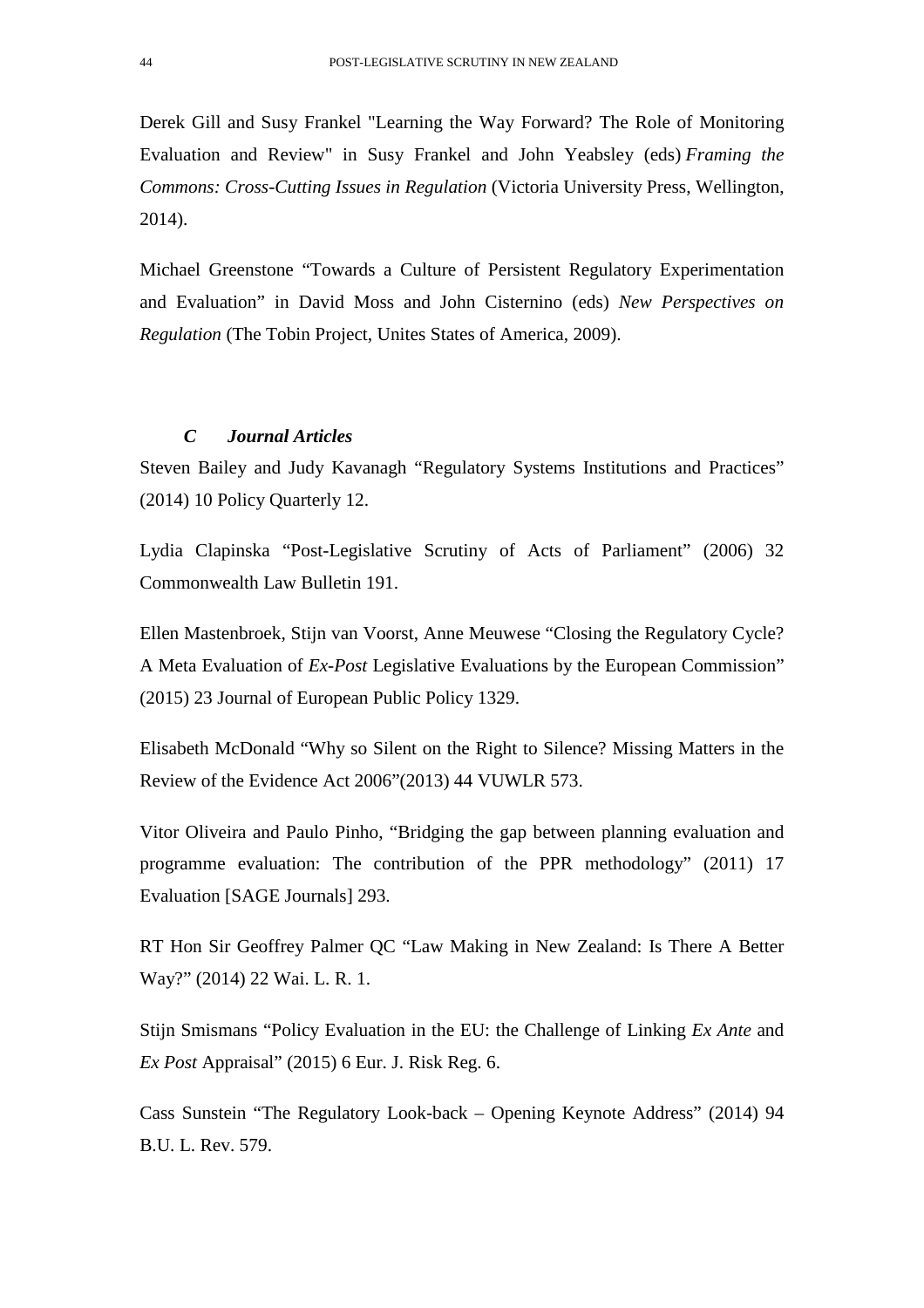Koen van Aeken "From Vision to Reality: *Ex Post* Evaluation of Legislation" (2011) 5 Legisprudence 41.

Pieter Zwaan, Stijn van Voorst, Ellen Mastenbroek "*Ex Post* Legislative Evaluation in the European Union: Questioning the Usage of Evaluations as Instruments for Accountability" (2016) 82 International Review of Administrative Sciences [SAGE Journals] 1.

# *D Parliamentary and Government Materials*

# *1 New Zealand*

Cabinet Minute "Improving Health and Safety at Work: Overview" (2013) CAB Min (13) 24/10.

Cabinet Office Circular "Impact Analysis Requirements" (30 June 2017) CO 17/3.

Government Expectations for Good Regulatory Practices 2017.

Government Response to the NZPC Report on Regulatory Institutions and Practices (2015).

Initial Expectations for Regulatory Stewardship 2013.

Office of the Minister of Finance and Office of the Minister for Regulatory Reform *Regulatory Systems Paper Two: Improving New Zealand's Regulatory Performance*  (April 2013).

Standing Orders of the House of Representatives, 2014.

(21 November 2006) 635 NZPD 6652 per Christopher Finlayson.

(23 November 2006) 635 NZPD 6802 per Christopher Finlayson.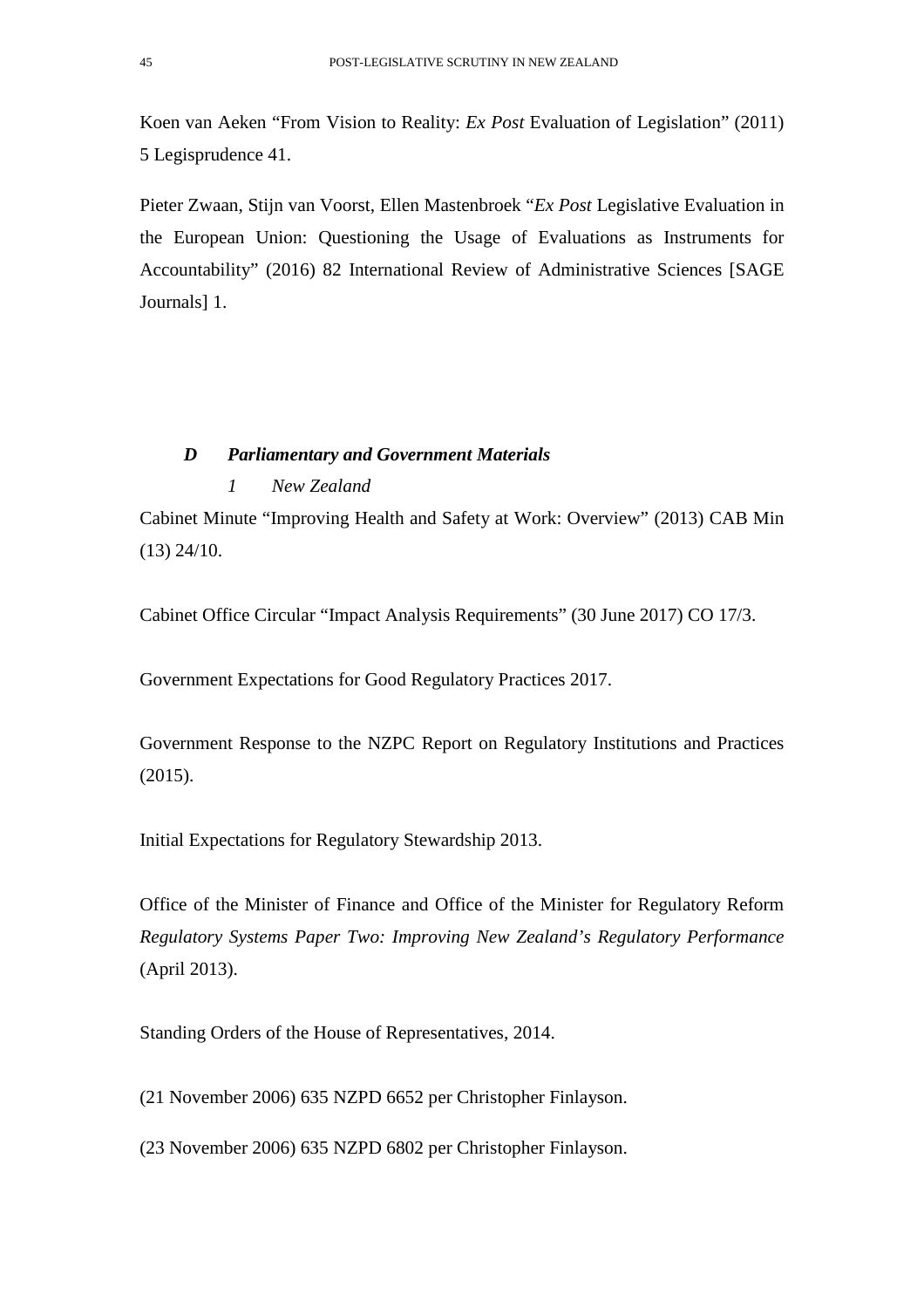### *2 Australia*

Australian Government, Attorney-General's Department *Guide to Managing Sunsetting of Legislative Instruments* (April 2014).

The Office of Best Practice Regulation (OBPR) *Australian Government Guide to Regulation* (February 2016).

### *3 United Kingdom*

Cabinet Office (UK) "Guide to Making Legislation" (July 2015).

Constitution Committee, *Parliament and the Legislative Process* (HL 173-1-2003-04, 29 October 2004).

Government Response to *Ensuring standards in the quality of legislation* (HC 85, 20 May 2013).

Liaison Committee *Review of select committee activity and proposals for new committee activity* (HL 135, 13 March 2013).

Liaison Committee *Review of select committee activity and proposals for new committee activity*, (HL 279, 21 March 2012).

Liaison Committee *Select committee effectiveness, resources and powers: responses to the Committee's Second Report* (HC 911, 24 January 2013).

Office of the Leader of the House of Commons *Post-Legislative Scrutiny The Government's Approach* (CM 7320, March 2008).

(29 May 2012) GBPD HL 1082.

### *E Reports*

### *1 New Zealand*

Law Commission, *The 2013 Review of the Evidence Act 2006* (NZLC R127, 2013).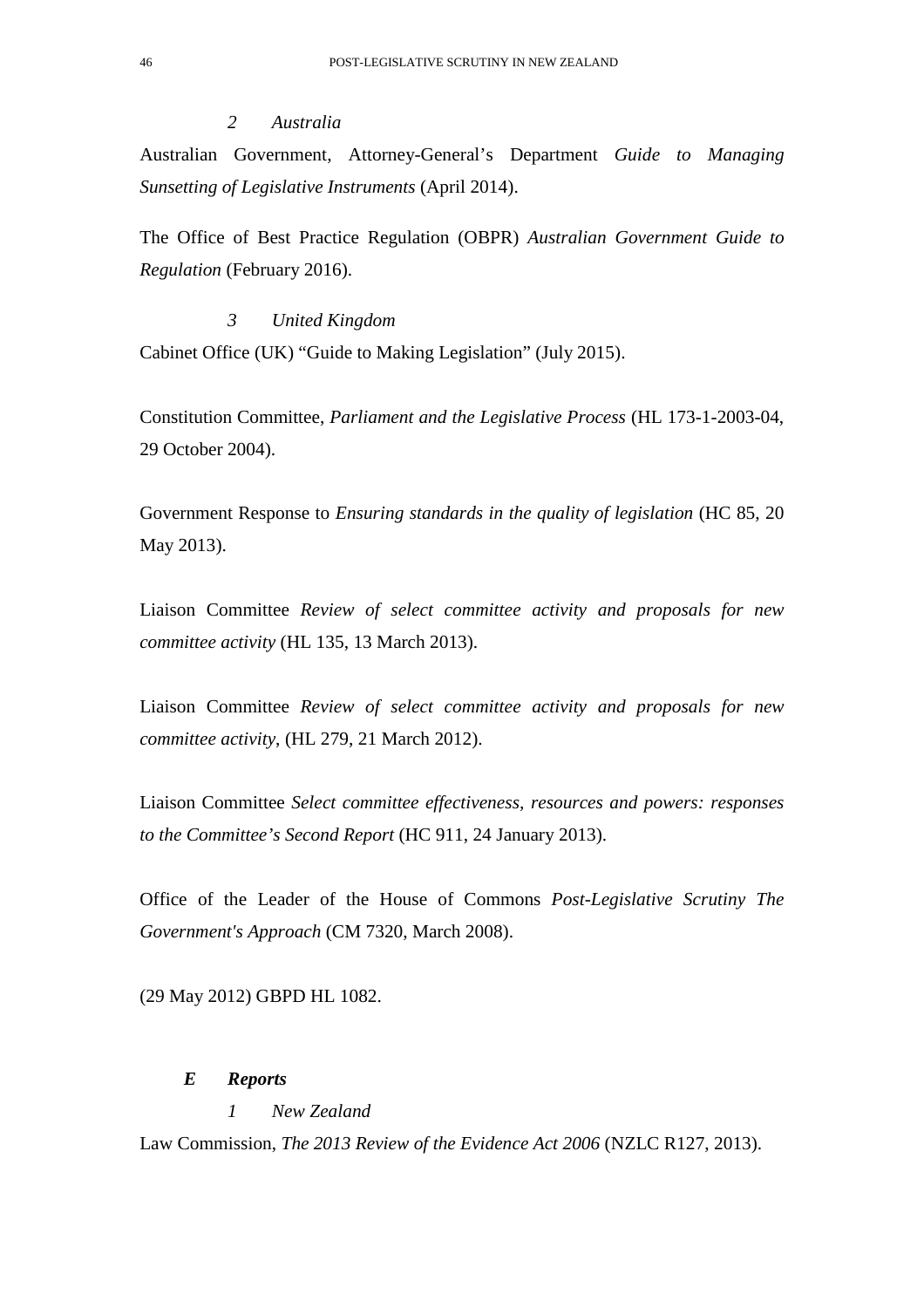The Hon Graham Panckhurst, Stewart Bell PSM, David Henry CNZC *Royal Commission on the Pike River Coal Mine Tragedy* (Royal Commission, 30 October 2012).

The New Zealand Productivity Commission *Regulatory Institutions and Practices* (30 June 2014).

The New Zealand Productivity Commission *Regulatory Institutions and Practices Brief* (July 2013).

The New Zealand Productivity Commission *Regulatory Institutions and Practices Draft Report* (13 March 2014).

The New Zealand Productivity Commission *Regulatory Institutions and Practices Issues Paper* (August 2013).

Ministry of Business, Innovation and Employment *MBIE's Regulatory Management Strategy 2016/2017* (August 2016).

Ministry of Business, Innovation and Employment *MBIE's Regulatory Management Strategy 2017/2018* (August 2017).

#### *2 OECD*

OECD "Country Profile: New Zealand" in *Regulatory Policy Outlook* (OECD Publishing, Paris, 2015).

OECD "*Ex Post* Evaluation of Regulation" in *Government at a Glance 2015* (OECD Publishing, Paris, 2015).

# *3 United Kingdom*

Law Commission *(UK) Post-Legislative Scrutiny: A Consultation Paper (No 178,* 2006).

Law Commission (UK) *Post-Legislative Scrutiny* (No 302, 2006).